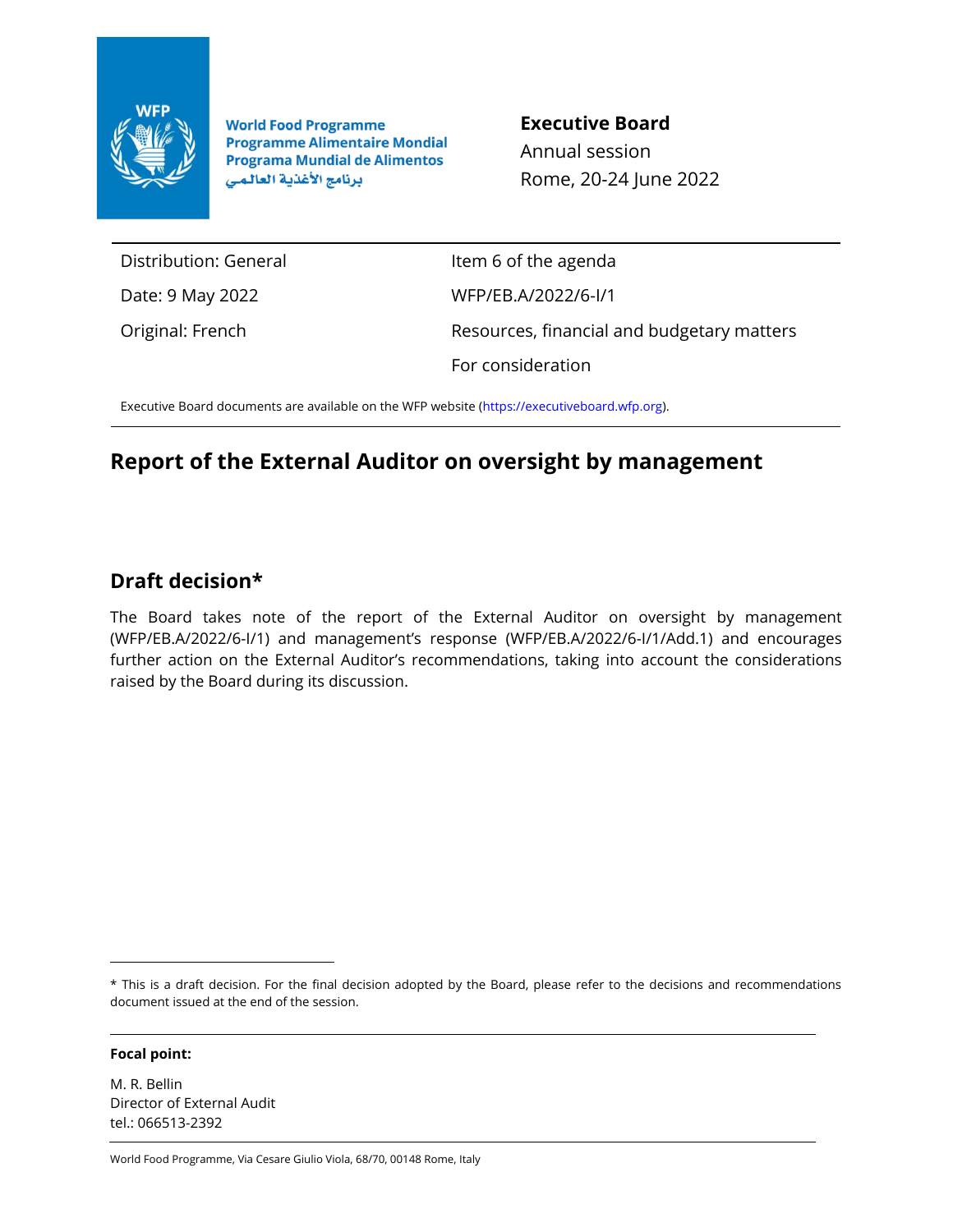

Cour des comptes

FRANCE

# **EXTERNAL AUDIT OF THE WORLD FOOD PROGRAMME**

# AUDIT REPORT ON OVERSIGHT BY MANAGEMENT

Financial year 2021

*COUR DES COMPTES* **REFERENCE: WFP-2022-4**

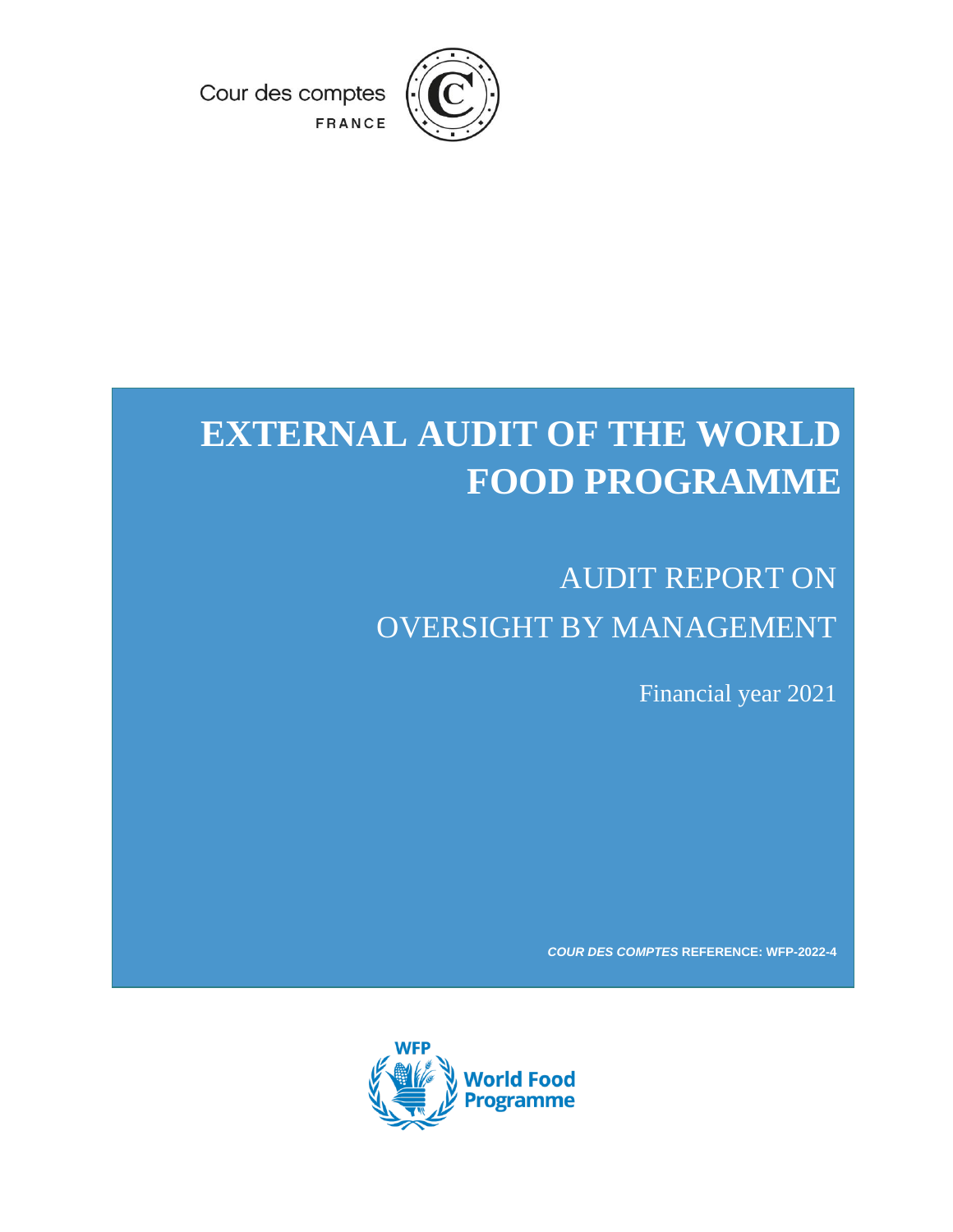## **TABLE OF CONTENTS**

| L.         |      |                                                                                     |    |  |  |  |  |  |  |
|------------|------|-------------------------------------------------------------------------------------|----|--|--|--|--|--|--|
| Ш.         |      |                                                                                     |    |  |  |  |  |  |  |
| III.<br>1. |      |                                                                                     |    |  |  |  |  |  |  |
|            | 1.1. |                                                                                     |    |  |  |  |  |  |  |
|            | 1.2. |                                                                                     |    |  |  |  |  |  |  |
|            | 1.3. |                                                                                     |    |  |  |  |  |  |  |
| 2.         |      |                                                                                     |    |  |  |  |  |  |  |
|            | 2.1. |                                                                                     |    |  |  |  |  |  |  |
|            | 2.2. |                                                                                     |    |  |  |  |  |  |  |
|            | 2.3. |                                                                                     |    |  |  |  |  |  |  |
| 3.         |      |                                                                                     |    |  |  |  |  |  |  |
|            | 3.1. |                                                                                     |    |  |  |  |  |  |  |
|            | 3.2. |                                                                                     |    |  |  |  |  |  |  |
|            | 3.3. |                                                                                     |    |  |  |  |  |  |  |
| 4.         |      |                                                                                     |    |  |  |  |  |  |  |
| 5.         |      |                                                                                     |    |  |  |  |  |  |  |
|            | 5.1. |                                                                                     |    |  |  |  |  |  |  |
|            | 5.2. |                                                                                     |    |  |  |  |  |  |  |
|            | 5.3. |                                                                                     |    |  |  |  |  |  |  |
|            | 5.4. |                                                                                     |    |  |  |  |  |  |  |
| 6.         |      |                                                                                     |    |  |  |  |  |  |  |
|            | 6.1. |                                                                                     |    |  |  |  |  |  |  |
|            | 6.2. |                                                                                     |    |  |  |  |  |  |  |
| 7.         |      |                                                                                     |    |  |  |  |  |  |  |
|            | 7.1. |                                                                                     |    |  |  |  |  |  |  |
|            | 7.2. |                                                                                     |    |  |  |  |  |  |  |
|            | 7.3. |                                                                                     |    |  |  |  |  |  |  |
| IV         |      |                                                                                     |    |  |  |  |  |  |  |
|            |      | Annex 1: Possible actions brought to the attention of the Secretariat 35            |    |  |  |  |  |  |  |
|            |      | Annex 2: Summary of the responses to the questionnaire sent by the External Auditor | 36 |  |  |  |  |  |  |
|            |      | Annex 3: Change in WFP oversight costs and comparison with other international      |    |  |  |  |  |  |  |
|            |      |                                                                                     |    |  |  |  |  |  |  |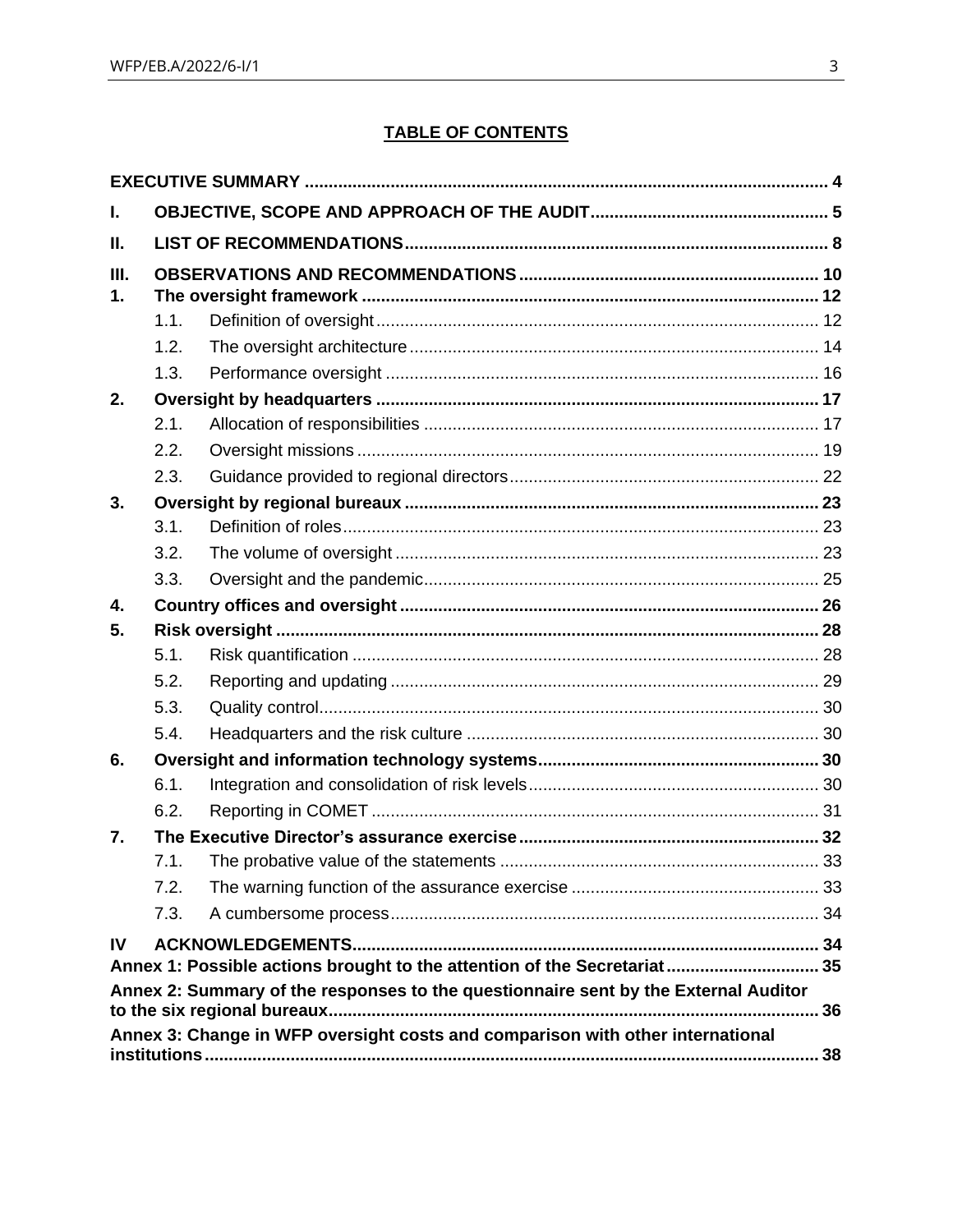## **EXECUTIVE SUMMARY**

<span id="page-3-0"></span>Oversight comprises all the functions, structures and mechanisms that enable management and the governing bodies to ensure that activities are carried out in an effective, efficient and appropriate manner. This report contains five main observations.

**1. The definition of oversight and the roles assigned to the various WFP entities must be clarified.** WFP has no harmonized definition of oversight. This situation exposes WFP to the risk of internal dysfunction due to heterogeneous practices and the risk of misunderstandings between the field and headquarters. The position of the Enterprise Risk Management Division is ambiguous, as it could give the impression that risk management is focused on financial risk alone and that the conception of oversight does not come from the top of WFP.

**2. The distribution of oversight responsibilities is such that it is not possible to completely avoid overlap.** The Secretariat has identified persistent duplications between headquarters and the regional bureaux in 11 divisions. The audited country offices expressed misunderstanding regarding the nature of the oversight missions carried out by the regional bureaux, which they sometimes equate with compliance audits, comparable to those that might be performed by the Office of the Inspector General. The concept of monitoring, which is central in the context of management oversight and makes it possible to distinguish the second line of defence from the third line of defence, should be clarified.

**3. The definition of the oversight role entrusted to the regional bureaux has yet to be finalized**. The completion of a manual on this subject will be an important step forward, especially if it gives substance to certain concepts, such as performance oversight. Figures on the distribution of work between oversight and support show large disparities between the bureaux, which reveals quite different practices and perhaps different ways of recording mission costs. The Secretariat is not able to establish a reliable estimate of the proportion of the budgets allocated to oversight activities compared with the other work of the regional bureaux, which impairs its ability to analyse their efficiency.

**4. The requirements regarding reporting to headquarters must be more precisely defined.** The submission to headquarters management of regional bureaux reports following oversight missions is left to the discretion of the regional directors; this can contribute to the persistence of unrectified anomalies and headquarters being deprived of important information from the field. More systematic reporting could only be envisaged in the light of an analysis of its added value. It could be based on defining a limited number of high-risk issues that should be escalated to headquarters. The country offices, for their part, regret that the reporting requirements related to oversight are the same regardless of the size of the office.

**5. Risk management is improving, although shortcomings remain in terms of participation and automation.** Risk oversight has been enhanced in terms of definitions and tools but, unlike in the field, not all headquarters divisions fulfil the obligation of producing a risk register. Those registers are manually entered into the R2 risk and recommendation management tracking tool. Finally, given the limitations of the assurance obtained, the cumbersome nature of the system and its lack of impact on the transformation of WFP, the usefulness of the Executive Director's assurance exercise, as strengthened since 2019, has not been demonstrated.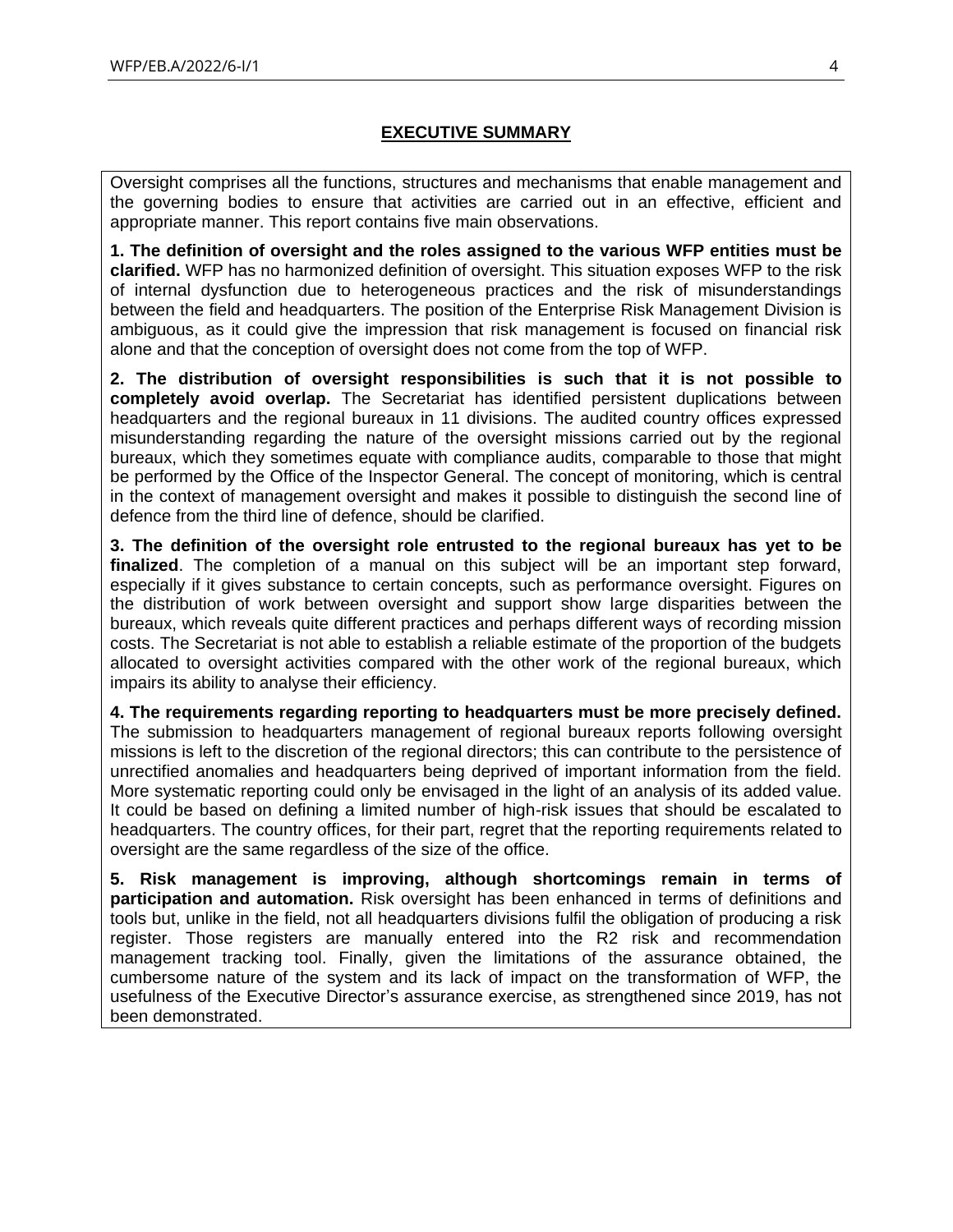## <span id="page-4-0"></span>**I. OBJECTIVE, SCOPE AND APPROACH OF THE AUDIT**

1. In accordance with our notification letters of 7 June and of 11 October 2021, a team of five auditors conducted an audit at the WFP headquarters in Rome in two stages, from 19 to 23 July 2021 and from 17 to 28 January 2022. In addition, field audits planned for seven country offices and one regional bureau<sup>1</sup> during the  $2021/2022$  financial period contributed to preparation of this report, the objective of which was to examine the oversight mechanisms used by management.

2. Pursuant to an Executive Board decision of 10 November 2015, WFP external auditing was entrusted to the First President of the Cour des Comptes of France for the period from 1 July 2016 to 30 June 2022, in accordance with Article 14.1 of the WFP Financial Regulations.

3. The External Auditor's mandate is defined in Article 14 of the WFP Financial Regulations and the corresponding Appendix, and in the call for applications for the appointment of the External Auditor. The terms of reference of this mandate comprise the call for applications, together with the offer of services of the Cour des Comptes, particularly its detailed technical offer, which was approved by the Board.

4. The responsibilities of the External Auditor consist of auditing the accounts of WFP (Article 14.1 of the Financial Regulations) and making observations, if he sees fit, regarding the efficiency of the financial procedures, the accounting system, internal financial controls and, in general, the administration and management of WFP (Article 14.4 of the Financial Regulations).

5. Pursuant to Article 3.1 of the Financial Regulations, the Executive Director is responsible and accountable to the Board for the financial management of the activities of WFP.

6. A letter of engagement was drawn up with the Secretariat to ensure that, in accordance with the International Standards on Auditing, the respective obligations of management and the External Auditor are clearly understood. In addition, before each audit, the External Auditor informs the Secretariat of the scope of the audit activities to be undertaken.

7. This report comes under the annual work plan of the External Auditor, which was submitted to the WFP Executive Board at its second regular session in November 2021 and details the audits to be carried out between July 2021 and June 2022. Pursuant to the terms of reference, each year the External Auditor must produce an audit report on WFP's financial statements (subject to the approval of the Board), accompanied by an opinion on the accounts, two reports on the performance and regularity of the management of WFP, otherwise referred to as "performance audit reports" (to be submitted to the Board for consideration) and eight management letters drafted following visits to field offices (regional bureaux and country offices). The External Auditor also validates the draft annual report on the implementation status of its previous recommendations, submitted by the Secretariat to the Board for consideration.

8. The audit of oversight by WFP management was carried out in accordance with the International Standards of Supreme Audit Institutions (ISSAI) on performance and compliance audits, the WFP Financial Regulations and the additional terms of reference annexed thereto.

<sup>1</sup> The WFP offices in Algeria, Armenia, Namibia, Pakistan, Central African Republic, Dominican Republic and Democratic Republic of the Congo and the Panama Regional Bureau.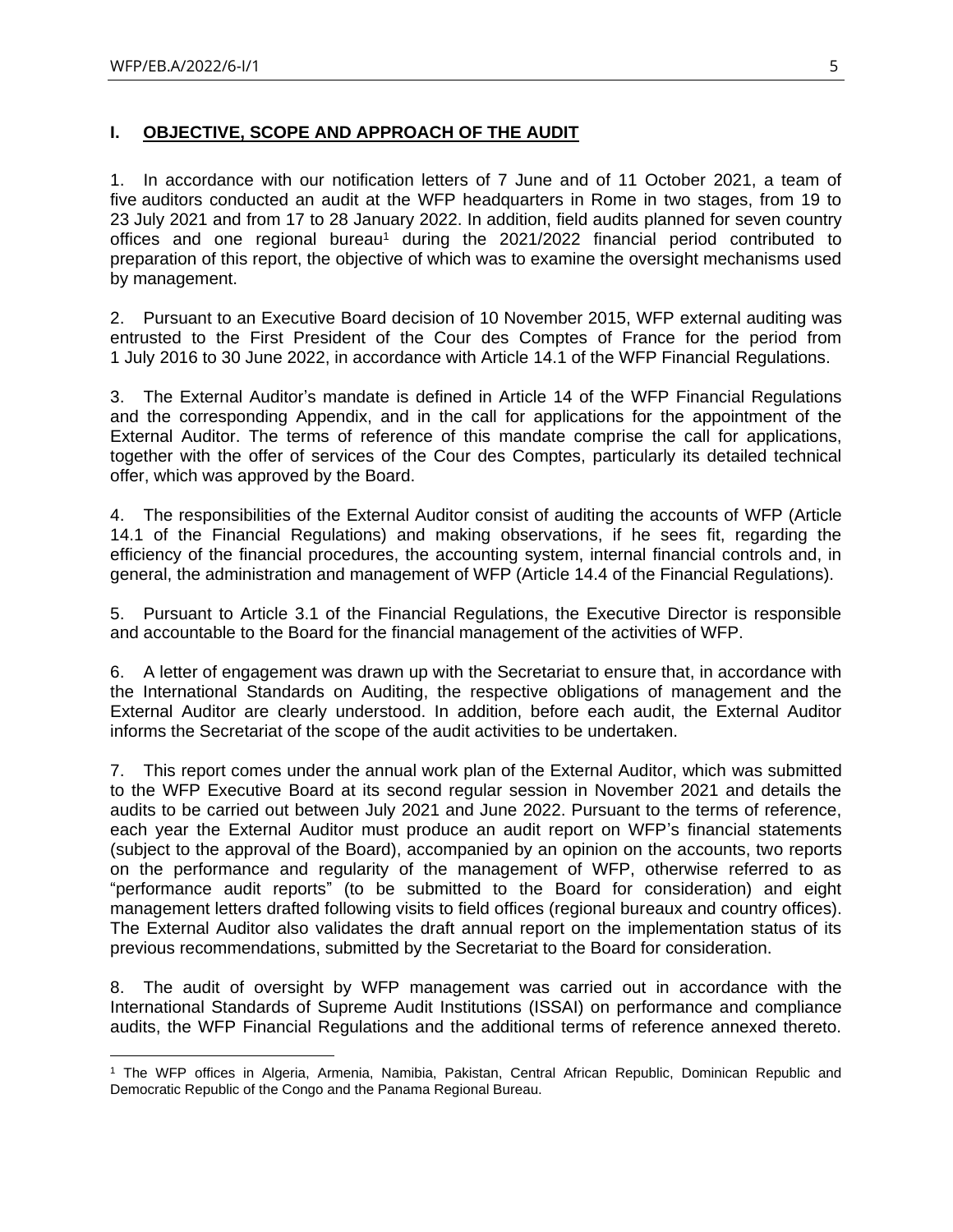These standards require the External Auditor to comply with the applicable rules of professional conduct, exercise professional judgement and demonstrate critical thinking throughout the audit.

- 9. The primary aim of the audit was to examine the following areas:
	- Effectiveness of oversight mechanisms. This question, focused on the functioning of the second line of defence<sup>2</sup>, included a review of the arrangements implemented by management to ensure oversight: enterprise risk management, the risk and compliance advisor network, the controls performed by the regional bureaux and the controls available to department, division or country directors at their levels.
	- Adequacy of oversight mechanisms. This question concerned complementarity and coherence between second-line control measures and the activities of third-line oversight bodies and functions such as internal audit and evaluation. It also addressed the clarity of the roles and mandates of second-line structures, including the Enterprise Risk Management Division (ERM) and the regional bureaux, and the delineation of responsibilities and roles between the regional bureaux and headquarters.
	- Efficiency of oversight mechanisms. This question considered the cost of oversight, the adaptation of resources to the tasks to be carried out and justification of the amounts spent. This question was extended to include the existence of appropriate technological tools for oversight, in other words an examination of whether technology effectively supported oversight practices or whether more up-to-date digital solutions were available.

10. Each observation and each recommendation was discussed with the relevant staff. The audit closure meeting was held on 31 January 2022 at WFP headquarters with the Director of ERM, and on 2 February with the Chief of Staff and the Inspector General.

11. During an audit conducted according to international standards, performance and compliance are examined based on appropriate criteria and the causes of any discrepancies in relation to those criteria are analysed. The aim is to answer the main audit questions and recommend improvements. The first step in the audit is to define the scope of the subject matter in question, in this case, oversight by management. This subject matter can take many forms and have various characteristics depending on the audit objective. Appropriate subject matter is identifiable and capable of consistent evaluation or measurement against the criteria, such that it can be subjected to procedures for gathering sufficient and appropriate audit evidence to support the audit opinion or conclusion.

12. To carry out its examination, the External Auditor prepared a logical classification of the objectives pursued through oversight activities, classifying them as immediate, operational and strategic objectives: immediate objectives translate into factual outputs; operational objectives assume the achievement of results that call for a more qualitative assessment; strategic objectives manifest through long-term expected impacts, the analysis of which is more of an evaluation. The outputs, outcomes and expected impacts identified in the logical framework constitute the basic criteria for assessing operational performance. The degree of complexity when evaluating the achievement of objectives varies according to their status and, in some

<sup>&</sup>lt;sup>2</sup> The term "line of defence" was updated in 2020 by the Institute of Internal Auditors, which now refers to "first, second and third lines". For the sake of consistency with WFP's official oversight framework, this report will continue to use the term "line of defence".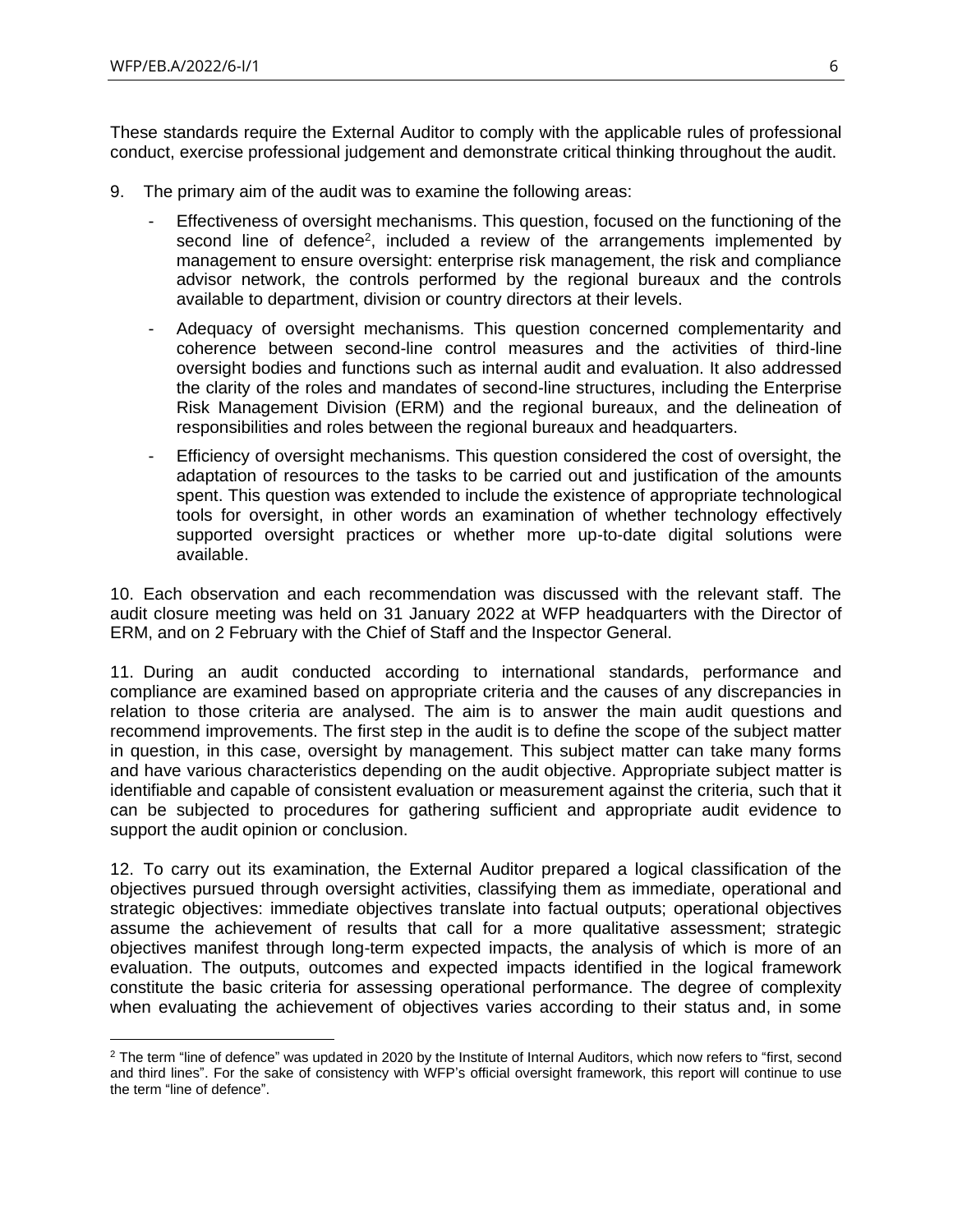cases, particularly as regards their expected impacts, often exceeds the limits of a performance audit and leans more towards an evaluation.

| <b>Immediate objectives</b>                                                                                                                                                                                                                                                                                                                                                                                                                                                                                  | <b>Operational objectives</b>                                                                                                                                                                                                                                                                                                                                                                                                                                                                                              | <b>Strategic objectives</b>                                                                                                                                                                                                                                                                                                                                                                                                                                                                                                                                                                                                                   |
|--------------------------------------------------------------------------------------------------------------------------------------------------------------------------------------------------------------------------------------------------------------------------------------------------------------------------------------------------------------------------------------------------------------------------------------------------------------------------------------------------------------|----------------------------------------------------------------------------------------------------------------------------------------------------------------------------------------------------------------------------------------------------------------------------------------------------------------------------------------------------------------------------------------------------------------------------------------------------------------------------------------------------------------------------|-----------------------------------------------------------------------------------------------------------------------------------------------------------------------------------------------------------------------------------------------------------------------------------------------------------------------------------------------------------------------------------------------------------------------------------------------------------------------------------------------------------------------------------------------------------------------------------------------------------------------------------------------|
| Have a descriptive<br>framework for oversight<br>within WFP.<br>Set up structures and<br>procedures adapted to<br>oversight needs.<br>Oversee the performance<br>and regularity of activities.<br>Oversee risk management.<br>Organize reporting<br>channels.<br><b>Identify</b> the areas in which<br>oversight needs to be<br>strengthened, modified or<br>clarified.<br><b>Challenge the perceptions</b><br>and demands of actors, both<br>at headquarters and in the<br>field, in relation to oversight. | <b>Continuously analyse the</b><br>$\bullet$<br>efficiency and effectiveness<br>of oversight mechanisms.<br><b>Ensure that all WFP staff</b><br>$\bullet$<br>have a common and<br>complete understanding of<br>oversight.<br><b>Improve existing</b><br>$\bullet$<br>practices or disseminate<br>good oversight practices<br>within WFP.<br>Ensure consistency in<br>$\bullet$<br>relation to oversight within<br>WFP.<br><b>Carry out comparisons</b><br>with other United Nations<br>entities or other<br>organizations. | <b>Strengthen WFP's</b><br>$\bullet$<br>governance.<br>Meet the Member States'<br>$\bullet$<br>expectations regarding<br>accountability.<br>Enable WFP to adhere to<br>$\bullet$<br>best oversight practices in the<br>long term.<br>Ensure WFP's financial,<br>$\bullet$<br>operational and<br>reputational reliability.<br><b>Adapt WFP oversight</b><br>$\bullet$<br>practices, including by<br>building on lessons learned<br>from the pandemic or<br>leveraging information<br>systems.<br>Bring about change in the<br>$\bullet$<br>oversight culture in order to<br>increase WFP's capacity to<br>achieve its strategic<br>objectives. |
| <b>Outputs</b>                                                                                                                                                                                                                                                                                                                                                                                                                                                                                               | <b>Outcomes</b>                                                                                                                                                                                                                                                                                                                                                                                                                                                                                                            | <b>Impacts</b>                                                                                                                                                                                                                                                                                                                                                                                                                                                                                                                                                                                                                                |

## **Table 1: Logical framework for oversight by management**

*Source: External Auditor.*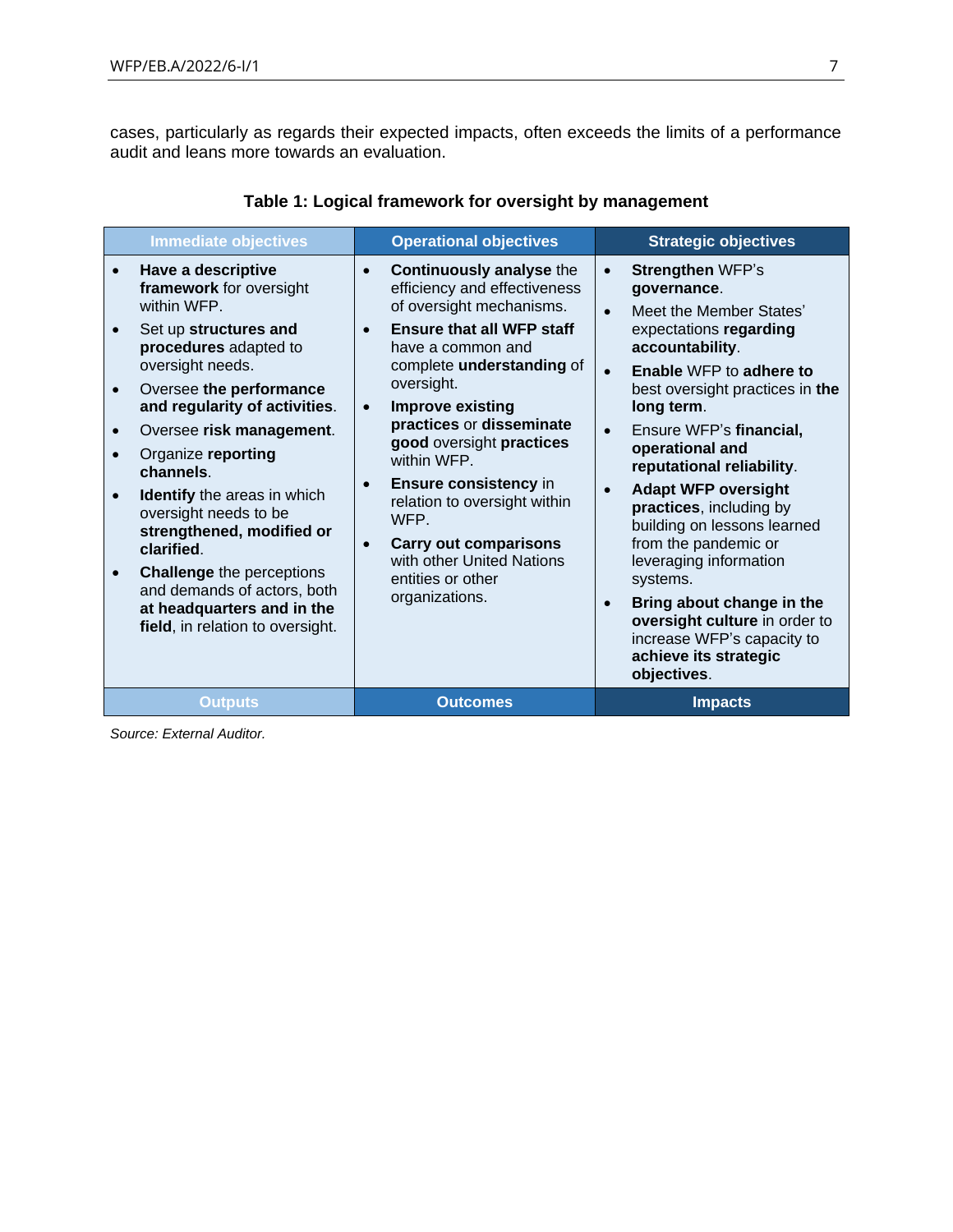## <span id="page-7-0"></span>**II. LIST OF RECOMMENDATIONS**

13. Recommendations are ranked according to their priority level:

- **priority 1,** a fundamental issue, requiring the immediate attention of management
- **priority 2,** a less urgent control issue, requiring management attention
- **priority 3,** an issue brought to the attention of management, for which controls could be improved

14. Annex 1 of this report also contains a **list of actions** which, without requiring follow-up by the Executive Board, are suggested to the Secretariat.

| <b>Field</b>                         | <b>Priority</b> | <b>Recommendations</b>                                                                                                                                                                                                                                                                                                               |
|--------------------------------------|-----------------|--------------------------------------------------------------------------------------------------------------------------------------------------------------------------------------------------------------------------------------------------------------------------------------------------------------------------------------|
| Oversight framework                  | 1               | The External Auditor recommends that the concept of<br>1.<br>oversight as used at WFP be clarified and standardized.                                                                                                                                                                                                                 |
| Oversight framework                  | 1               | 2.<br>The External Auditor recommends that the roles performed<br>by the various oversight structures be clarified.                                                                                                                                                                                                                  |
| Oversight framework                  | $\overline{2}$  | 3.<br>The External Auditor recommends that the Enterprise Risk<br>Management Division be repositioned at a level better<br>suited to the role it plays in respect of risk management.                                                                                                                                                |
| Distribution of<br>responsibilities  | 1               | The External Auditor recommends that the meaning of the<br>4.<br>term "monitoring" be clarified in order to better distinguish<br>the responsibilities of the three lines of defence.                                                                                                                                                |
| Oversight by<br>headquarters         | 1               | 5.<br>The External Auditor recommends that high-risk issues be<br>defined and, when referred to in the oversight reports of<br>regional bureaux, systematically escalated to headquarters<br>and subject to centralized monitoring.                                                                                                  |
| Oversight by<br>headquarters         | 1               | The External Auditor recommends that the modalities for<br>6.<br>following up on recommendations made by the regional<br>bureaux be clarified and formalized.                                                                                                                                                                        |
| Oversight by the regional<br>bureaux | $\overline{2}$  | 7.<br>The External Auditor recommends that the scope and<br>modalities of the performance oversight to be carried out<br>by the regional bureaux be more precisely defined.                                                                                                                                                          |
| Oversight by the regional<br>bureaux | 2               | The External Auditor recommends that the regional<br>8.<br>bureaux more accurately and reliably measure the number<br>of oversight missions they undertake and the respective<br>weight of their oversight, technical support and strategic<br>direction activities.                                                                 |
| Oversight by the regional<br>bureaux | 3               | 9.<br>The External Auditor recommends the conduct of a review<br>of the oversight missions carried out by the regional<br>bureaux during the pandemic in order to identify<br>opportunities to improve the system, including the<br>possibility of increasing the use of remote oversight<br>methods to complement on-site missions. |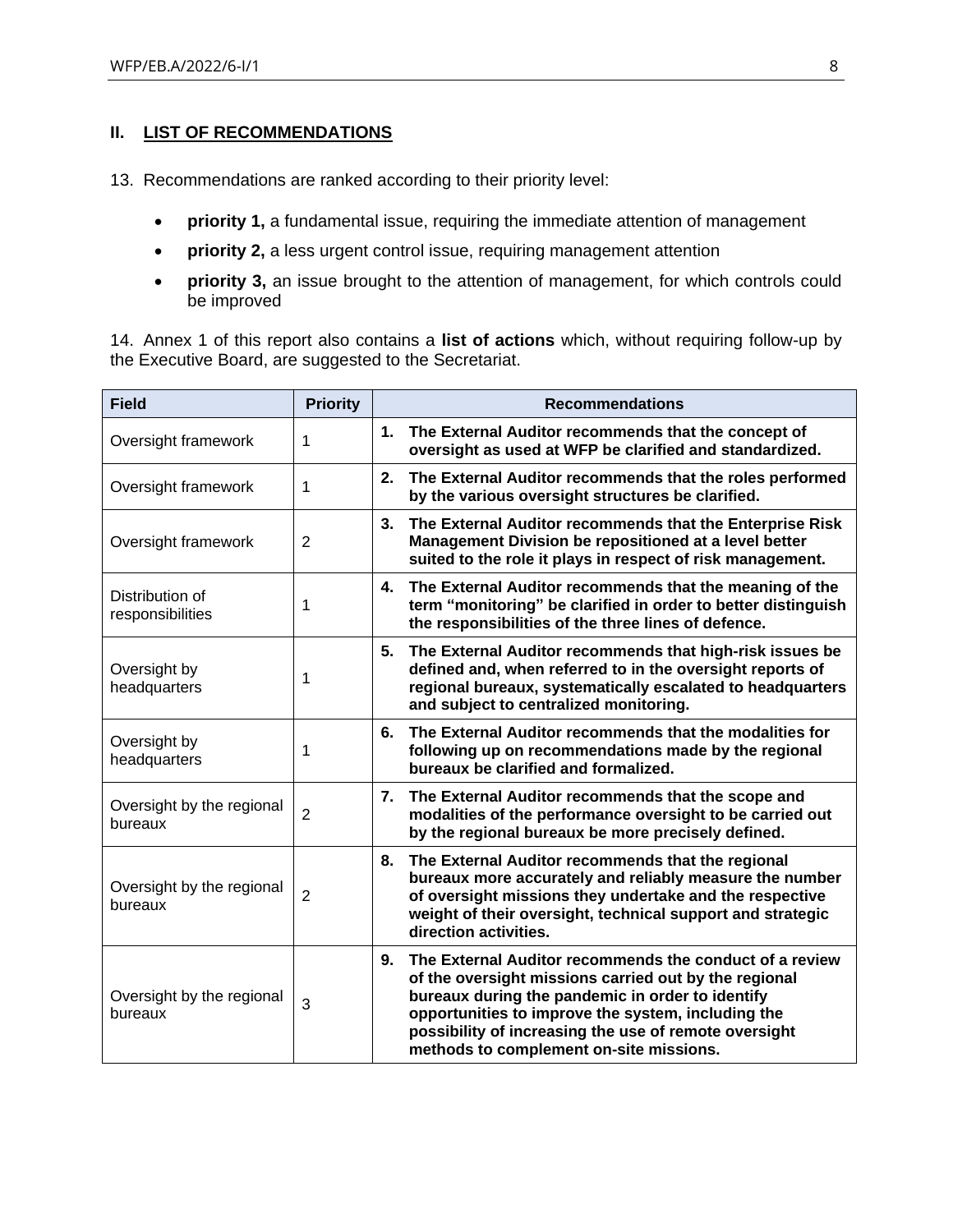| <b>Field</b>                                       | <b>Priority</b> | <b>Recommendations</b>                                                                                                                                                                                                                                                                                   |
|----------------------------------------------------|-----------------|----------------------------------------------------------------------------------------------------------------------------------------------------------------------------------------------------------------------------------------------------------------------------------------------------------|
| Country offices and<br>oversight                   | 1               | 10. The External Auditor recommends the introduction in all<br>country offices of a mechanism for following up<br>recommendations made by the regional bureau, as is done<br>for recommendations from internal and external audits, for<br>example in the R2 risk and recommendation management<br>tool. |
| Country offices and<br>oversight                   | 3               | 11. The External Auditor recommends listing, item by item, the<br>tasks to be performed by the risk and compliance advisor<br>network focal points, specifying the work time to be spent<br>on each activity.                                                                                            |
| Risk oversight                                     | 2               | 12. The External Auditor recommends that, between the<br>country risk profile rating and the self-assessed risk rating,<br>the preferred indicator for gauging the level of risk<br>presented by a country be specified.                                                                                 |
| Risk oversight                                     | 2               | 13. The External Auditor recommends that risk monitoring be<br>locally adapted according to the level of risk indicated by<br>the selected indicator.                                                                                                                                                    |
| Oversight and<br>information technology<br>systems | 1               | 14. The External Auditor recommends that automated risk<br>reporting be strengthened through the use of data input<br>forms that make it possible to transfer information to the<br>R2 software and to track successive changes.                                                                         |
| Oversight and<br>information technology<br>systems | 3               | 15. The External Auditor recommends that a consultation for<br>country office staff responsible for reconciling data in<br>COMET be organized to ensure that the procedures are<br>well understood and that the corresponding human<br>resource needs are adequately met.                                |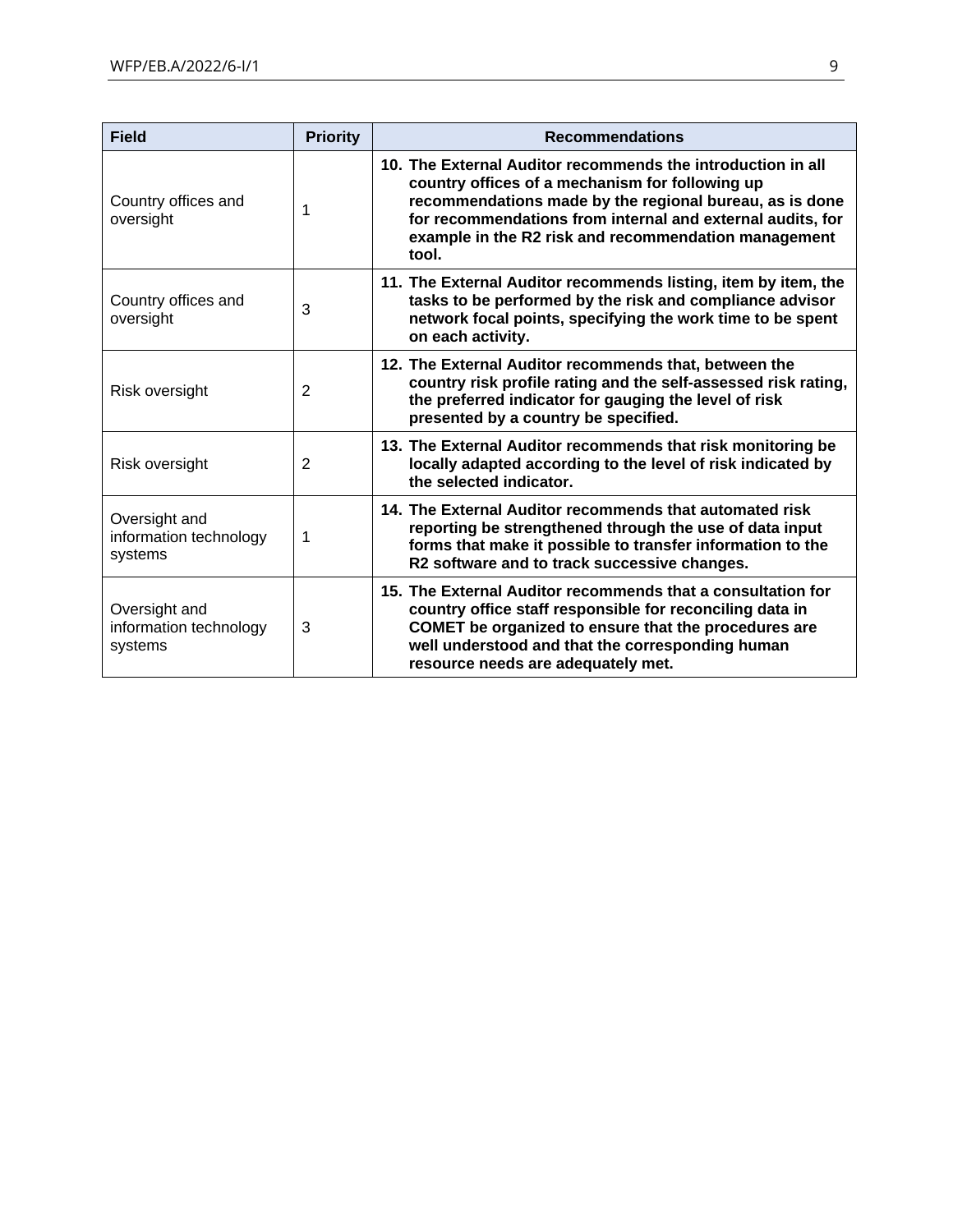#### <span id="page-9-0"></span>**III. OBSERVATIONS AND RECOMMENDATIONS**

15. Oversight comprises all the functions, structures and mechanisms that enable management and the governing bodies to ensure that activities implemented by WFP are carried out in an effective and efficient manner, are detailed in reliable financial and operational reports and are conducted in accordance with applicable regulations and policies.

16. The three lines of defence model<sup>3</sup> used by WFP<sup>4</sup> illustrates the distinction between oversight activities and day-to-day management. The first line of defence consists of the operations managers, who implement internal controls in their everyday work. <sup>5</sup> The second line of defence, largely provided by headquarters departments and divisions and the regional bureaux, consists of overseeing compliance and the performance of activities as well as risk management. The third line of defence comprises the independent oversight functions, including the Office of the Inspector General and the Office of Evaluation.

17. The High-Level Committee on Management has adopted a broad definition of oversight, namely the power to control and influence an entity's financial and operational decisions, which can therefore apply to all three lines of defence. <sup>6</sup> This report has focused on oversight outside of daily operations. Therefore, in this document the term "oversight" will refer to the activities of the second and third lines.

18. However, the difference between oversight so defined, which falls within the second and third lines of defence, and day-to-day management, which is associated with the first line, cannot be reduced to an organic distribution between headquarters and regional bureaux on the one hand and field offices on the other. WFP's oversight framework<sup>7</sup> provides that country offices, sub-offices and area offices also carry out second-line activities at their level, insofar as they endeavour to establish rules and guidelines and to monitor operational activities and assess their implementation. What characterizes oversight is the fact that it is not performed by those involved in carrying out day-to-day operational activities.

<sup>&</sup>lt;sup>3</sup> The term "line of defence" was revised in 2020 by the Institute of Internal Auditors, which now refers to "first, second and third lines". For the sake of consistency with WFP's official oversight framework, the term "line of defence" is used in this report.

<sup>4</sup> ["WFP oversight framework"](https://executiveboard.wfp.org/document_download/WFP-0000070382) (WFP/EB.A/2018/5-C).

<sup>5</sup> "[...] through implementation of internal controls in their everyday work". [\(Executive Director's Circular](https://docs.wfp.org/api/documents/WFP-0000011716/download/)  [OED2015/016\)](https://docs.wfp.org/api/documents/WFP-0000011716/download/).

<sup>6</sup> High-Level Committee on Management, *[Reference Risk Management, Oversight & Accountability Model for the UN](https://unsceb.org/sites/default/files/2020-09/CEB-2014-HLCM-14-Rev.1_Risk%20Management,%20Oversight%20and%20Accountability%20Model.pdf)  [System](https://unsceb.org/sites/default/files/2020-09/CEB-2014-HLCM-14-Rev.1_Risk%20Management,%20Oversight%20and%20Accountability%20Model.pdf)*, 8 October 2014.

<sup>&</sup>lt;sup>7</sup> See the document entitled ["WFP oversight framework"](https://executiveboard.wfp.org/document_download/WFP-0000070382) (WFP/EB.A/2018/5-C), para. 15: "The second line of defence comprises management and advisory functions carried out by sub-office, area office, CO, RB and HQ actors that independently monitor risks and controls and set policies and standards for the control environment."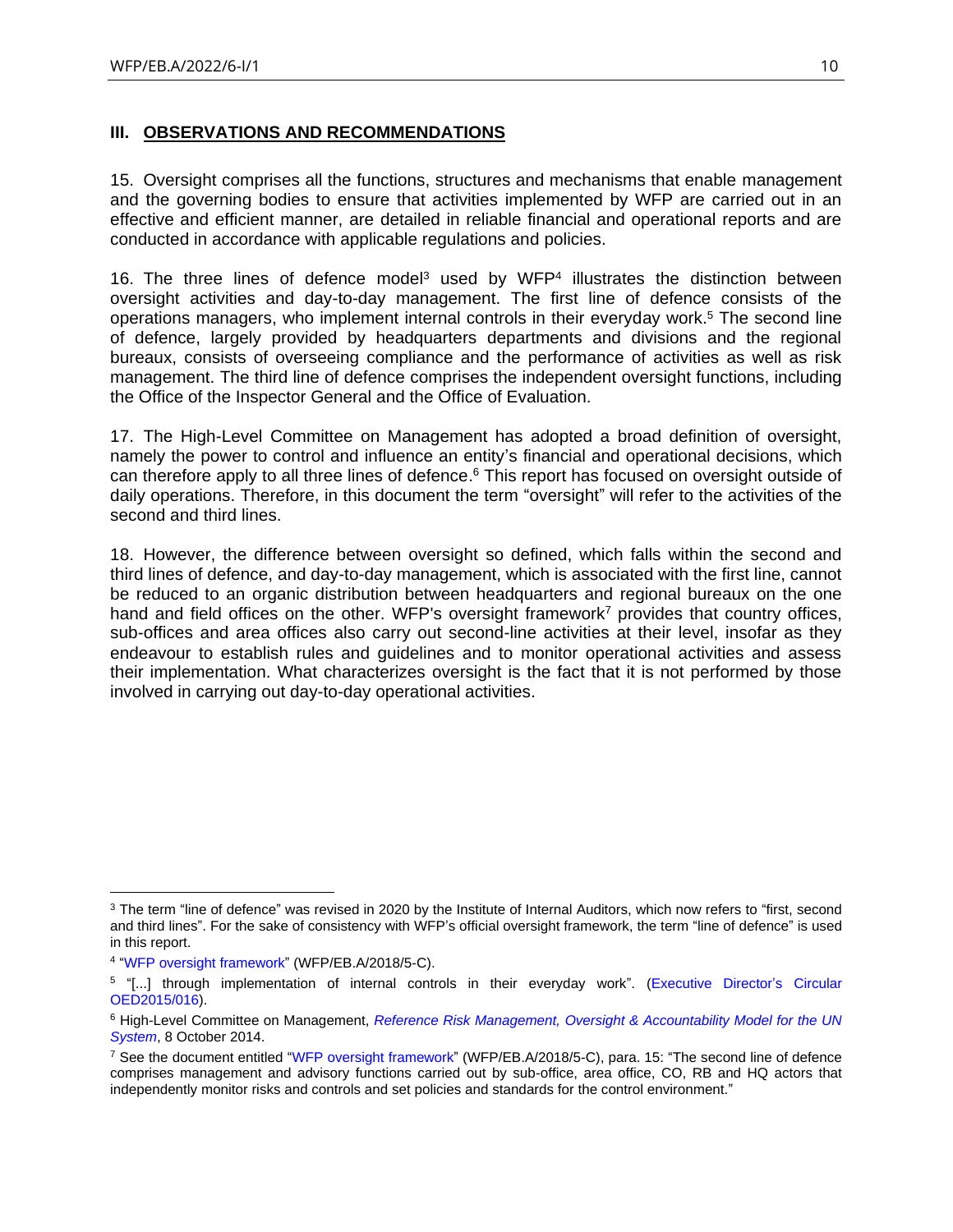19. In its most limited sense, WFP management consists of the Executive Director, who heads and manages the WFP Secretariat<sup>8</sup>. The term management can, however, be understood in more or less broad senses:

- The leadership group is composed of the Executive Director, the Chief of Staff, the Deputy Executive Director and the Assistant Executive Directors.
- The senior management group is composed of the leadership group and the directors of the six regional bureaux.
- The Oversight and Policy Committee is composed of the senior management group and 13 division directors, including those of ERM, the Office of the Inspector General and the Office of Evaluation.
- In an even broader sense, management can be understood as all the senior staff at the head of a department, headquarters division, bureau or office, sometimes referred to as global management, <sup>9</sup> who total 130 directors.

20. The figure below shows in a simplified way, in the "Oversight by management" section, the forms of oversight exercised by each director at his or her level. The "command" function consists of establishing policies, procedures and guidelines as well as issuing orders or authorizations. The "control" function, meanwhile, focuses on verification, monitoring and support. Although this report concerns oversight by the second line of defence, which is directly implemented by management, its links with the third line (independent oversight) have been taken into account.

21. The figure also shows that there are two overlaid oversight logics: on the one hand, oversight by function (i.e. independent oversight, for example the Office of the Inspector General and the Office of Evaluation and oversight by management, exercised through each division within its scope of responsibility); and on the other hand, oversight by level of responsibility (for example, control by regional bureaux of country offices, or by country offices of sub-offices).

<sup>8</sup> WFP General Regulations and Rules, Article VII, paragraph 1: "The Secretariat of WFP shall be headed by an Executive Director, who shall be responsible and accountable to the Board for the administration of WFP and for the implementation of WFP programmes, projects and other activities."

<sup>9</sup> Although this name does not denote an official WFP entity, it is used in several reference documents, such as the [management review of significant risk and control issues –](https://executiveboard.wfp.org/document_download/WFP-0000127858) 2020 (WFP/EB.A/2021/6-E/1/Rev.1) (ERM) Each global manager shall establish a risk register, an assurance statement and a letter of representation.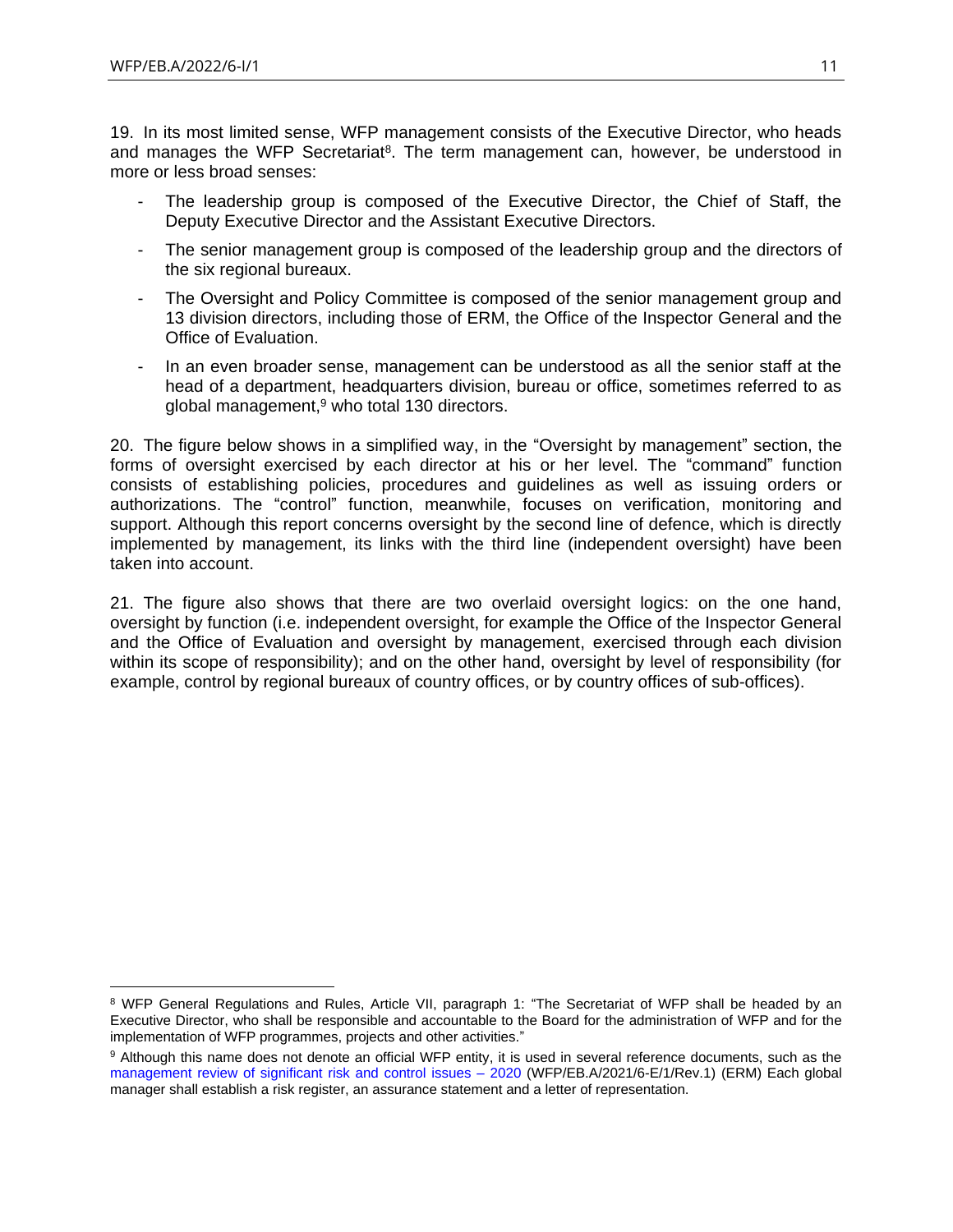

<span id="page-11-0"></span>*Source: External Auditor.*

## **1. The oversight framework**

#### <span id="page-11-1"></span>1.1. Definition of oversight

22. WFP has no harmonized definition of management oversight. The WFP oversight framework<sup>10</sup> defines this concept from the perspective of the objectives pursued rather than the nature of the activity carried out: "Oversight, as an integral part of the system of governance, provides assurance that: a) the activities of the organizations are fully in accordance with legislative mandates; b) the funds provided to the organization are fully accounted for; c) the activities of the organizations are conducted in the most efficient and effective manner; and d) the staff and all other officials of the organizations adhere to the highest standards of professionalism, integrity and ethics."

<sup>&</sup>lt;sup>10</sup> "WFP oversight framework" (WFP/EB.A/2018/5-C).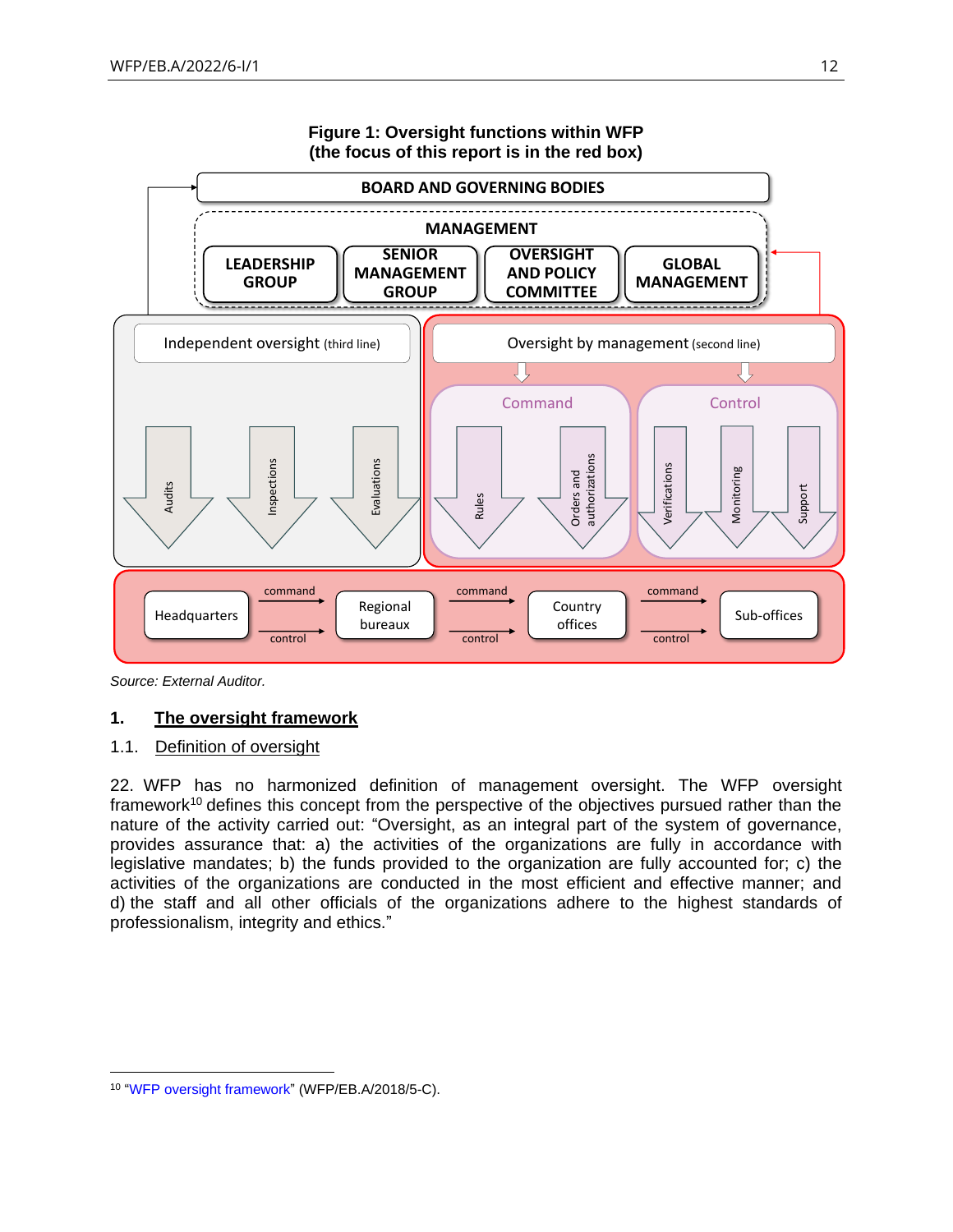23. Based on this definition, it is difficult to understand what sets oversight apart from the definition of internal control in general, according to which internal control is a process effected by an entity's board of directors, management and other personnel, designed to provide reasonable assurance of the achievement of objectives in relation to operational effectiveness and efficiency, the reliability of financial reporting and compliance with applicable laws and regulations.<sup>11</sup> However, these two activities must be distinguished: oversight is the prerogative of supervisors, whereas internal control is the responsibility of each employee at his or her own level. Oversight requires a separation between the person who sets the objectives and monitors their achievement and the person who implements the activities to achieve those objectives.

24. Moreover, this definition of oversight is not rigorously applied to all WFP documents. In the February 2019 terms of reference for WFP headquarters and regional bureaux, management oversight is defined as monitoring performance, compliance and risks.

25. Section 4.1 of the finance manual also outlines an approach to oversight in terms of the nature of the activities involved in it, although that nature remains unclear since oversight is defined as encompassing various types of supervisory, regulatory and compliance activities carried out by entities external to or independent of those responsible for achieving the organizational objectives.

26. Finally, in the draft monitoring and oversight manual for the regional bureaux being drafted by ERM the expression "monitoring and oversight" is used without any clear distinction between the two terms. In addition, oversight by the regional bureaux is equated with risk management, which appears reductive, given that the aim of oversight is to provide information about the performance and compliance of activities as well as the risks that accompany their implementation. This manual states that "monitoring and oversight are some of the main tools of the regional bureau in performing its second line role, which consists of assisting the country offices with managing risks".

27. The feedback received from the field staff shows that they have a poor understanding of the functioning and obligations associated with the notion of oversight. This was borne out both in the country office audits carried out in 2021<sup>12</sup> and in the responses to the questionnaire sent to the regional bureaux.<sup>13</sup> Thus, the observation made in the 2017 external audit report on decentralization that "the concept of oversight is not understood by all staff in the same way" remains valid. <sup>14</sup> This situation exposes WFP to the risk of internal dysfunction due to heterogeneous practices and the risk of misunderstanding between the field and headquarters.

28. It appears necessary to clarify and standardize the concept of management oversight as follows: specify the difference between oversight controls and controls carried out within the framework of day-to-day management; make it clear that oversight controls relate to the three

<sup>11</sup> Committee of Sponsoring Organizations of the Treadway Commission (COSO), 1992, also mentioned in Circular [OED2015/016.](https://docs.wfp.org/api/documents/WFP-0000011697/download/)

 $12$  See the External Auditor's management letters on the WFP offices in Armenia, the Democratic Republic of the Congo and the Dominican Republic. For example, according to the WFP office in Armenia, the oversight function exercised vertically (outside functional oversight) is not supported by a sufficiently clear line or channel of authority in which responsibilities are sufficiently identified and shared.

<sup>&</sup>lt;sup>13</sup> See annex 2 (Summary of the responses to the questionnaire sent by the External Auditor to the six regional bureaux).

<sup>14</sup> [Report of the External Auditor on Decentralization](https://executiveboard.wfp.org/document_download/WFP-0000037603) (WFP/EB.A/2017/6-G/1), para. 73.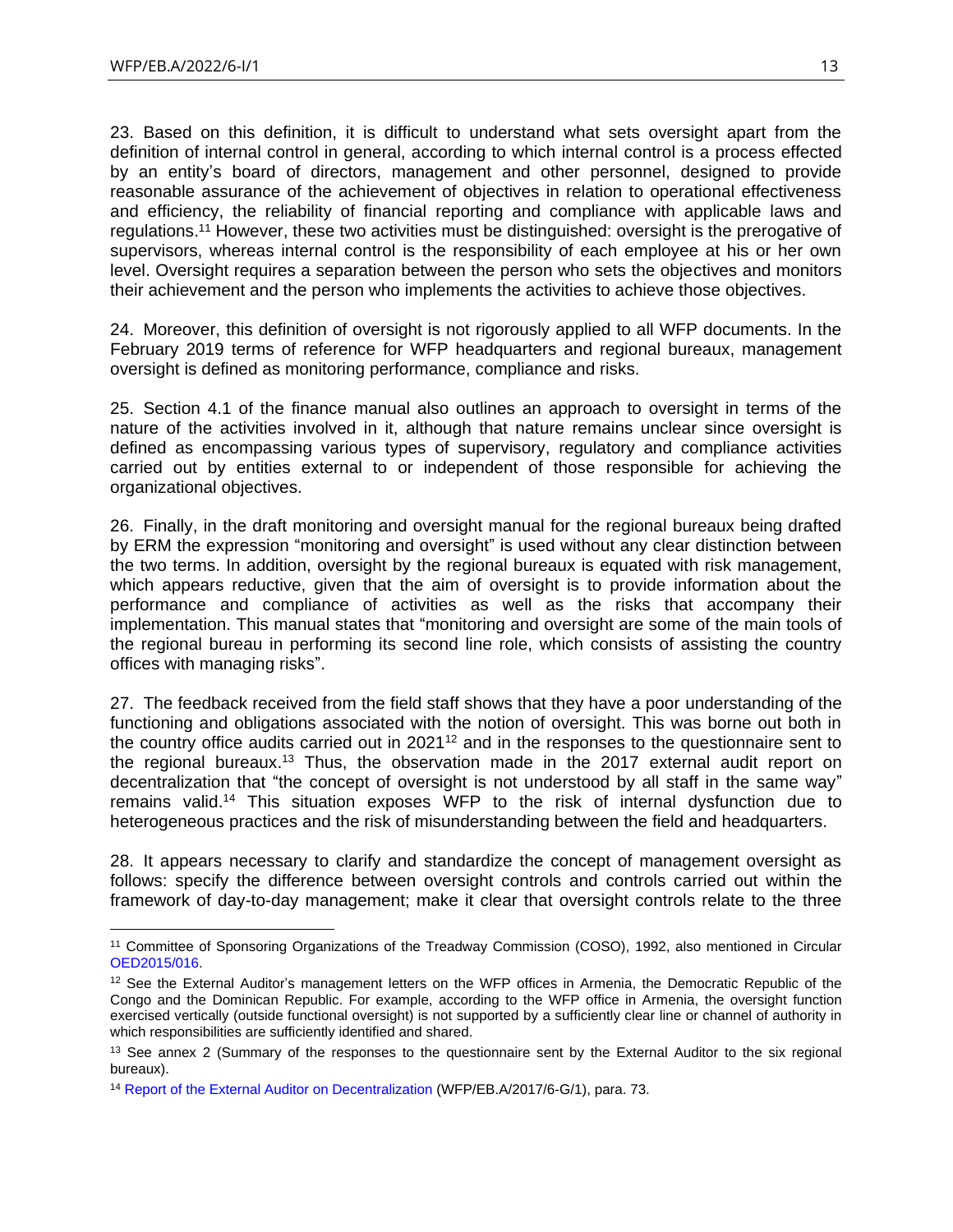dimensions of performance, compliance and risk, without giving priority to any one of them; define the concept of monitoring, which appears to be a central notion in the context of management supervision. 15

#### **Recommendation 1. The External Auditor recommends that the concept of oversight as used at WFP be clarified and standardized.**

#### <span id="page-13-0"></span>1.2. The oversight architecture

29. WFP described its conception of the oversight architecture and activities in its Oversight Framework document<sup>16</sup>, which was approved by the Executive Board in 2018. The figure below shows the main structures involved in oversight activities, according to that document.



**Figure 2: WFP's governance and assurance architecture**

30. This figure has the disadvantage of not showing, in its presentation of the oversight structures, either functional divisions or units responsible for particular areas, such as the Food Safety and Quality Unit or the Aviation Safety Unit. However, paragraph 20 of the document states that numerous entities beyond ERM, the Ethics Office and the Office of the Ombudsman are involved in oversight.

31. As the division that oversees the risk management framework and the internal control framework, ERM was entrusted with presenting WFP's conception of oversight to the Executive Board in the Oversight Framework document. ERM was established in 2017 by the Executive Director in the Resource Management Department.

*Source:* WFP oversight framework*.*

<sup>&</sup>lt;sup>15</sup> For more information on the concept of monitoring, refer to section 2.

<sup>16</sup> ["WFP oversight framework"](https://executiveboard.wfp.org/document_download/WFP-0000070382) (WFP/EB.A/2018/5-C).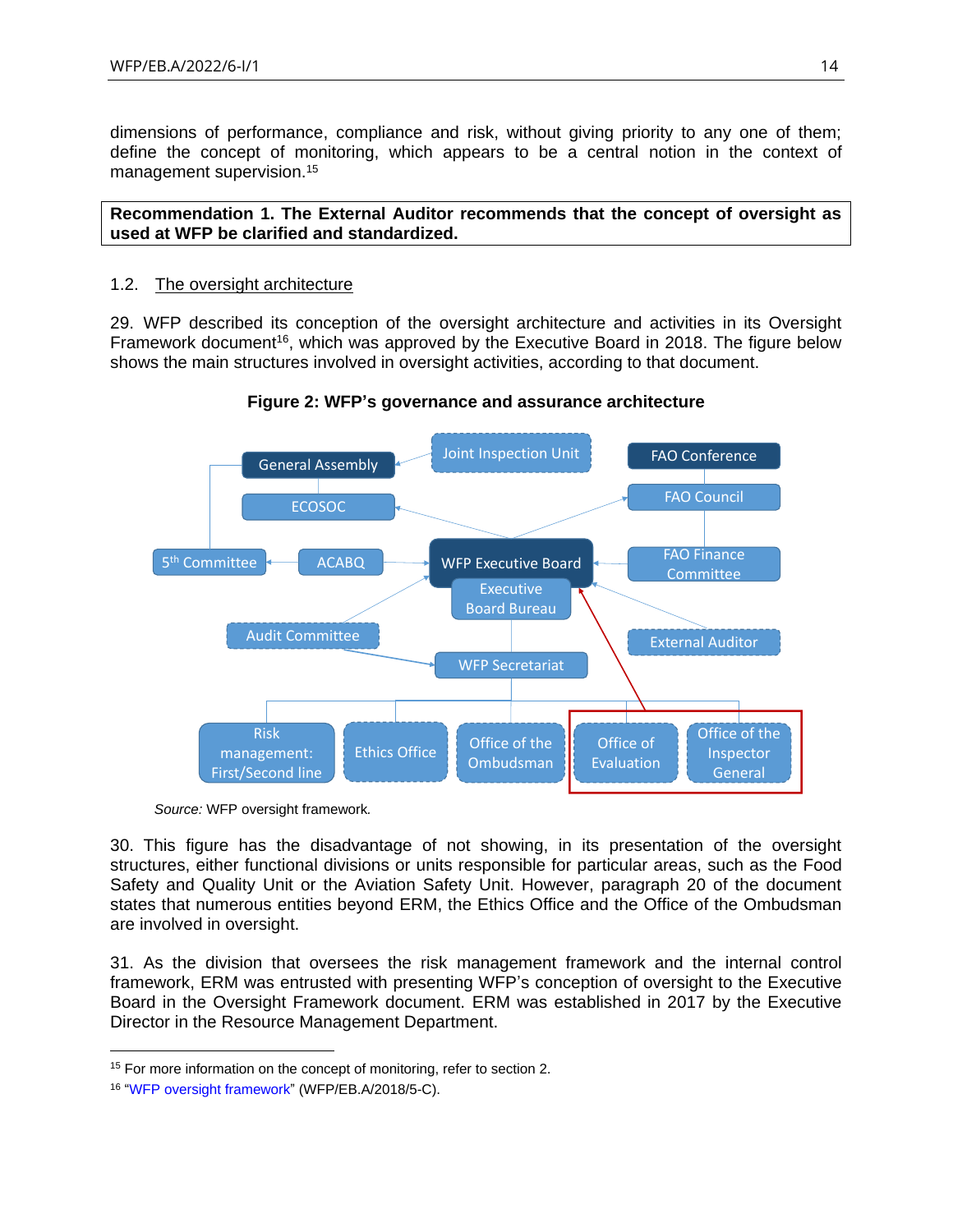32. ERM consolidates the risk management functions and management of the internal control framework in a single structure under a Chief Risk Officer. In addition to defining policies on risk management, internal control and the fight against fraud, these second-line activities require ERM to examine the responses submitted within the framework of the Executive Director's assurance exercise, prior to preparation of the Executive Director's annual statement on internal control. ERM also conducts an overall analysis of the results of the internal audit, the proactive integrity reviews, the external audit and the work of the Joint Inspection Unit and presents its findings to management and the Audit Committee.<sup>17</sup>

33. The attachment of the Enterprise Risk Management Division to the Resource Management Department is ambiguous. It may give the impression not only that risk management is focused on financial risk alone, but also that the conception of oversight does not come from the top of WFP. The management of enterprise risks could justify ERM's attachment at a level that allows a more organization-wide scope, such as that of the Deputy Executive Director or the Chief of Staff.

34. Furthermore, the role of ERM should be clarified. Its role in supporting the design of WFP's oversight framework and the specific oversight functions assigned to it, for example in the area of risk management, do not mean that it is management's sole oversight body since, in fact, each division has its share of responsibility in its field of activity.

35. Finally, WFP's intranet site, WFPGo, lists more than 40 committees and working groups associated with management oversight. This proliferation of committees undermines the clarity of WFP's corporate structure, and the risk of duplication cannot be ruled out. Moreover, the usefulness of some of these committees has not been demonstrated, especially since the reorganization of the oversight organization chart, which may have made some of them obsolete. Following the establishment in 2020 of the leadership group, the senior management group and the Oversight and Policy Committee, it could be worthwhile examining the relevance of maintaining other committees and reducing their number. Failing that, clarification of the roles and hierarchical positioning of these committees is necessary, as is an assessment of how useful they are in practice.

**Recommendation 2. The External Auditor recommends that the roles performed by the various oversight structures be clarified.**

**Recommendation 3. The External Auditor recommends that the Enterprise Risk Management Division be repositioned at a level better suited to the role it plays in respect of risk management.**

<sup>&</sup>lt;sup>17</sup> Renamed the Independent Oversight Advisory Committee.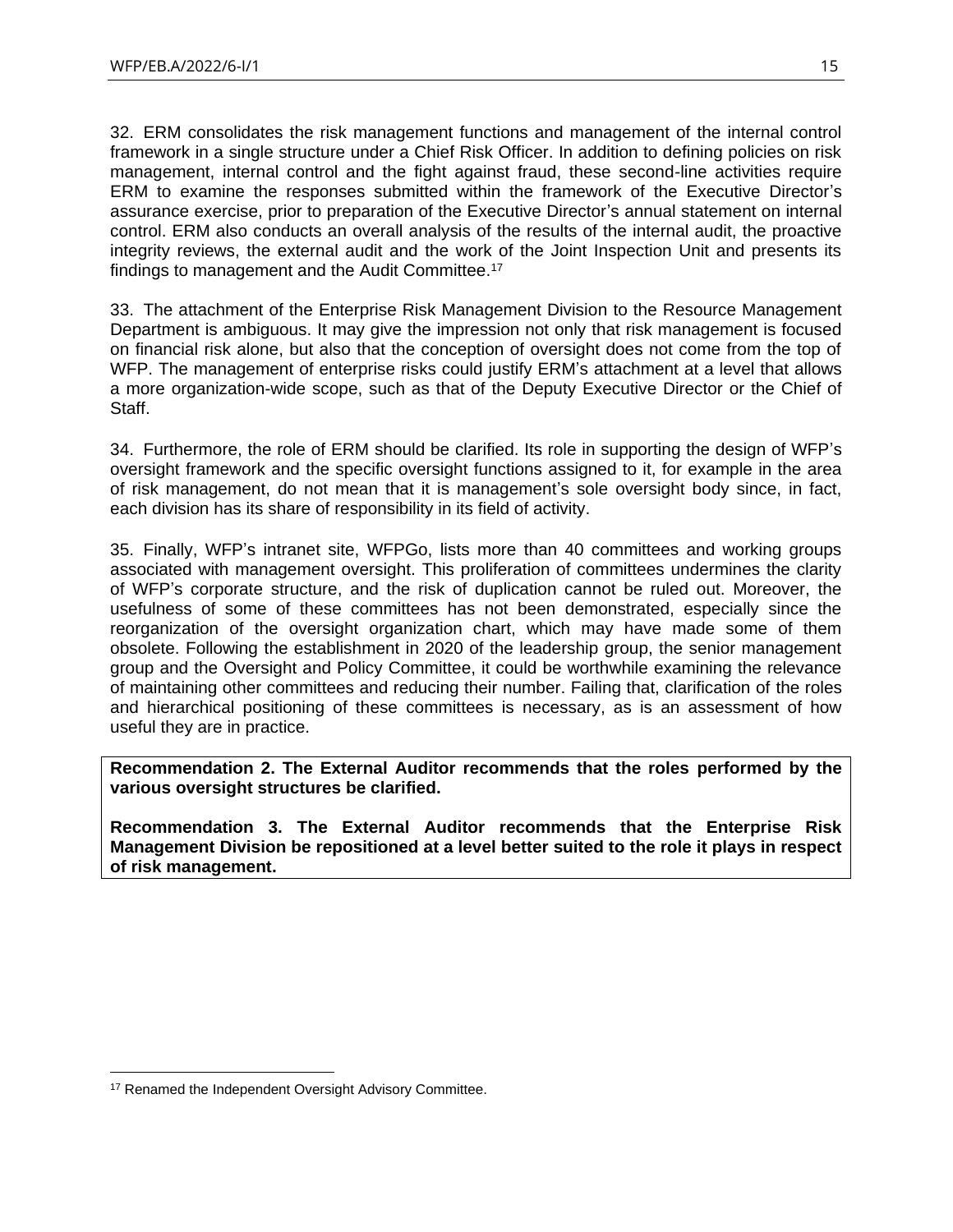#### <span id="page-15-0"></span>1.3. Performance oversight

36. Performance is a central pillar of oversight. <sup>18</sup> Within WFP, the relationship between oversight and performance is not overlooked. WFP's oversight framework<sup>19</sup> indicates that oversight consists not only of verifying the achievement of compliance and integrity objectives but also of providing assurance that "the activities of the organizations are conducted in the most efficient and effective manner". The terms of reference<sup>20</sup> of the regional bureaux also specify performance as one of the three objectives of oversight, together with compliance and risk management.

37. Several factors indicate that performance should be given an even more central place in oversight.

38. The 20 or so checklists produced by the various WFP divisions, which are intended to help services assess the quality of a particular activity, are more focused on compliance and meeting standards than on assessing performance. In most cases there are a few sub-sections that address performance-related points, but they are relatively rare; for example, only one of the eight factors to be covered in an information technology oversight mission is a review of client satisfaction reports, while the others are procedure-oriented.

39. It is, of course, often difficult to define clear performance indicators, given the very diverse missions carried out by WFP services, often under emergency conditions. Nevertheless, it would be useful if the checklists included at least one section oriented exclusively towards performance, or even to have indicators that vary according to subject or context; that would also send a message to the functions or offices being audited.

40. The risk registers and country strategic plans reveal that the assessment of risks is generally dissociated from concrete improvement objectives. ERM's guidance on risk registers and country strategic plans clearly establishes that identified risks should be linked to objectives,<sup>21</sup> which enables them to be prioritized according to their impact and also their importance in relation to achieving key objectives. Nonetheless, this linking of risks and objectives can remain superficial.<sup>22</sup> Part of the difficulty is due to the fact that, although ERM's guidance is generally clear, when it comes to activities under country strategic plans it gives the user of the risk register the possibility of simply listing activities without explicitly linking the corresponding risks to the objectives set. Yet, linking risks to concrete objectives is what enables WFP to make strategic decisions aimed at improving its performance.

<sup>&</sup>lt;sup>18</sup> See, for example, ISO 37000 of the International Organization for Standardization (para. 6.4.1), according to which the governing body must oversee the performance of the organization.

<sup>19</sup> ["WFP oversight framework"](https://executiveboard.wfp.org/document_download/WFP-0000070382) (WFP/EB.A/2018/5-C).

<sup>&</sup>lt;sup>20</sup> See Terms of reference - WFP Headquarters and Regional Bureaux, February 2019.

<sup>&</sup>lt;sup>21</sup> For instance, in the [risk register template](https://newgo.wfp.org/documents/risk-review-template) it is indicated that a description of the risk should be linked to the objective whose achievement is threatened.

<sup>&</sup>lt;sup>22</sup> For example, in the risk register for Colombia, which contains six risks, only the first one is directly linked to a particular objective, while the other five are linked to all the objectives, which lacks specificity. Moreover, the first risk concerns a jumbled mix of armed conflicts, migration flows and natural disasters; these risks are different in nature, especially given that while WFP cannot have any influence over natural disasters, it could try to influence armed conflicts and migration flows through other United Nations agencies such as the Office of the United Nations High Commissioner for Refugees.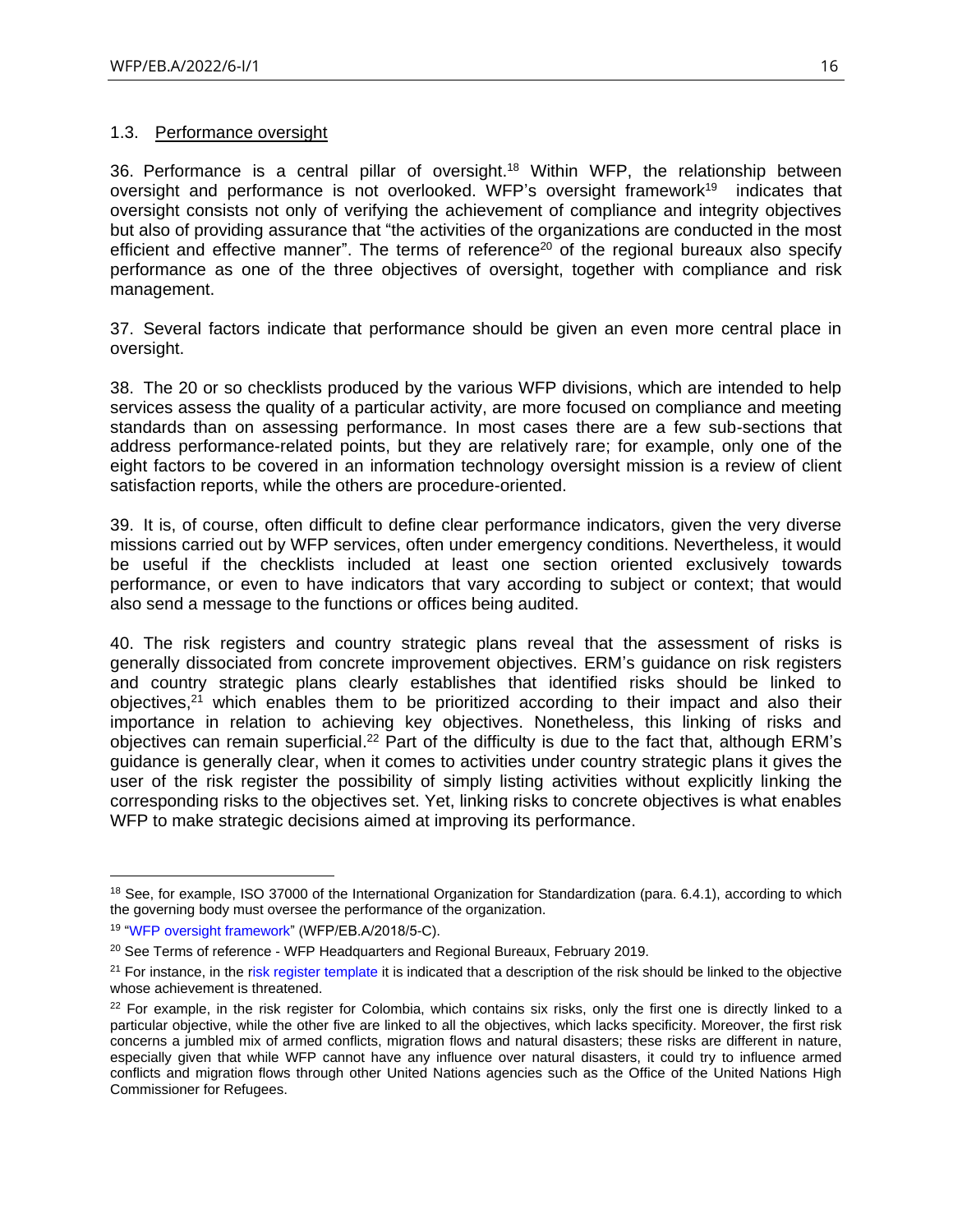41. Finally, country offices and regional bureaux<sup>23</sup> have expressed concern that the increasing importance given to risk management, as demonstrated by the increase in the number of risk and compliance advisors, the growth in ERM activity and the publication of numerous frameworks, should not become too much of a burden. <sup>24</sup> The Secretariat should ensure that risk management does not lead to a weakening of the performance monitoring culture.

Possible action brought to the attention of the Secretariat: performance oversight – ensure that second-line-of-defence oversight actively contributes to improving WFP's performance, including through the establishment of specific indicators. For example, each checklist could have a section dedicated to the performance of the service subject to oversight or self-assessment.

## <span id="page-16-0"></span>**2. Oversight by headquarters**

42. In WFP's decentralized organizational model, the oversight of field offices is largely delegated by headquarters to the regional bureaux. Headquarters (understood as the headquarters divisions and functions, and not headquarters in the sense of "global headquarters", which refers to headquarters as well as the regional bureaux) retains a predominant role in the definition of performance monitoring standards and in monitoring the performance of the central divisions and regional bureaux. The regional bureaux are responsible for monitoring the performance and compliance of the country offices<sup>25</sup>.

43. This kind of decentralized system requires robust mechanisms to enable headquarters to plan and oversee the activities of the regional bureaux and smooth reporting from the regional bureaux to headquarters.

## <span id="page-16-1"></span>2.1. Allocation of responsibilities

44. The model for the allocation of responsibilities between headquarters and the regional bureaux for oversight of the field offices is only simple in appearance. While on-site controls are clearly delegated to the regional bureaux, other oversight controls may be carried out, depending on the case, by headquarters or the regional bureaux. Indeed, oversight by management can take three complementary forms:

- Verifications, which consist of checking the work carried out, by either conducting on-site inspections (delegated to the regional bureaux for country offices) or identifying and reviewing documents and reports, as is the case with the monthly financial closure operation carried out by the Corporate Finance Division or the review of assurance statements by ERM.
- Monitoring, which refers to the collection and analysis of data relating to outputs and performance in general. It aims to inform operational decision making, including the design of activities<sup>26</sup>. It includes, for example, the collection by headquarters of data on food security indicators or the collection by ERM of risk-related data.

<sup>&</sup>lt;sup>23</sup> See Annex 2 (Summary of the responses to the questionnaire sent by the External Auditor to the six regional bureaux).

<sup>&</sup>lt;sup>24</sup> See section 4 on country offices and oversight.

<sup>25</sup> *WFP Functional Review, Output Report*, November 2020.

 $^{26}$  See, for example, the definition given by the Office of the Inspector General in its report  $AR/18/11$ .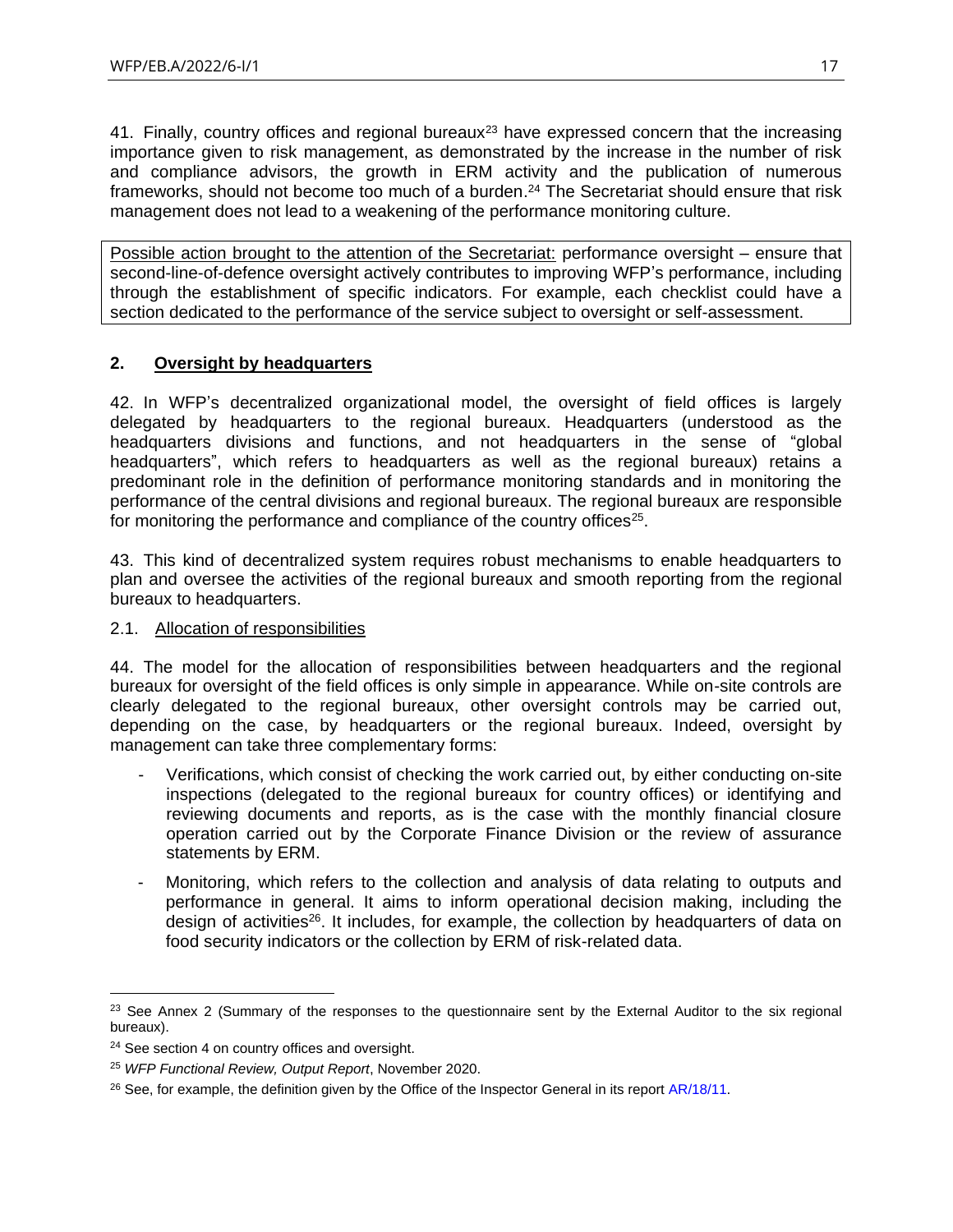- Support, which consists of contributing to the effective and efficient implementation, in accordance with the established criteria, of activities and internal controls by providing guidance and advice. Examples include ad-hoc advice provided by a division regarding the application of a policy, or field advisory missions by the risk and compliance advisors.

45. Overlaps may occur, not only within the second line of defence, between headquarters and the regional bureaux, but also between the second line and the others. The ambiguities surrounding the allocation of responsibilities between headquarters and the regional bureaux in relation to verifications and monitoring were apparent in the report on the functional review<sup>27</sup> prepared at the request of WFP, according to which both headquarters and the regional bureaux have a leading role to play in monitoring the performance of the country offices: "Headquarters is key in setting standards for performance metrics and monitoring and for monitoring the performance of headquarters, regional bureaux and country offices. Regional bureaux are responsible for monitoring performance and compliance in their regional scope, within the corporate framework set by headquarters." The report identified persistent duplications between headquarters and the regional bureaux in 11 divisions.<sup>28</sup> Although it is stated that duplications could be eliminated through more effective cooperation, it is also indicated that, in order to enable the organization of work to be defined more clearly, it would be advisable to reflect on the respective roles of headquarters and the field, especially in divisions where there are many vertical overlaps. 29

46. Issues related to the interaction between the three lines of defence were highlighted back in 2017 in an external evaluation report on WFP.<sup>30</sup> The authors recommended having a scaleddown second line, focused on policy design, to avoid duplicating the controls of either the first or third line. Instead, WFP proceeded to strengthen the second line, and this risk of duplication has not been entirely eliminated. The offices visited this year often expressed misunderstanding regarding the nature of the oversight missions carried out by the regional bureaux, which they sometimes equate with compliance audits, comparable to those that might be performed by the Office of the Inspector General. While the 2019 mandate is an amalgamation of oversight and monitoring, the checklists established by headquarters look very much like audit schedules. They necessarily lead regional bureaux staff, if they adhere to them, to behave like auditors during their oversight missions, which is not explicitly provided for in the texts. In reality, the distinction between oversight by the regional bureaux and auditing, which is the responsibility of the Office of Internal Audit and the External Auditor, boils down to a difference in the degree of independence, which increases the risks of overlapping and constitutes a source of confusion for staff.

<sup>27</sup> *WFP Functional Review, Output Report,* November 2020*.*

<sup>28</sup> Ibid., p. 14, figure 7.

<sup>29</sup> Ibid., p. 25.

<sup>30</sup> UK Aid, Foreign, Commonwealth and Development Office of the United Kingdom, *Central Assurance Assessment of the WFP*, 27 June 2017.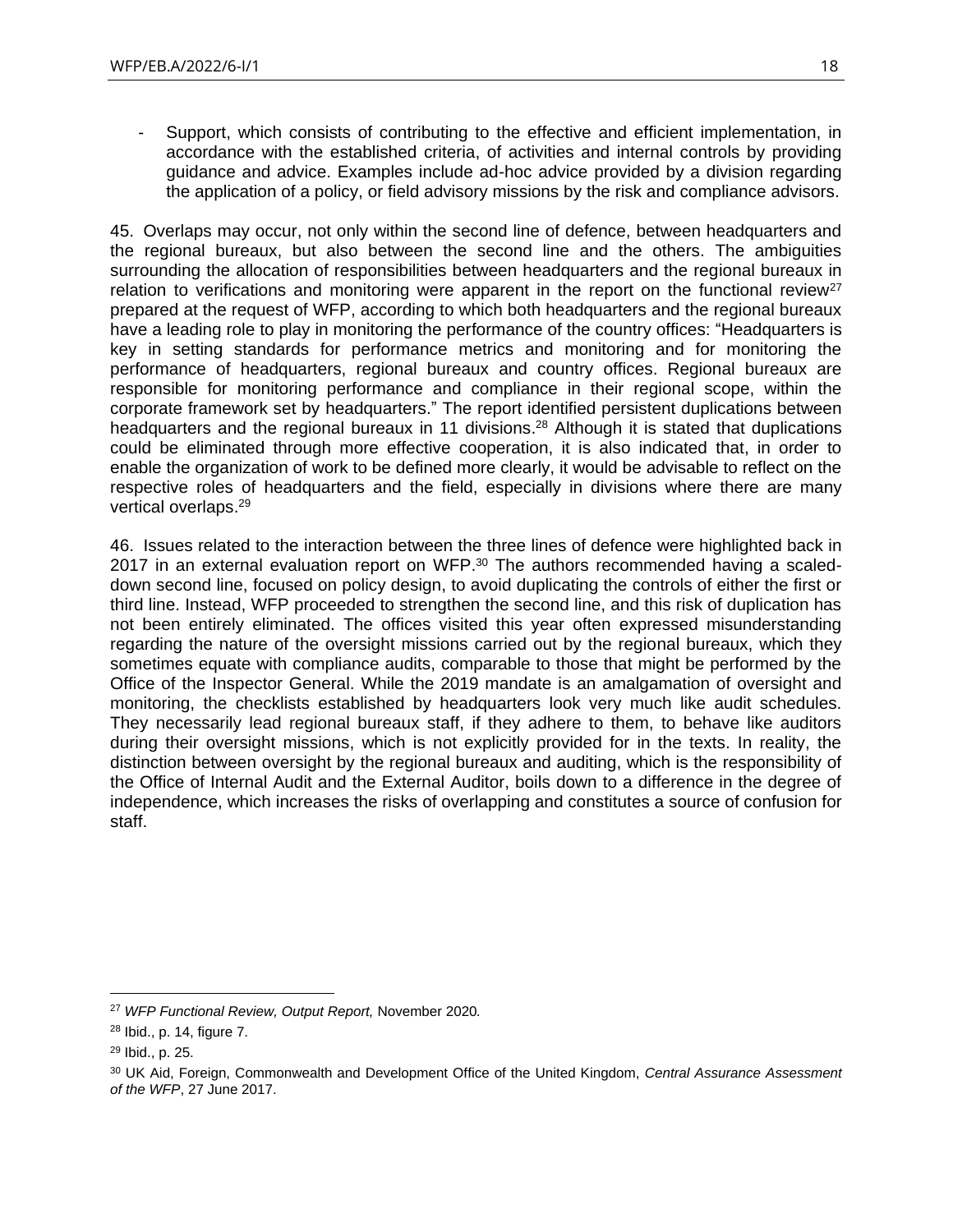47. This impression of confusion with the third line, and even with the first, is exacerbated by the fact that, according to the oversight framework, the members of the risk and compliance advisor network, introduced by WFP to support first and second line activities, report<sup>31</sup> to ERM, which is a second line body, and usually supervise the oversight missions carried out by the regional bureaux. Many of the respondents<sup>32</sup> considered that the staff of a regional bureau should not be auditors, but advisors. They can identify weaknesses, but the main objective of oversight, like the other functions of the regional bureau, is to provide local support to country offices, not only by detecting weaknesses or shortcomings, but also by planning, from the oversight phase, support to help the offices remedy them.

48. It would seem that the source of this confusion is the insufficient clarity of the term "monitoring", which is used by WFP to characterize both oversight and management activities. For example, paragraph 10 of the WFP oversight framework states that "[t]he first line of defence comprises … [monitoring activities such as] internal monitoring" and, in paragraph 16, that "personnel and committees at the local, regional and global levels carry out second line functions such as … monitoring and assessing operational activities …." Clarification is all the more necessary given that, as the term monitoring is used in the most recent framework documents to characterize oversight, more clearly delineating it would help distinguish between what comes under auditing and what comes under oversight, or even support.<sup>33</sup>

**Recommendation 4. The External Auditor recommends that the meaning of the term "monitoring" be clarified in order to better distinguish the responsibilities of the three lines of defence.**

<span id="page-18-0"></span>2.2. Oversight missions

## 2.2.1. Planning of oversight missions

49. Most headquarters functional divisions do not make formal requests for oversight missions to be carried out by the regional bureaux. They consider that it is the responsibility of the regional bureaux to carry out oversight missions in the country offices and to assess the appropriateness of their implementation, while their role is to provide the regional bureaux with the necessary tools – guides and training, in particular – to carry out those missions.

50. Therefore, management can informally suggest oversight missions to the regional bureaux in meetings of the leadership group or one of the 23 committees in which its members participate, including the senior management group, which is open to regional directors, and the Oversight and Policy Committee.

<sup>&</sup>lt;sup>31</sup> See the document entitled ["WFP oversight framework"](https://executiveboard.wfp.org/document_download/WFP-0000070382) (WFP/EB.A/2018/5-C), para. 18: "WFP has established the risk and compliance advisor (RCA) role to support first and second line activities in complex operations. The RCA's purpose is to assist the country director or regional director by providing advice and recommendations to enhance the effectiveness of internal control systems, the monitoring and mitigation of risks, potential fraud and corruption and overall efficiency of operations and optimization of WFP resources. **The RCAs report functionally to the new Enterprise Risk Management Division**, and are a key partner for ERM internal control, anti-fraud and anti-corruption and risk management strengthening efforts."

<sup>32</sup> See Annex 2 (Summary of the responses to the questionnaire sent by the External Auditor to the six regional bureaux).

 $33$  Ibid.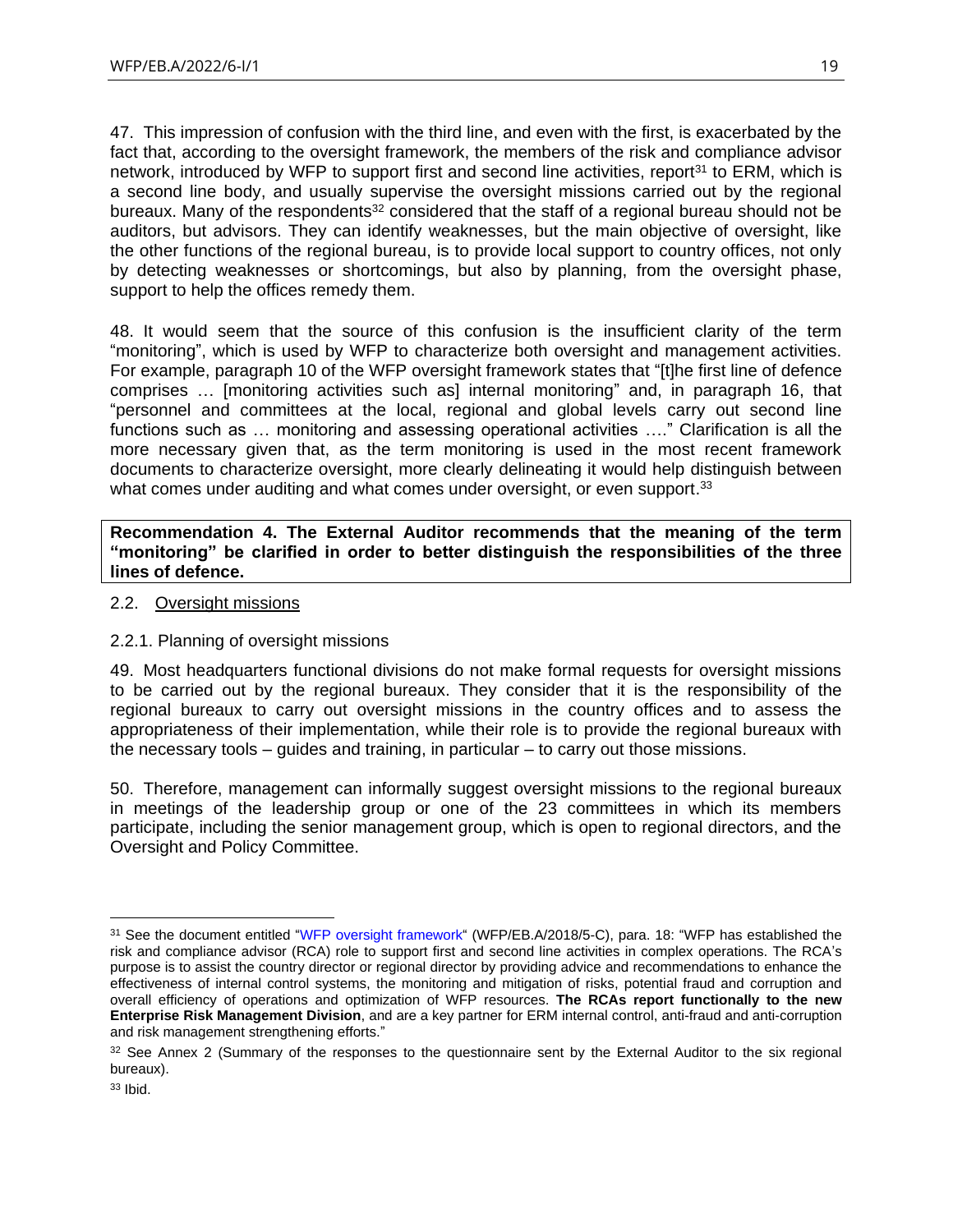51. Without disputing the value of informal discussions between the divisions and the regional bureaux, it would be advisable for the main headquarters functional divisions to draw up each year a list of oversight missions that they consider should be implemented as a priority. The participation of the headquarters divisions in the planning of oversight missions carried out by the regional bureaux would promote the corresponding reporting, and therefore dynamic use of the findings and recommendations made based on those missions. In addition, several of the country offices surveyed said that they appreciated oversight missions, while lamenting their infrequence. <sup>34</sup> Country offices could also be involved in proposing oversight missions. A comprehensive annual plan indicating the planned oversight missions and their schedule, prepared by the regional bureaux, would help country offices plan their availability and provide feedback on areas they consider priority.

Possible action brought to the attention of the Secretariat: oversight planning

1. Arrange for the main headquarters divisions and the country offices to express in writing their priority wishes concerning oversight by the regional bureaux, each year.

2. Introduce the systematic establishment of a comprehensive annual plan for the oversight missions planned in each region by the regional bureaux.

2.2.2.Use of the results of oversight missions

52. There is no standard operating procedure for reporting the main or recurrent observations made by the regional bureaux to headquarters. It takes place through direct contacts between staff of the bureaux concerned and their correspondents at headquarters, thematic meetings and various other points of contact. The divisions consulted<sup>35</sup> consider that it is consistent with the logic of decentralization that only significant events are reported to them from the field, especially since the regional bureaux are considered an extension of headquarters. In addition, the divisions carry out their own checks and periodic monitoring of field operations, for example through the monthly financial account closure reports in the case of the Corporate Finance Division or the monitoring of vacancies in the case of the Human Resources Division. Furthermore, each year the Corporate Finance Division receives letters of representation from each division or bureau, which should draw its attention to any difficulties in the field. The divisions consulted also indicated that other sources of information exist and are accessible, such as the annual country reports.

53. Consequently, reports from the regional bureaux are not systematically sent to headquarters but rather on a case-by-case basis, either at the discretion of the regional directors or at the request of the divisions. This means that most of the information collected and processed by the regional bureaux is not fed back to headquarters in a formalized way.

<sup>&</sup>lt;sup>34</sup> See the management letters on Algeria, the Dominican Republic and Namibia.

<sup>&</sup>lt;sup>35</sup> Human Resources Division and Corporate Finance Division, in particular.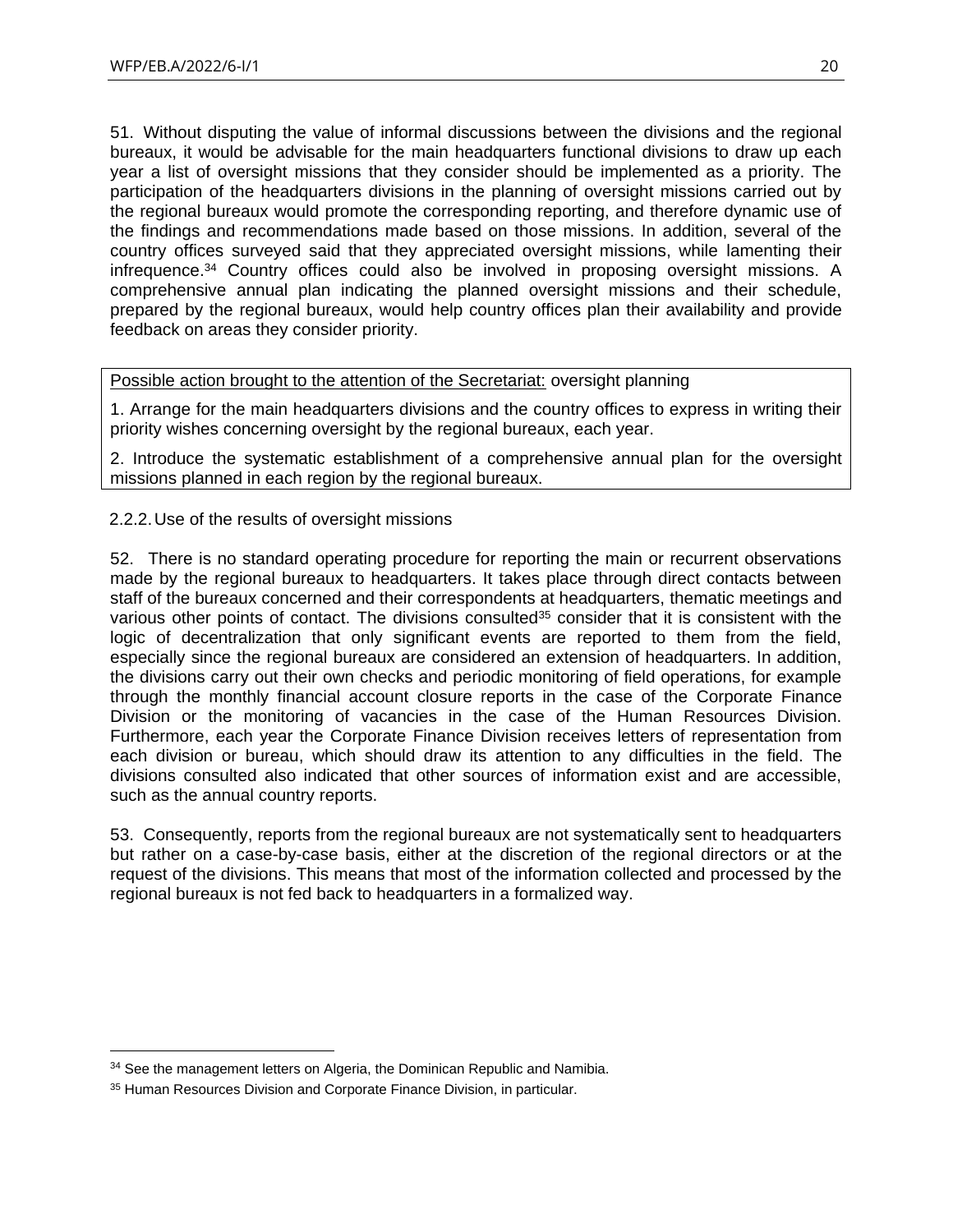54. The same observation can be made with regard to following up on recommendations made by the regional bureaux. Headquarters divisions can use the internal and external audit tracking tables prepared by ERM for the Executive Director, the Board and the Independent Oversight Advisory Committee (formerly the Audit Committee). They have access to the online audit and evaluation recommendations dashboard coupled with a recommendations management system. With regard to audits and evaluations, these divisions therefore have a clear view of the issues that directly concern them.

55. However, there is no monitoring of the implementation of recommendations made in the oversight reports drawn up by the regional bureaux for headquarters divisions. This situation is paradoxical, since the monitoring of recommendations is a priority. As recommendations made following regional bureau oversight missions are of varying nature and importance and have their own implementation deadlines, it could be useful, as the Secretariat has begun to do in a document currently being prepared, to specify the means of monitoring and to assign the monitoring to headquarters, the regional bureau or the country office, depending on the nature or importance of the recommendation.

56. Although WFP is a decentralized organization, the considerable oversight work carried out by the regional bureaux is a major source of information about the activities of the main functions. The issues raised go beyond the overall assurance provided by other assurance tools such as letters of representation. The work carried out provides critical information on specific themes and may concern sensitive issues requiring action by management. For example, according to the 2021 internal audit report on Colombia, although many of the issues identified during the audit had already been identified during an oversight mission conducted by the Regional Bureau for Latin America and the Caribbean in February 2020 or reported by the country office within the framework of the management assurance exercise conducted in November 2020, the associated risks, some of which are significant, have not been mitigated and continue to affect the integrity of WFP's operations in the country.<sup>36</sup>. Standardizing this reporting system would be essential, as the regional bureaux have unparalleled knowledge of WFP's field operations and are best placed to identify the main or recurrent risks and good practices that should be rolled out.

57. More systematic reporting through the oversight reports of the regional bureaux could only be considered in the light of a cost-benefit assessment and an analysis of the value they would add, because not all the information contained in the reports is of a strategic nature. However, leaving reporting entirely to the discretion of the regional directors can contribute, as the example above shows, to the persistence of anomalies that remain unrectified.

58. The systematic uploading of oversight reports to one or more shared data banks, possibly specialized by theme (procurement, human resources, finance, supply chain, etc.), would cost very little and would provide a valuable source of data for WFP, including for risk management.

59. However, the External Auditor refrained from suggesting the preparation of a summary of oversight reports by region or at the global level due to the heavy burden of such a measure, as there are already many reporting obligations within WFP. Another option would be to more precisely define what the regional bureaux must systematically report, as a priority, to headquarters, the Chief of Staff and the various divisions. Indeed, it could be desirable for

<sup>36</sup> Office of the Inspector General, Internal Audit Report [AR/21/14](https://www.wfp.org/audit-reports/internal-audit-wfp-operations-colombia-august-2021)*,* August 2021.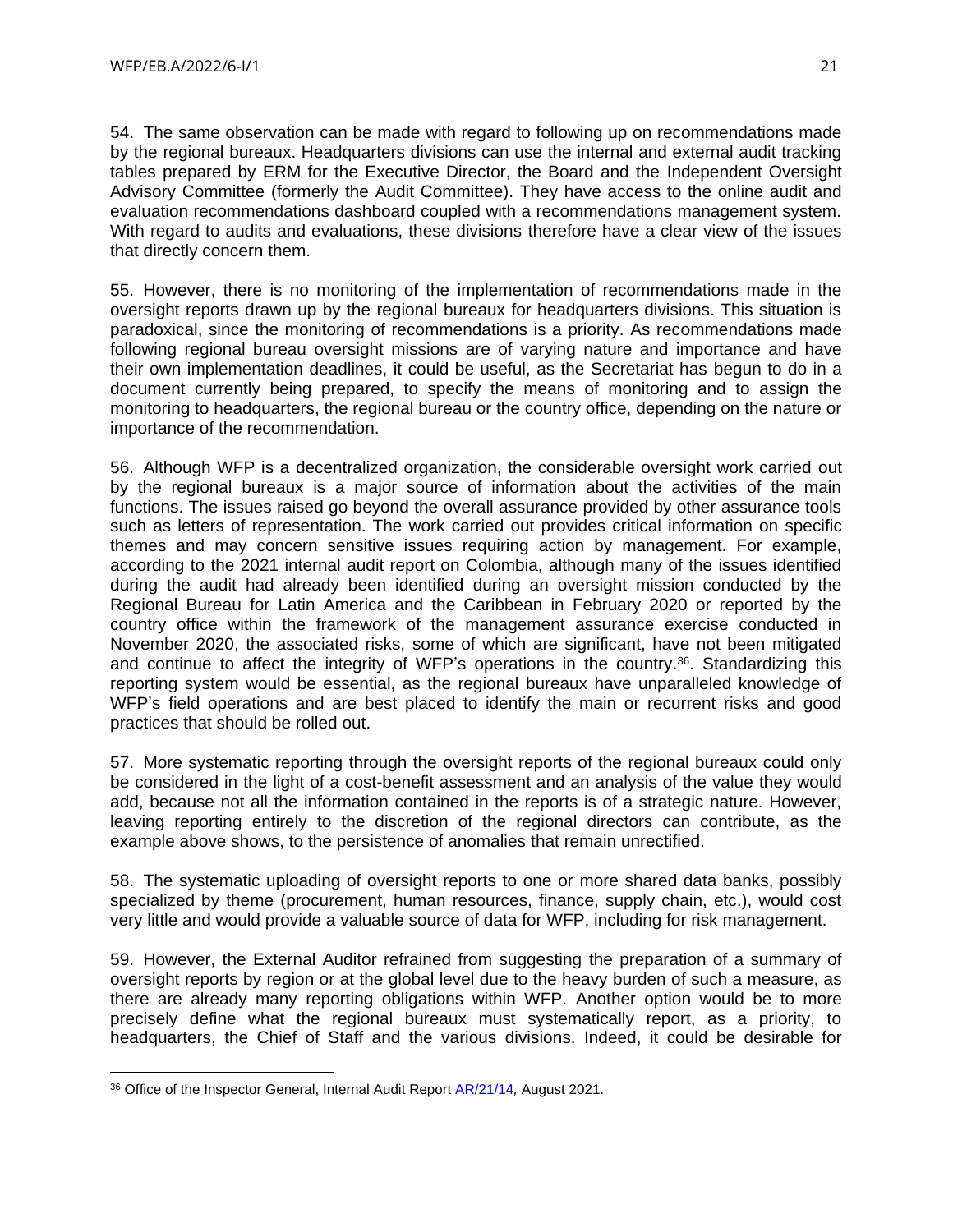information gathered by a regional bureau, particularly on high-risk issues, to be transmitted in a more appropriate format than the reports themselves, which, in their raw form, may not constitute an effective decision making aid.

Possible action brought to the attention of the Secretariat: utilization of the results of oversight centralize, in a database to which the members of the Board also have access, the oversight reports prepared by the regional bureaux.

**Recommendation 5. The External Auditor recommends that high-risk issues be defined and, when referred to in the oversight reports of regional bureaux, systematically escalated to headquarters and subject to centralized monitoring.**

**Recommendation 6. The External Auditor recommends that the modalities for following up on recommendations made by the regional bureaux be clarified and formalized.**

#### <span id="page-21-0"></span>2.3. Guidance provided to regional directors

60. Upon their appointment regional directors receive letters of engagement in which the Executive Director reminds them of WFP's priorities. Regarding their field missions, presented as "oversight" missions, the letter specifies a number of generic points but does not include any mention, priority or indicator regarding the region of assignment, the country offices in that region or the regional bureau itself. In other words, regional directors appointed for the regions in Africa, Latin America, the Middle East or Asia receive exactly the same letters.

61. In practice, this uniformity is partly offset by two procedures: first an end-of-mission report, which should in theory be quite complete, prepared by the predecessor; second, regional directors must keep up to date their "mission agreements", in which their objectives are described together with the expected results and performance indicators and how they link to WFP's priorities.

62. However, it would seem useful, at the time of appointing new regional directors, for the Executive Director to inform them not only of the priorities common to all regional directors but also priorities more specific to their regions and the bureaux they will direct. The letters of engagement could contain quantitative targets (e.g. the number of oversight missions to be carried out each year) and more qualitative targets (e.g. to pay closer attention to particularly sensitive issues in the region).

Possible action brought to the attention of the Secretariat: defining the priorities of regional directors – revise the letters of engagement sent to newly appointed regional directors to add priorities and indicators specific to the regions of assignment and the regional bureaux concerned.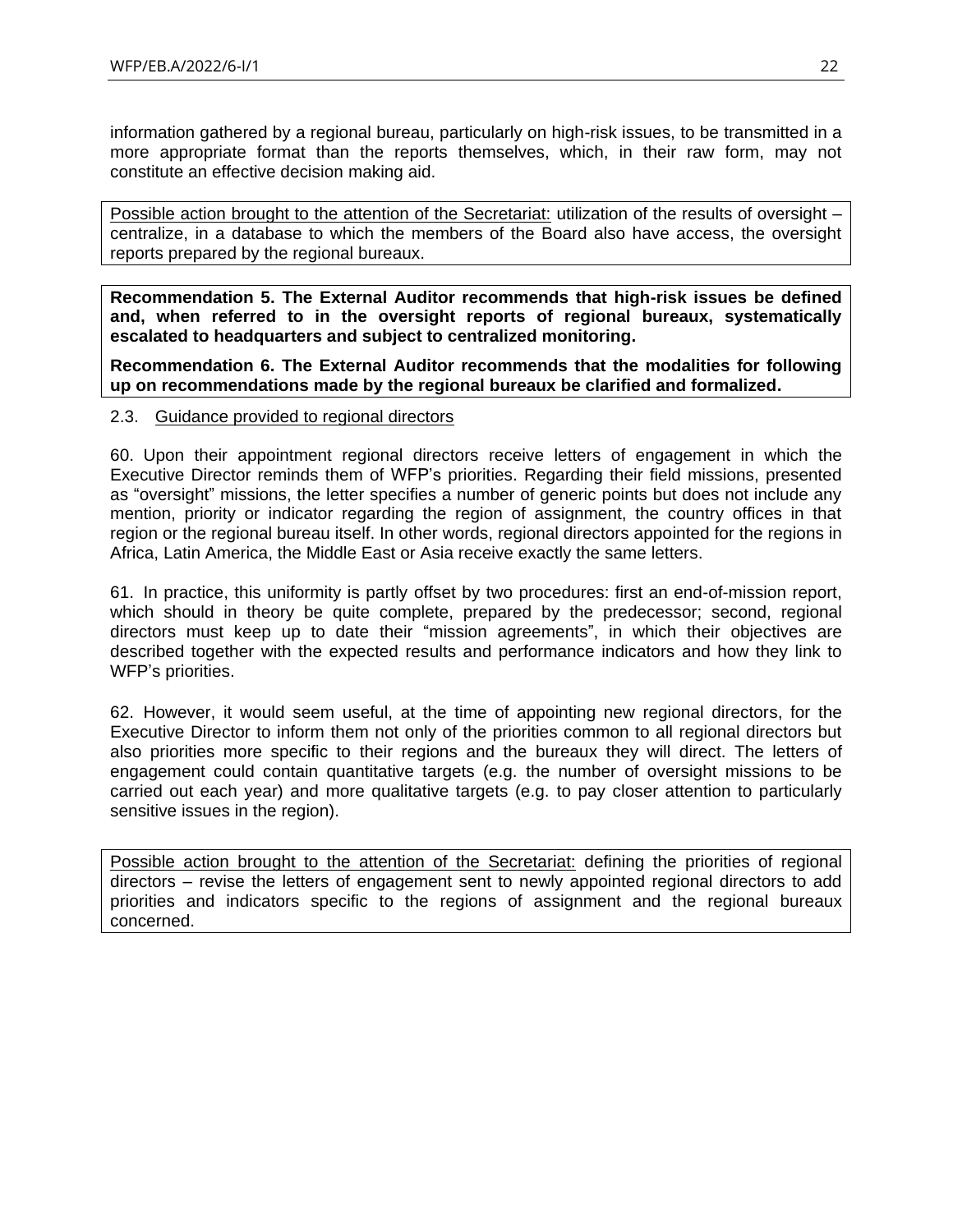## <span id="page-22-0"></span>**3. Oversight by regional bureaux**

## <span id="page-22-1"></span>3.1. Definition of roles

63. Since the decentralization of WFP and the creation of four regional bureaux in 2001, many audits and studies have been devoted to the role of those bureaux, which has always seemed less clear than that of headquarters or the country offices. Recent recommendations from internal and external audits<sup>37</sup> led to substantive work in 2018 to clarify this role in the context of an unchanged decentralized organizational structure and three missions that remain the same: strategic direction and advice, technical support and management oversight.

64. The February 2019 terms of reference for WFP headquarters and regional bureaux were the culmination of that work and aim to clearly define the responsibilities of both headquarters and the regional bureaux. They recall some important points about the organization of WFP (decentralization, roles of the regional bureaux, outline of the division of tasks between headquarters and the regional bureaux), although some gaps remain. Concerning oversight, three responsibilities are entrusted to the regional bureaux in relation to performance, compliance and risk management. The description of the tasks is quite precise for risk management, for which specific tools can be used (risk registers, assurance statements, letters of representation), and is fairly easy to understand with regard to compliance. However, the document is much less precise when it comes to performance, which could lead regional bureaux to overlook it or to have varying interpretations. Furthermore, in the 2019 document, as in more recent reflections and documents, oversight is increasingly systematically and inseparably linked to monitoring, a term whose difficulty of interpretation was mentioned in the previous section.

65. The completion of a manual on the monitoring and oversight mission of the regional bureaux, which is currently being drafted, will be an important step forward.

**Recommendation 7. The External Auditor recommends that the scope and modalities of the performance oversight to be carried out by the regional bureaux be more precisely defined.**

## <span id="page-22-2"></span>3.2. The volume of oversight

66. The survey of the six regional bureaux<sup>38</sup> revealed that the volume and nature of their oversight activities remain sources of concern. Like any activity of this kind, there are no limits to the checks that can be carried out, and the regional bureaux fear that, with the development of the monitoring function, this activity will end up occupying too great a portion of their workplans, to the detriment of their other two missions: strategic direction and support.

67. This fear is not currently based on objective factors because, in the absence of cost accounting, the bureaux cannot accurately measure the respective weights of their three missions. The regional bureau in Panama estimates it to be about half of its staff time, while the regional bureau in Johannesburg provided a response in principle, indicating that oversight

<sup>37</sup> ["Report of the External Auditor on Decentralization"](https://executiveboard.wfp.org/document_download/WFP-0000037603) (WFP/EB.A/2017/6-G/1).

<sup>&</sup>lt;sup>38</sup> See annex 2 (Summary of the responses to the questionnaire sent by the External Auditor to the six regional bureaux).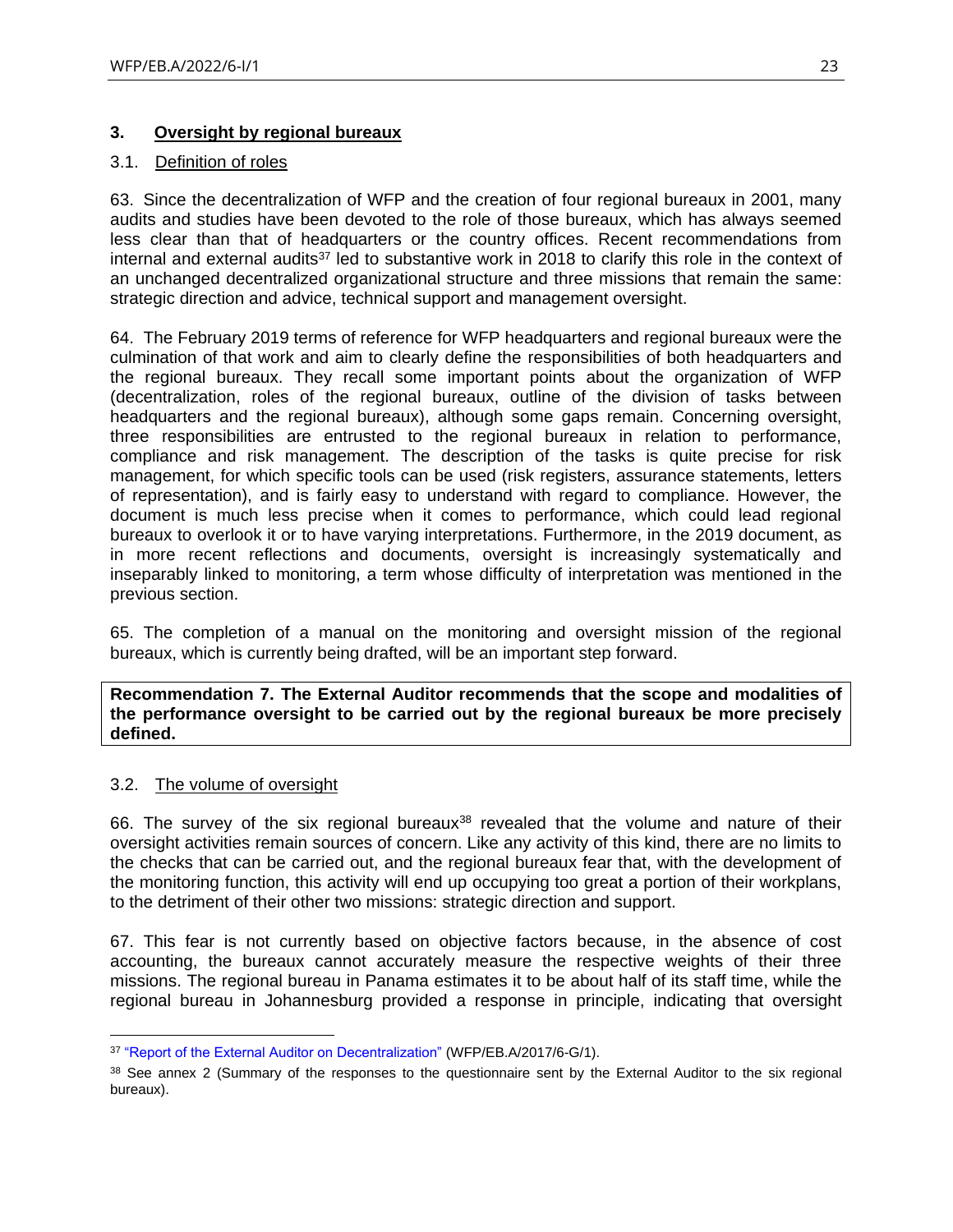occupies one third of its time, given that it is one of the three missions falling to the regional bureaux.

68. In practice, the oversight missions of the regional bureaux are significantly fewer overall than their support missions, but they may take longer and have a wider scope.

|      |           | Bangkok | Cairo  | Dakar    | Johannesburg | Nairobi              | Panama |
|------|-----------|---------|--------|----------|--------------|----------------------|--------|
| 2019 | Oversight | 21      | 11     | 3        | 26           | 21                   | 100    |
|      | Support   | 151     | N/A    | 56       | 241          | 27                   |        |
| 2020 | Oversight | 14      | 6(5)   | 12(5)    | 25           | 14 $(\approx 7)$     | 21     |
|      | Support   | 57      | N/A    | 88 (35)  | 93           | 22 $($ $\approx$ 11) |        |
| 2021 | Oversight | 19      | 21(10) | 34 (26)  | 21           | 22 (≈0)              | 129    |
|      | Support   | 11      | 90(11) | 128 (27) | 103          | 26 ( $\approx$ 0)    |        |

**Table 2: Oversight and support missions carried out by the regional bureaux**

*NB:* When the regional bureaux provided this information, the External Auditor indicated in parentheses the number of missions that were conducted remotely. The regional bureau in Panama did not distinguish oversight missions from support missions. *Source: External Auditor, according to the questionnaire sent to the six regional bureaux (figures for 2021 cover the year up to October).*

69. The figures on the breakdown of work between oversight and support show large disparities, both between the various bureaux and from one year to the next for the same bureaux. The heterogeneity of the regions covered and the impact of the COVID-19 pandemic cannot fully explain these differences: there are probably quite different oversight and support practices across the regional bureaux, and perhaps different ways of recording missions. The uncertainties expressed by some regional bureaux, particularly regarding the boundary between oversight and support, corroborate this assumption. <sup>39</sup> WFP recognizes that there may be a degree of porosity between oversight and support missions, which are sometimes hybrid operations, making difficult and arbitrary to distinguish them from one another.

70. These divergent conceptions of oversight are also reflected at the budget level. Indeed, WFP does not have a clear view of the budgets that the regional bureaux allocate to oversight. Assuming that the regional bureaux have three missions to perform, and because the six regional bureaux considered in their responses to the survey sent to them that they spent between 30 percent and 50 percent of their time on oversight, the External Auditor applied a rate of 30 percent to the total costs of the regional bureaux to estimate the minimum cost of oversight. Given that total expenditure for the regional bureaux in 2021 was USD 76.7 million, <sup>40</sup> the proportion of their budgets allocated to oversight should be approximately USD 25 million. In parallel, the External Auditor asked WFP to provide precise figures relating to the oversight activity of the regional bureaux. According to WFP, this activity accounts for USD 14.5 million.

71. This discrepancy is explained by the fact that the budget documents do not take oversight fully into account. For example, a 2020 document on the management-related components of the corporate results framework prepared by the Corporate Planning and Performance Division

<sup>&</sup>lt;sup>39</sup> See annex 2 (Summary of the responses to the questionnaire sent by the External Auditor to the six regional bureaux).

<sup>&</sup>lt;sup>40</sup> Figure provided by the Corporate Finance Division.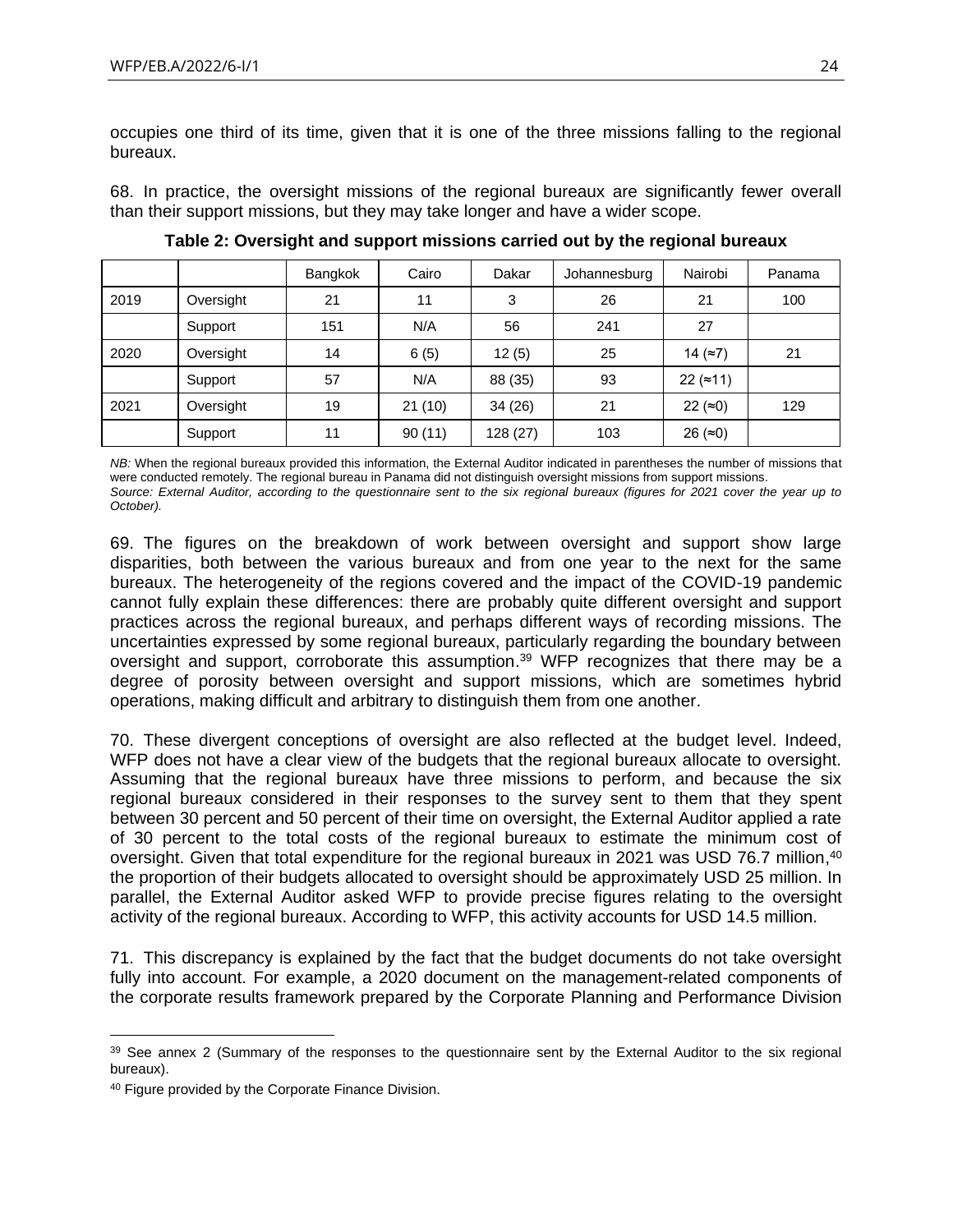defines the various categories to which the budget may be allocated, but only two of those components relate exclusively to oversight, making an effective calculation of oversight costs impossible at this stage. An organization of the scale of WFP should be able to assess its oversight-related costs more accurately.

72. Without recommending the implementation of a cost accounting system that is too onerous given the potential benefit, it would be useful for the regional bureaux to more accurately and reliably measure the respective weight of their three missions in order to enable better monitoring and distribution of the budget allocated to their activities.

**Recommendation 8. The External Auditor recommends that the regional bureaux more accurately and reliably measure the number of oversight missions they undertake and the respective weight of their oversight, technical support and strategic direction activities.**

#### <span id="page-24-0"></span>3.3. Oversight and the pandemic

73. In 2020 and 2021, due to health restrictions, a significant proportion of oversight missions and audits were conducted remotely. Two actions taken by WFP in this regard can be highlighted: the launch by the Executive Director of the Management Assurance Project, which aimed to take stock of the level of internal control during the first months of the COVID-19 pandemic, and the accelerated development of a remote oversight method.

#### **Management Assurance Project**

In order to gain a picture of internal control in the context of the pandemic, in October 2020 the Executive Director launched the Management Assurance Project with the aim of analysing the controls effectively carried out during the first months of the pandemic. This project consisted of a survey of a sample of 40 field offices, including the six regional bureaux, to clarify the controls they had actually performed during the period under review. The method used was largely based on the statements of the services surveyed, which were cross-referenced with other information; clarifications were also requested from the field offices and the findings were discussed with the headquarters divisions. It emerged that 88.7 percent of the planned checks were carried out in accordance with the applicable rules, 10.6 percent were partially compliant and 0.7 percent were not carried out.

74. To facilitate the oversight missions of the regional bureaux when it was not possible to visit the country offices in person, several headquarters divisions established remotely usable oversight matrices, including the Corporate Finance Division and the Management Services Division. ERM, meanwhile, developed for 2020 a risk matrix specific to the COVID-19 pandemic, with recommendations for controlling those risks as well as a guide defining minimum control standards for the management of third-party risks during emergency situations. In addition, a guidance note on using the COVID-19 risk registers was issued for the country offices. An Executive Director's circular on checks to be carried out in the COVID-19 context was also published, listing the main risks and methods for controlling them.

75. It could be useful for headquarters to prepare an initial assessment of remote oversight and to draw recommendations from it in order to improve this approach and develop the use of video conferencing and other remote control techniques in future. Remote oversight is not intended to replace field missions, which have now largely resumed. However, the experience gained could lead to an increase in remote work, placing greater emphasis on the preparation or monitoring of controls, and could offer the possibility of covering a larger number of country offices given that some of them, particularly smaller ones, have expressed the sense that they receive insufficient audits or oversight.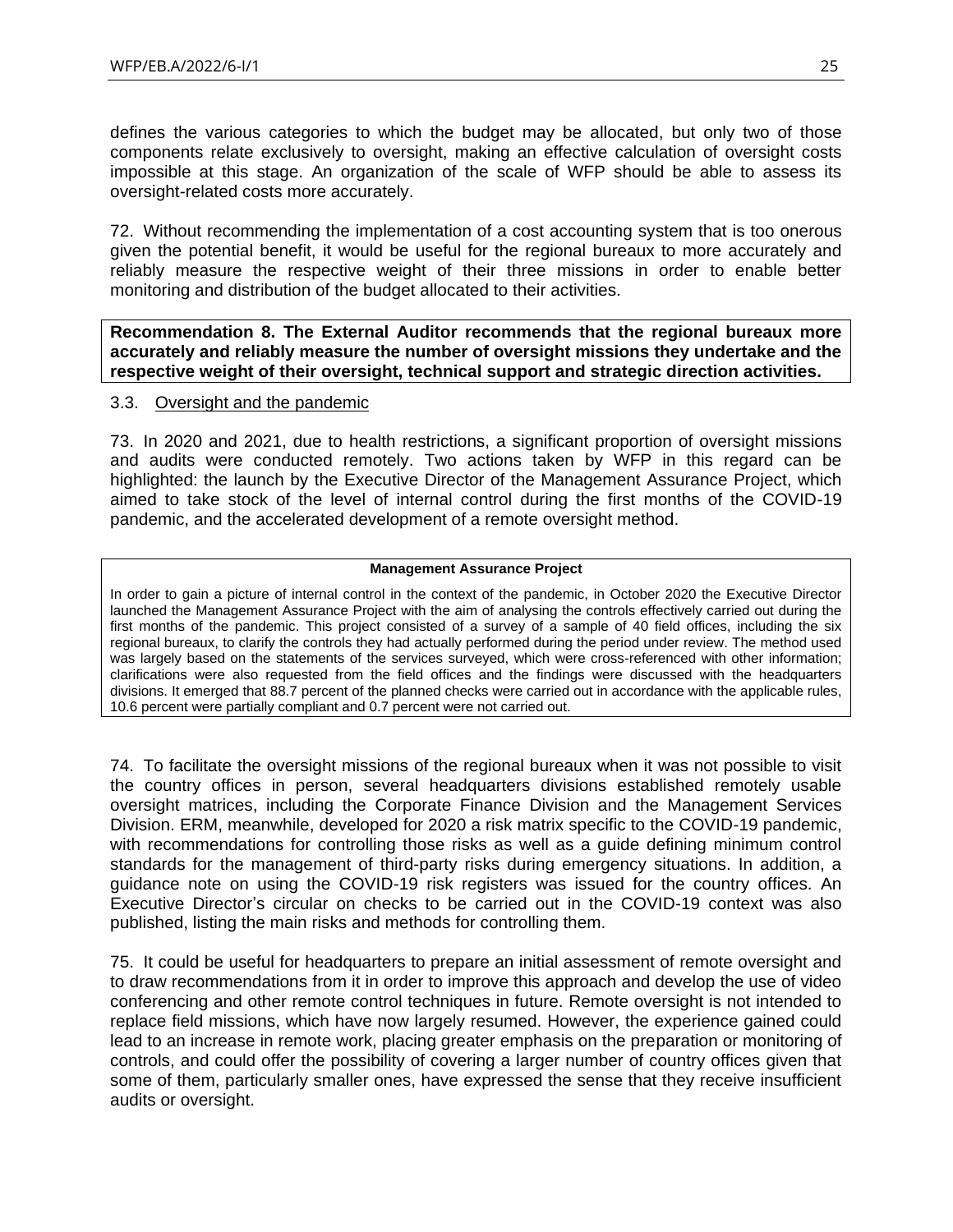**Recommendation 9. The External Auditor recommends the conduct of a review of the oversight missions carried out by the regional bureaux during the pandemic in order to identify opportunities to improve the system, including the possibility of increasing the use of remote oversight methods to complement on-site missions.**

#### <span id="page-25-0"></span>**4. Country offices and oversight**

76. Country offices are both actors and subjects of oversight. As actors, they oversee the suboffices, area offices and cooperating partners, notably through the work of the monitoring and evaluation officers. These activities entail significant responsibilities and workload.<sup>41</sup>

77. As subjects of oversight, the country offices audited this year, particularly the small offices,<sup>42</sup> express regret that the reporting obligations linked to oversight (assurance statements, letters of representation, risk registers, financial tables, etc.) are the same regardless of the size of the office. They would also like a distinction to be made between emergency situations and other circumstances so that the obligations could be lightened in the first case.

78. The country directors met during the audits also indicated that they were not involved in the reflection on oversight conducted by headquarters. That could be regrettable and could contribute to the conceptual confusion between the monitoring that the country offices are supposed to perform under the second line of defence and the monitoring they must carry out on a daily basis under the first line.

79. Each country office has a risk focal point who works on these issues either full time or part time. The risk and compliance advisors mainly play an advisory role in relation to implementation of the risk management policy. Within the WFP network, 48 country offices have full-time "risk and compliance" capabilities and 35 country offices have part-time capabilities.

80. Among the country offices audited this year, the larger ones exposed to high risks (for example Pakistan, the Central African Republic and the Democratic Republic of the Congo) had full-time, high-ranking risk and compliance advisors (P-4 in Pakistan and the Democratic Republic of the Congo), unlike the smaller offices, such as Algeria, Armenia, Namibia and the Dominican Republic, which had lower-ranking part-time focal points.

81. Part-time focal points do not have enough time to devote to these functions and have little training. The risk and compliance focal point in the Dominican Republic, for example, was until recently also responsible for procurement, budget and information technology systems, which left him little time to support the oversight activities carried out by the country director. Reporting obligations can lead to an uneven distribution of the workload between staff, particularly at the expense of the risk focal points. When not exclusively devoted to this task, risk focal points often work in finance units. Their fields of activity sometimes cover too many functions, posing the risk that every task they perform will be performed superficially<sup>43</sup>.

<sup>&</sup>lt;sup>41</sup> See the management letters on the WFP offices in Algeria, the Democratic Republic of the Congo and the Dominican Republic.

 $42$  See the management letters on the WFP offices in Algeria, Armenia, Namibia and the Dominican Republic.

<sup>43</sup> See in particular the management letter on the WFP office in Algeria.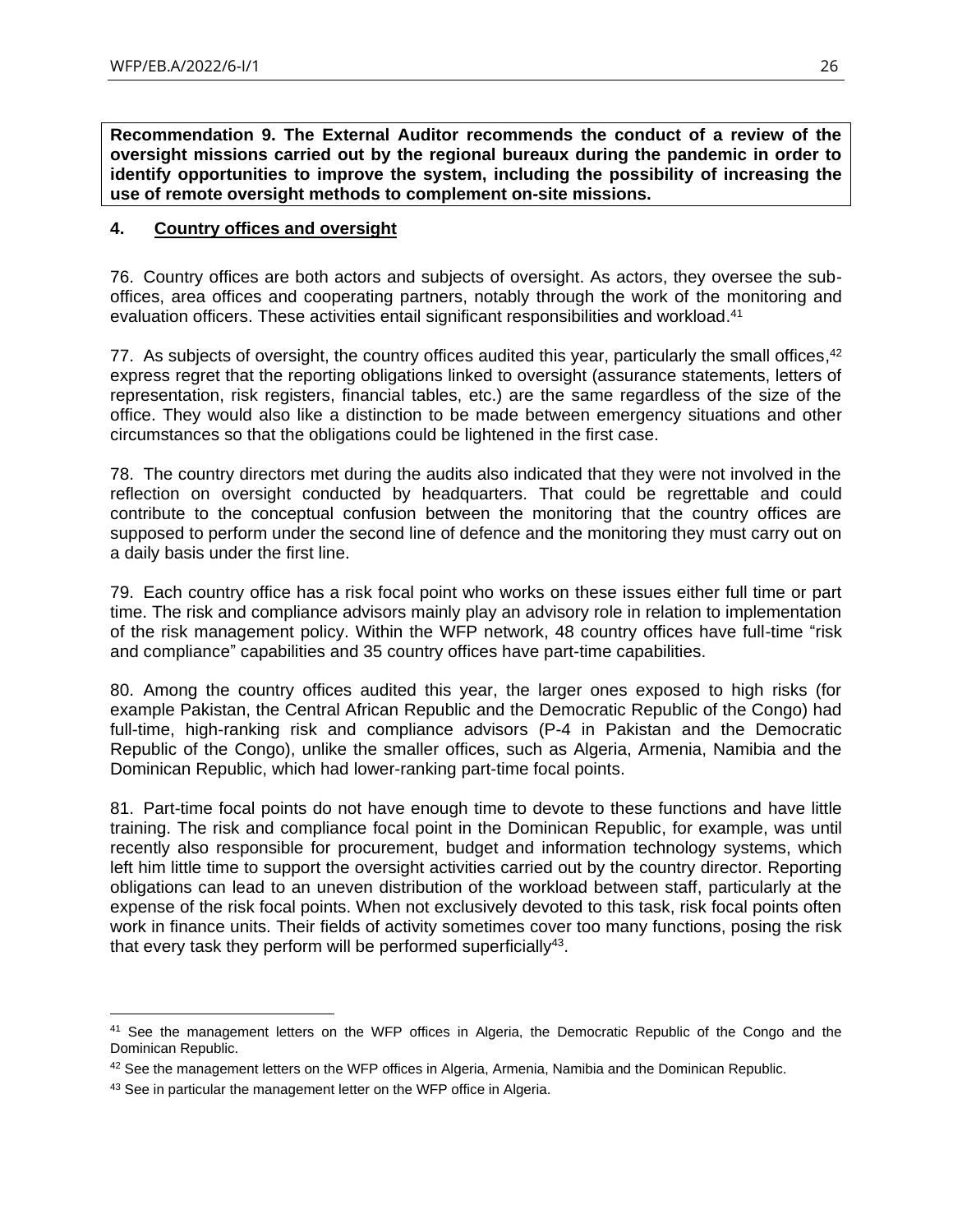82. The risk and compliance advisors are generally also the focal points for the anti-fraud and anti-corruption policy. The coexistence of these two roles is logical but sometimes creates uncertainties about the precise definition and understanding of the corresponding functions. In countries that are more particularly prone to fraud, such as Pakistan and the Democratic Republic of the Congo, the focal point had little time to devote to oversight matters, which often seem less urgent or less of a priority.

83. These observations raise the question of the viability of oversight obligations. Moreover, during the field audits conducted this year, knowledge of the conditions to be met with regard to reporting appeared to be quite limited, particularly in small offices.

84. Oversight missions are generally appreciated by the country offices, in particular the smaller ones, which find them useful and sometimes ask for them to be carried out. However, not all the offices that the external audit team visited have set up systems for monitoring recommendations related to oversight yet and, in one case, the delay in the implementation of a recommendation has resulted in a heavy loss for WFP.<sup>44</sup>

85. One of the modules of the R2 risk and recommendation management tracking tool enables the monitoring of recommendations. It could be helpful to incorporate into this same tool a complementary mechanism for monitoring the implementation of regional bureau recommendations by the country offices. This would support the recommendation of the Joint Inspection Unit in its 2020 report according to which enterprise risk management "should include a comprehensive system with relevant tools that [...] form part of a larger platform linked to other systems so that the processes can be streamlined and integrated".<sup>45</sup>

**Recommendation 10. The External Auditor recommends the introduction in all country offices of a mechanism for following up recommendations made by the regional bureau, as is done for recommendations from internal and external audits, for example in the R2 risk and recommendation management tool.**

**Recommendation 11. The External Auditor recommends listing, item by item, the tasks to be performed by the risk and compliance advisor network focal points, specifying the work time to be spent on each activity.**

Possible action brought to the attention of the Secretariat: Risk and compliance advisors and focal points

1. For offices that have full-time risk and compliance advisors, ask them to: a) organize regular awareness sessions on issues linked to risks and oversight for staff of the office; b) arrange the translation of the main documents into the most widely used local language.

2. For offices that do not have full-time advisors: a) study what size office and what level of risk make it necessary to recruit a full-time advisor; b) create an easily accessible file to gather the main documents, if possible translated into the most widely used local language.

<sup>44</sup> See the management letter on the WFP office in Armenia (fire in the office's computer server room).

<sup>45</sup> See document entitled ["Enterprise risk management: approaches and uses in United Nations system organizations"](https://www.unjiu.org/sites/www.unjiu.org/files/jiu_rep_2020_5_english.pdf) (JIU/REP/2020/5).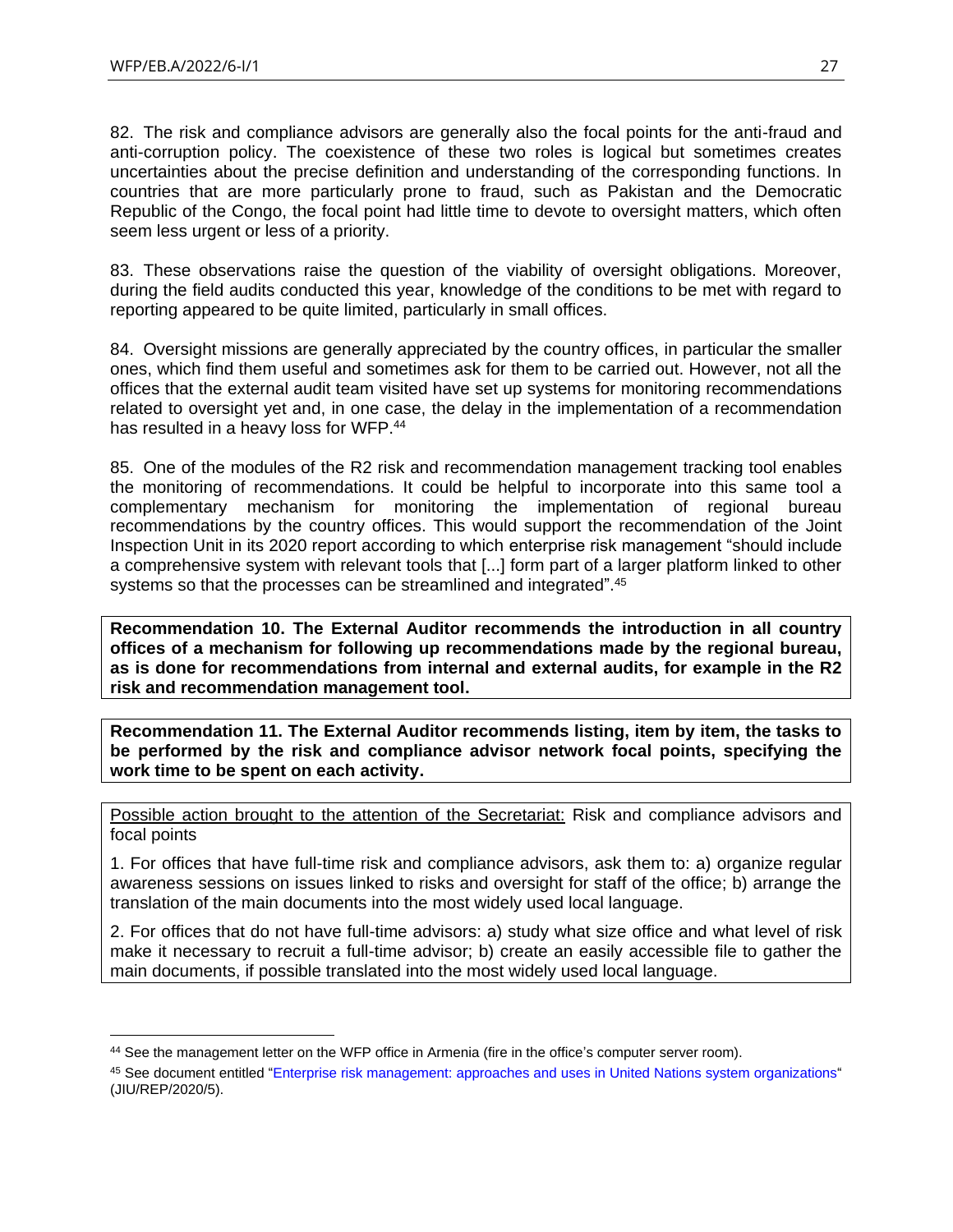## <span id="page-27-0"></span>**5. Risk oversight**

86. Significant progress has been made since 2005 and the adoption of the first risk management policy. The initial policy has been enhanced in terms of definitions (more precise categorization of risks, clear definition of various levels of probability and severity) and tools (establishment of a library of risk indicators, guidelines on the corporate risk register and on risk indicators), driven by new actors (Chief Risk Officer, ERM).

87. The risk culture is starting to develop in the field: 84 risk registers were submitted in 2021 of the 89 expected from country offices and regional bureaux. The overall quality of these registers, measured by the quality control of the regional bureaux, increased by 10 points between 2019 and 2020, reaching a score of 86 out of 100. All the country offices included paragraphs on their risk management in the 2020 annual country reports. Each field office now has one or more risk focal points, making up a network of 110 people, 48 of whom perform these functions full time.

88. The corporate risk register is a document that is appreciated by management, and the new format adopted in November 2021 will make it even more useful. Close monitoring of the risk indicators in risk appetite statements is a useful warning mechanism.

#### <span id="page-27-1"></span>5.1. Risk quantification

89. WFP has developed two concurrent systems for overall risk quantification by country.

90. The country risk profile rating is produced by aggregating data on risks taken from databases internal and external to WFP. Developed by ERM, it is based on a top-down logic. Its implications for risk management policy are not clear: in the countries with the highest risk (Ethiopia, Mozambique and Yemen), managers are encouraged to recruit full-time risk and compliance focal points, although this is not an obligation and an additional budget is not necessarily provided.

91. The self-assessed risk rating is the result of risk weighting carried out by the countries themselves, based on their risk registers; also developed by ERM, this rating is the sum of the severity level of each of the risks in the country register. It follows a bottom-up logic.

92. The regional bureaux perform quality control on these risk registers. Eleven criteria are used, graded from 1 to 5 and then aggregated. Some of the questions asked are generic and mainly focus on form (e.g. meeting deadlines, use of the document template, completeness of the information entered). Further checks are then carried out by ERM; they are fairly general, concerning the completeness and relevance of the data entered, and primarily aim to verify that there are no classification errors.

93. These two quantification methods do not always tally. For example, in 2021 Malawi was ranked third highest in level of risk according to its own assessment, yet it was ranked  $55<sup>th</sup>$ according to ERM's risk profile rating. According to ERM, these inconsistencies are due to the fact that country offices enter too many or all of the risks they face in their risk registers, whereas in theory the risk register should contain only the most significant risks, requiring the attention of management.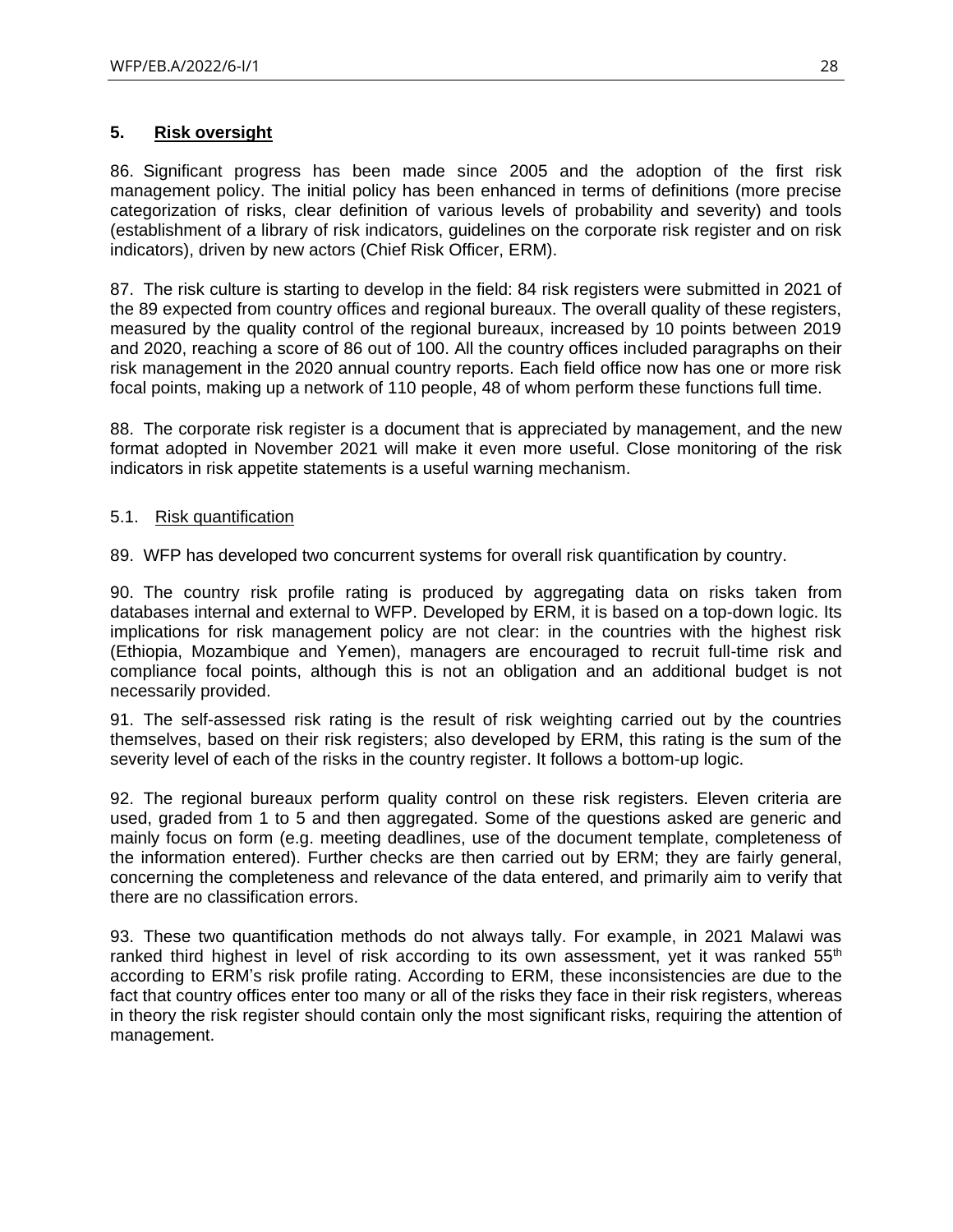94. However, the comparison between the top-down approach and the bottom-up approach makes it possible to identify such inconsistencies, and therefore to detect potential errors of assessment; where appropriate, corrective action must be taken. The country office risk registers remain useful because they contain detailed and subjective information that would be difficult to obtain from external and objective data corresponding to the country risk profile rating. For this reason, the External Auditor recommends that one reference indicator be selected for greater clarity, without eliminating the other.

**Recommendation 12. The External Auditor recommends that, between the country risk profile rating and the self-assessed risk rating, the preferred indicator for gauging the level of risk presented by a country be specified.**

#### <span id="page-28-0"></span>5.2. Reporting and updating

95. Country offices are expected to update their risk registers mid-year. In practice, this update is carried out quite rarely. As of 28 January, according to ERM data, 53 of 83 country offices had submitted their mid-year updates for 2021; one regional bureau of six had also done so, as had just 4 of 40 headquarters divisions.

96. Furthermore, since the last quarter of 2021, countries that wish to do so may submit quarterly risk reports in a format similar to that of the corporate risk register, <sup>46</sup> which is more detailed than the country risk registers. In 2021 eight countries submitted quarterly reports<sup>47</sup> and 16 expressed an interest in doing so to ERM. For them, the quarterly updating and reporting exercises overlap, which adds little value.

97. The key risk indicators are listed and classified by category of activity. They allow country offices to monitor their risks: for example, an office enters a human resources "risk zone" if half of its management positions are vacant. This enables the country offices, as well as headquarters with the corporate risk register, to identify high-risk areas, activity by activity. Today, according to ERM, 15 offices have defined risk indicators, and two others are familiarizing themselves with the collection of such data. Of these 17 offices, three are regional bureaux (those in Panama, Johannesburg and Nairobi). The adoption of risk indicators is therefore still not very widespread, and countries with very low risks (Bhutan, India and Tunisia) must follow the same procedure as others. However, this observation should be considered bearing in mind how recent the initiatives in this area have been: the library of risk indicators was defined in 2020, and the standardized operating procedures were defined in 2021.

98. An independent review, entrusted in 2021 by the Office of the Inspector General to external consultants, <sup>48</sup> reveals the field directors' overall negative perception of the enterprise risk management policy due to its cumbersome nature;<sup>49</sup> WFP would therefore benefit from making better use of the indicators available to it to adapt its risk management policy to country risk levels. For example, countries with the highest risk levels could monitor their risk indicators through their risk registers and report their findings to the regional bureaux, while countries with the lowest risk levels could create simplified versions of the risk register, without necessarily being required to update them mid-year. This logic could also apply to headquarters divisions.

<sup>&</sup>lt;sup>46</sup> Risk indicators and comparison with the tolerance thresholds, in particular.

<sup>47</sup> Afghanistan, Kenya, Uganda, the Syrian Arab Republic, the Sudan, South Sudan, Chad and Zimbabwe.

<sup>48</sup> *Baldwin Global Independent Review* – *Draft report 2021*.

<sup>49</sup> Forty-seven percent negative opinions and only 11 per cent positive opinions.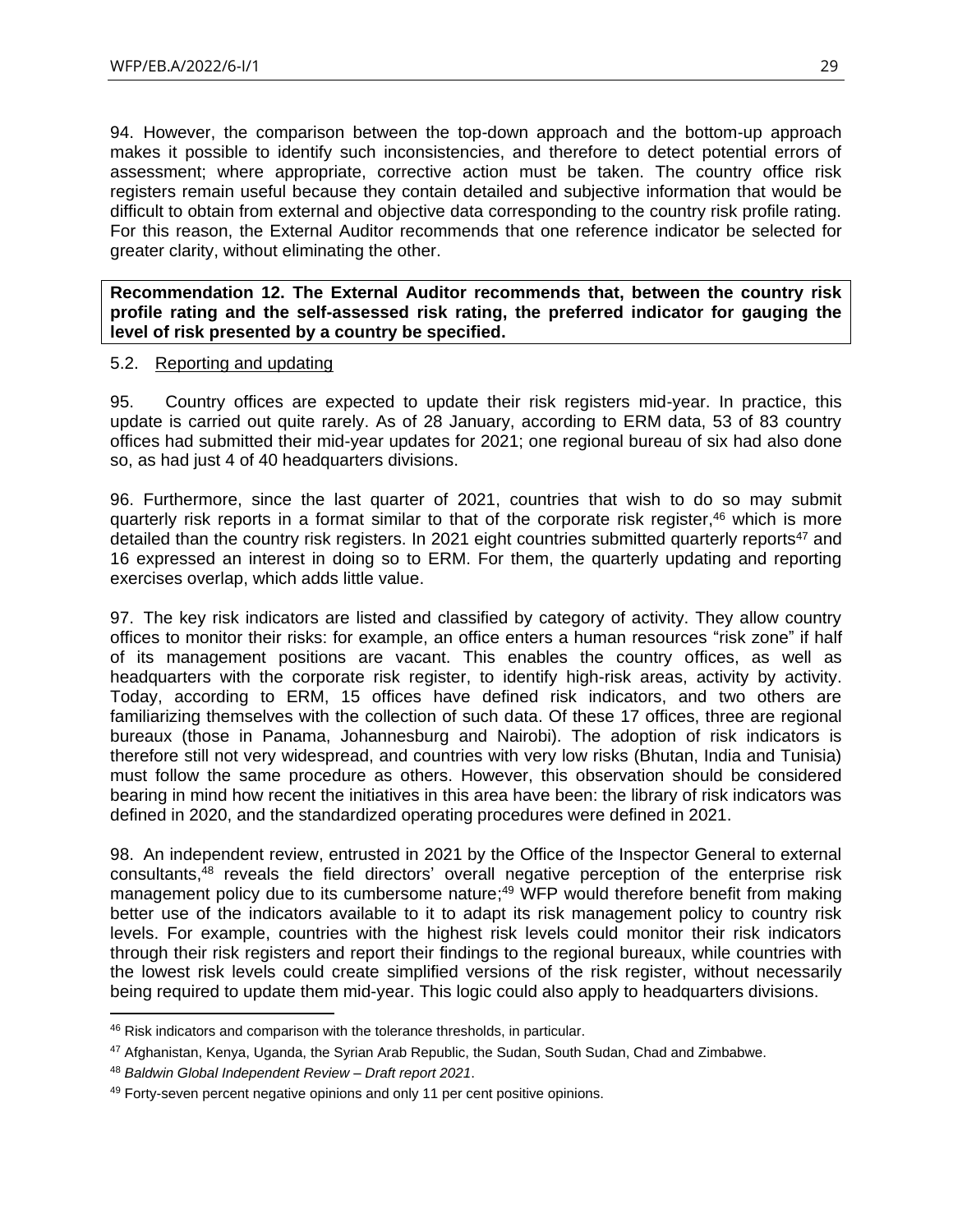**Recommendation 13. The External Auditor recommends that risk monitoring be locally adapted according to the level of risk indicated by the selected indicator.**

#### <span id="page-29-0"></span>5.3. Quality control

99. The quality control carried out by the regional bureaux is purely formal. The new risk manual, prepared by ERM for the 2022 financial year, sets out new criteria that do not significantly change the process. No monitoring of the implementation of corrective measures is planned, although that could help reduce the likelihood or severity of any residual risk. This monitoring should be part of the classic oversight mission of the regional bureaux.

#### Possible action brought to the attention of the Secretariat: risk register quality control

1. Strengthen the tests in place at the various levels (particularly the regional bureaux and headquarters) by enhancing the verification processes focused on the content of the risk registers (in addition to checks of procedure and form), in order to increase the reliability of those data that continue to be provided through the statements made by the entities concerned.

2. Entrust monitoring of the implementation of corrective measures to the regional bureaux.

#### <span id="page-29-1"></span>5.4. Headquarters and the risk culture

100. Unlike the field, headquarters has not yet fully assimilated the risk culture. While the annual planning manual explicitly provides for<sup>50</sup> this, only 18 of 40 headquarters divisions sent their risk registers to ERM in 2021, and only 61 percent of those were entered into the R2 tool. According to ERM, in 2022 it is planned to include in R2 all risk registers provided by the various headquarters entities.

Possible action brought to the attention of the Secretariat: preparation of risk registers – make the preparation of a risk register a criterion in the appraisal of directors at headquarters by their superiors.

## <span id="page-29-2"></span>**6. Oversight and information technology systems**

#### <span id="page-29-3"></span>6.1. Integration and consolidation of risk levels

101. The information on risks presented by countries in the risk reports is recorded by inputting Excel files. There is scope for great flexibility in the responses, which results in highly varied files. However, steps have been taken to standardize and support this process, notably with the establishment of a risk register template. The risk registers are then manually integrated into the R2 tool, which was brought into service in 2019. This manual transfer is carried out over four to six weeks, with a total of five to ten hours being spent on this activity,<sup>51</sup> which comprises two stages: inputting and then approval. After being checked, the data are integrated into R2. The use of R2 allows information to be aggregated and simplifies the management of processes

<sup>50</sup> See section 1, *[Performance Overview](https://planning.manuals.wfp.org/en/annual-planning-tools-for-hq-divisions-and-standalone-offices/instructions-for-the-2019-hq-app-template/section-i-performance-overview/)*, of the manual for the headquarters divisions.

<sup>51</sup> Estimate by ERM.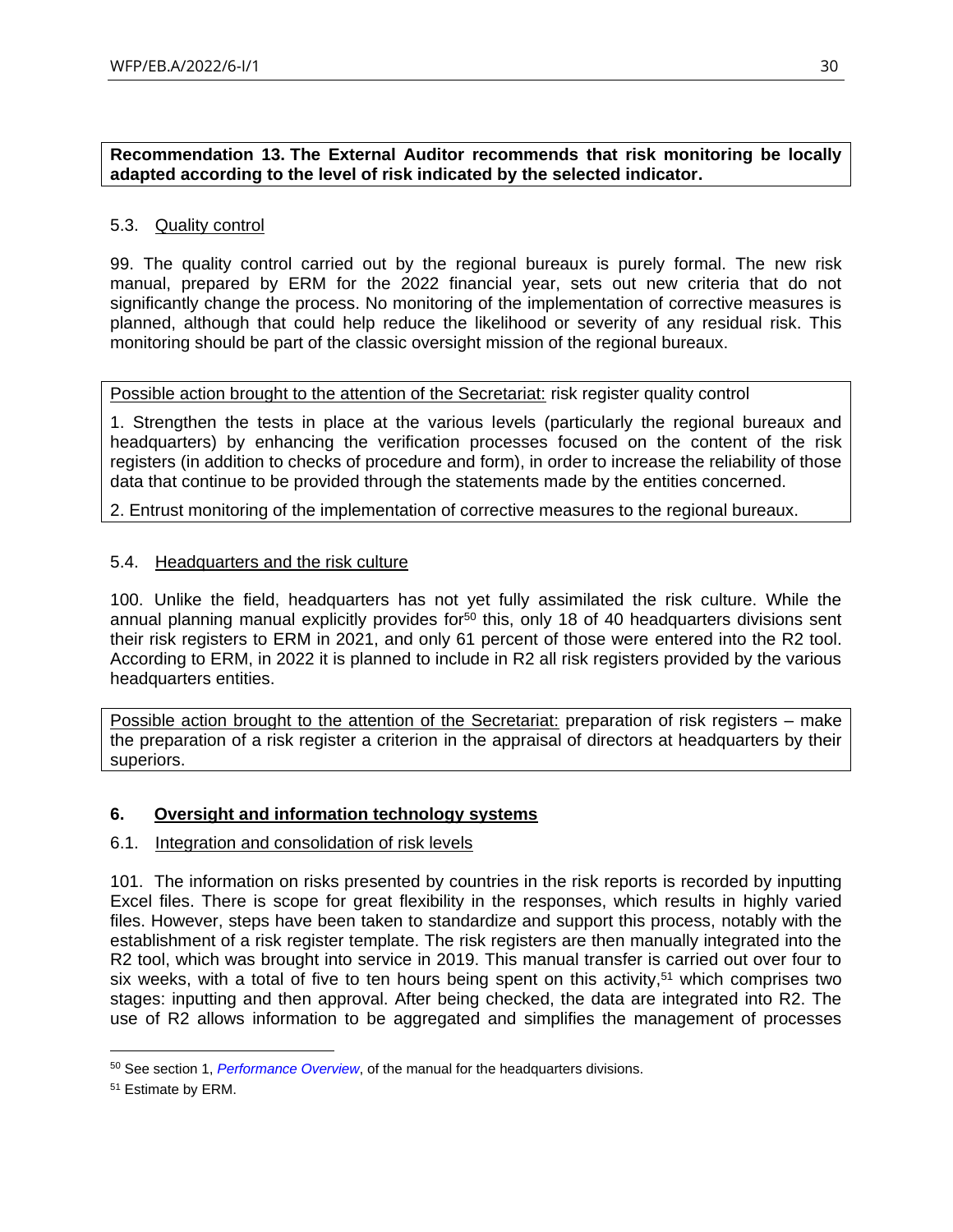involving multiple actors. A risk monitoring dashboard $52$  is then generated from the data recorded in R2.

102. Consequently, risk reporting is only partly automated. Excel spreadsheets continue to be used to prepare the risk registers, which echoes the findings of the Joint Inspection Unit in its 2020 report<sup>53</sup> that the majority of the entities use spreadsheets or standard software for enterprise risk management, while a few use internally developed systems to enter and record risks and 15 entities have stand-alone enterprise risk management systems that are not integrated with other systems. At WFP, although the use of Excel spreadsheets to enter information remains widespread, steps have been taken to integrate and consolidate this process with the implementation of the R2 tool and the generation of an overview of risks at the corporate level through the development of a dashboard.

103. Monitoring and updating of mitigation measures is not currently available in R2. Although it is not commonly completed at present, R2 does have a specific section for mitigation measures, suggesting that this monitoring will be taken into account. However, some aspects relating to implementation of the risk management policy with R2 remain poorly defined.<sup>54</sup> This point had already been raised in the 2017 internal audit report on implementation of the enterprise risk management policy.<sup>55</sup> That same report highlights the need to make this database accessible in real time to multiple users at once. At WFP the updating process is still not automatic, and an intermediary must enter the corresponding information; this generates friction costs that compromise the "real-time" aspect.

**Recommendation 14. The External Auditor recommends that automated risk reporting be strengthened through the use of data input forms that make it possible to transfer information to the R2 software and to track successive changes.**

## <span id="page-30-0"></span>6.2. Reporting in COMET

104. COMET<sup>56</sup> is an essential tool for WFP oversight because it contains strategic information on programme and operations management, including distributions. The vast majority of the information recorded in COMET is entered manually. As has already been noted in several previous reports, including the report of the External Auditor on the management of information on beneficiaries, <sup>57</sup> data reporting could be more automated, which has only been partly achieved at this stage. For example, some country offices (Ethiopia, Democratic Republic of the Congo, Yemen and Zimbabwe) have expressed the wish to be able to provide feedback on food distributions by directly uploading files. Indeed, country offices sometimes need to create notes with more than 500 locations, and recording those data directly by uploading Excel files into COMET could facilitate the inputting process.

 $52$  The dashboard is available at [analytics.wfp.org](https://analytics.wfp.org/#/views/TableauLandingPage/LandingPage?:iid=1) and is based on Tableau technology, whose interface makes it possible to perform geographical and thematic analyses.

<sup>53</sup> See document entitled ["Enterprise risk management: approaches and uses in United Nations system organizations"](https://www.unjiu.org/sites/www.unjiu.org/files/jiu_rep_2020_5_english.pdf) (JIU/REP/2020/5).

<sup>54</sup> This is reflected in the document "*R2 Timeline-VW01*", which proposes the development of a roadmap for implementation of the risk management policy in R2 as one of the objectives for 2022.

<sup>55</sup> Office of the Inspector General, Internal Audit Repor[t AR/17/13.](https://www.wfp.org/audit-reports/internal-audit-operationalization-wfps-enterprise-risk-management-june-2017)

*<sup>56</sup>* Country office tool for effective management.

<sup>57</sup> See th[e Report of the External Auditor on the management of information on beneficiaries](https://executiveboard.wfp.org/document_download/WFP-0000127510) (WFP/EB.A/2021/6-G/1).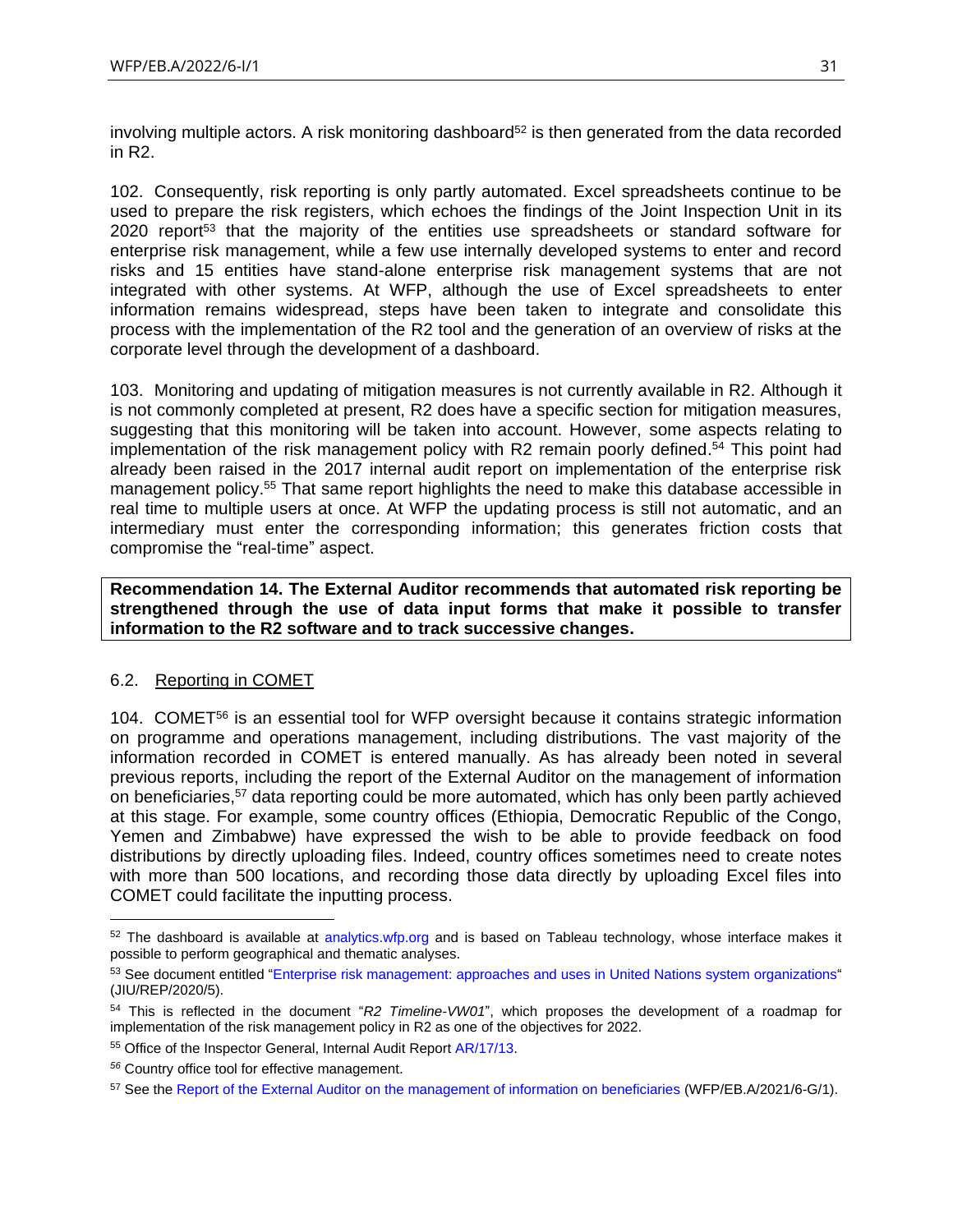105. The manual entry of data in COMET and the need to combine those data with data from third-party sources (in particular the Logistics Execution Support System (LESS), the WFP Information Network and Global System (WINGS) and WFP's digital beneficiary information and transfer management platform (SCOPE)) raise questions about data quality, which is particularly important for distribution reports.<sup>58</sup> To address this, the COMET control panel, an interface where conflicts with LESS can be resolved, has been developed. As the platforms are different, reconciling data from the two systems is crucial to enable full tracking of the movement of goods. The country offices are responsible for this reconciliation. Given the important role played by the country offices and the lack of data on the time they actually spend on these aspects of quality assurance, it could be particularly fruitful to organize a consultation with them to ensure that they are familiar with and observe the procedures and that the corresponding human resource needs are adequately met.

**Recommendation 15. The External Auditor recommends that a consultation for country office staff responsible for reconciling data in COMET be organized to ensure that the procedures are well understood and that the corresponding human resource needs are adequately met.**

## <span id="page-31-0"></span>7. **The Executive Director's assurance exercise**

106. With his annual statement on internal control, the Executive Director provides assurance regarding the effectiveness of WFP's internal control system. <sup>59</sup> The annual Executive Director's assurance exercise is based, in particular, on the statements provided by each director. The new exercise to be carried out by the 130 administrative unit directors, which was revised in 2019, has acquired greater substance. It is no longer a purely formal procedure for placing responsibility for any dysfunction on the signatory of the statement: the point of view of field managers is sincerely sought and the analysis of their responses is presented in a particularly illuminating document on the issues pertaining to WFP.

107. The Executive Board welcomed what it considers to be progress towards greater transparency, as evidenced by the interventions of representatives at its June 2020 annual session.<sup>60</sup> The Audit Committee has also noted the progress made.<sup>61</sup> Finally, the Finance Committee of the Food and Agriculture Organization of the United Nations (FAO)<sup>62</sup> has complimented WFP on its consideration of the main risks.

108. Nevertheless, the External Auditor has questions about the added value for WFP (and not for the Board) of this new exercise in terms of its cost. Indeed, as ERM has pointed out, this operation is not a substitute for auditing: the veracity of the statements is not always established. Nor is it intended to serve as a warning system for major failings, since reporting channels exist

<sup>58</sup> These issues have already been addressed in the Report of the External Auditor on the management of information [on beneficiaries](https://executiveboard.wfp.org/document_download/WFP-0000127510) (WFP/EB.A/2021/6-G/1).

<sup>59</sup> Financial Rule 112.11: "The Executive Director shall submit to the Board for information a statement on internal control within WFP. Such statement shall be submitted during the annual session of the Board."

<sup>&</sup>lt;sup>60</sup> [Summary of the work of the 2020 annual session](https://executiveboard.wfp.org/document_download/WFP-0000121255) of the Executive Board (WFP/EB.A/2020/14) – Audited annual accounts, 2019, paras. 152-157.

<sup>61</sup> [Annual report of the Audit Committee](https://executiveboard.wfp.org/document_download/WFP-0000115556) (WFP/EB.A/2020/6-C/1).

<sup>&</sup>lt;sup>62</sup> [Report of the FAO Finance Committee](https://executiveboard.wfp.org/document_download/WFP-0000128974) (WFP/EB.A/2021/5(B,C)/3 WFP/EB.A/2021/6(A,B,C,D,E,F,G,H,J)/3.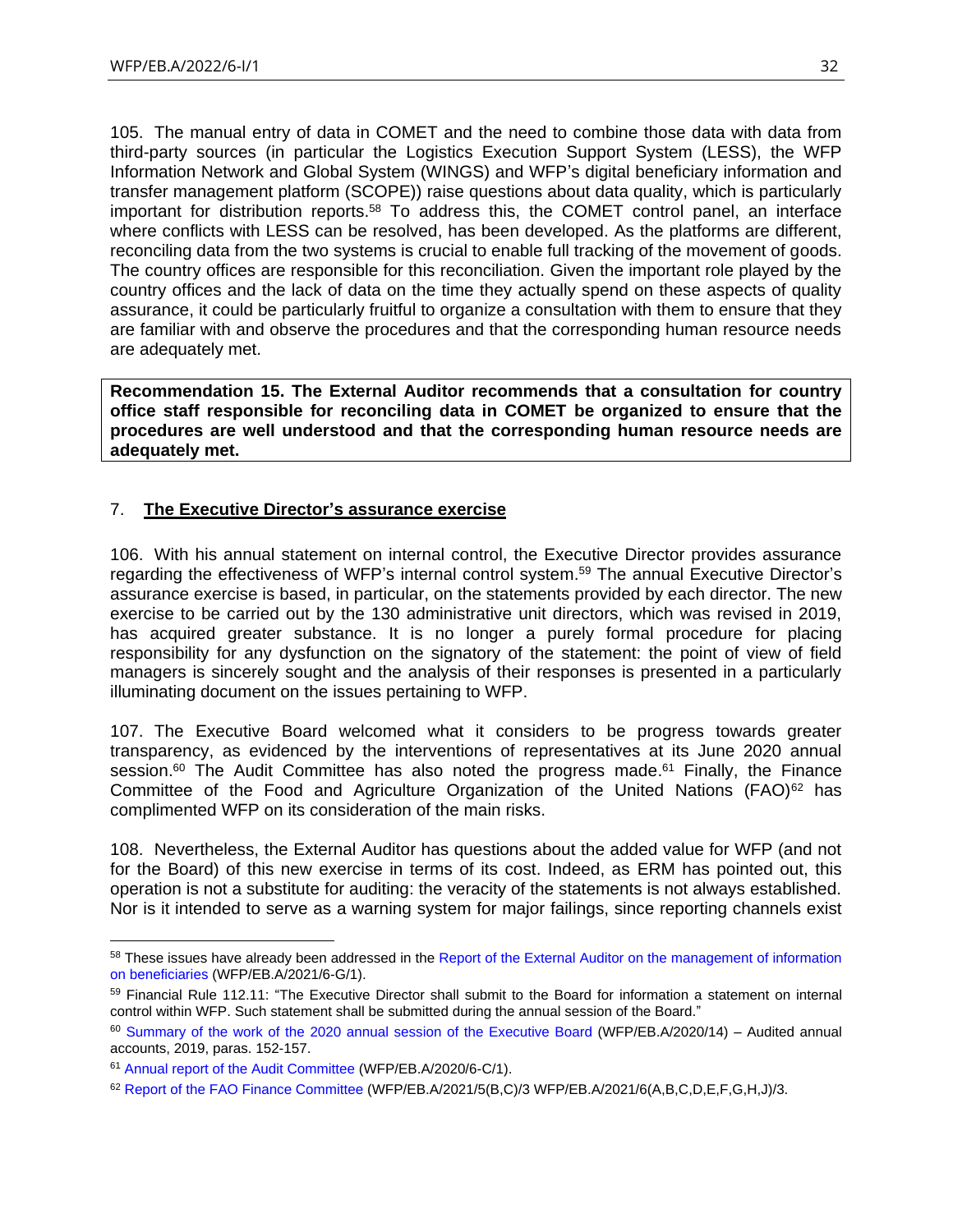elsewhere. At the same time, the cost of collecting and processing the data is high, and staff complain about the time they must spend on it.

#### <span id="page-32-0"></span>7.1. The probative value of the statements

109. The assurance exercise is not an audit. Nonetheless, the regional bureaux are expected to check the veracity of the country directors' statements when they fill out their own questionnaires.<sup>63</sup> In 2021, all the regional bureaux stated that they had completed this questionnaire, however ERM found that some had not performed all the checks expected of them.<sup>64</sup> According to ERM, corrective measures have been put in place for the next exercise.

110. The checks made by the External Auditor, based on a comparison with his own field observations, as well as the internal audits conducted by the Office of the Inspector General, nonetheless brought to light a number of inconsistencies on specific points. That was the case for Iraq and Pakistan, for example.

#### <span id="page-32-1"></span>7.2. The warning function of the assurance exercise

111. Most of the issues highlighted during the assurance exercise have been brought to the attention of WFP through other channels; to date, the risk review has not revealed any new dysfunction leading to the adoption of corrective measures (see example below).

#### **Example of the anti-harassment policy**

In both 2020 and 2021 the management review of significant risk and control issues emphasized the organizational culture and the rules of conduct in the workplace, which were presented as requiring special attention. The March 2020 corporate risk register also considers harassment to be a priority risk.

However, the matter was brought to the attention of management by a means other than the assurance statement: the 2018 global staff survey made it possible to quantify the proportion of employees who reported having experienced harassment during the previous 12 months (18 percent) and the proportion who reported having witnessed harassment (48 percent). In response, WFP set up a working group that issued its conclusions in 2019. In January 2020, a project manager position was created with the objective of implementing the comprehensive action plan endorsed by management.

*Source: External Auditor.*

112. Thus, although it engages managers at all levels and enables exchanges between them and ERM, this risk review primarily results in the production of an information document that serves to showcase the WFP Secretariat to the Board rather than warn of any dysfunction that has been identified.

<sup>63</sup> Q°5.6.3, Survey 2020: "5.6.3 Regional Bureau Certification: I, the Regional Director, confirm that the information provided in the Country Directors Assurance Exercise responses is accurate and consistent with my knowledge of the operations and, where this is not the case, I have specifically highlighted any differences in the comments provided herein."

<sup>64</sup> Based on the lessons learned from the 2021 exercise ("*2020 ED Assurance exercise – Client experience improvements lessons learned 27 January 2022*").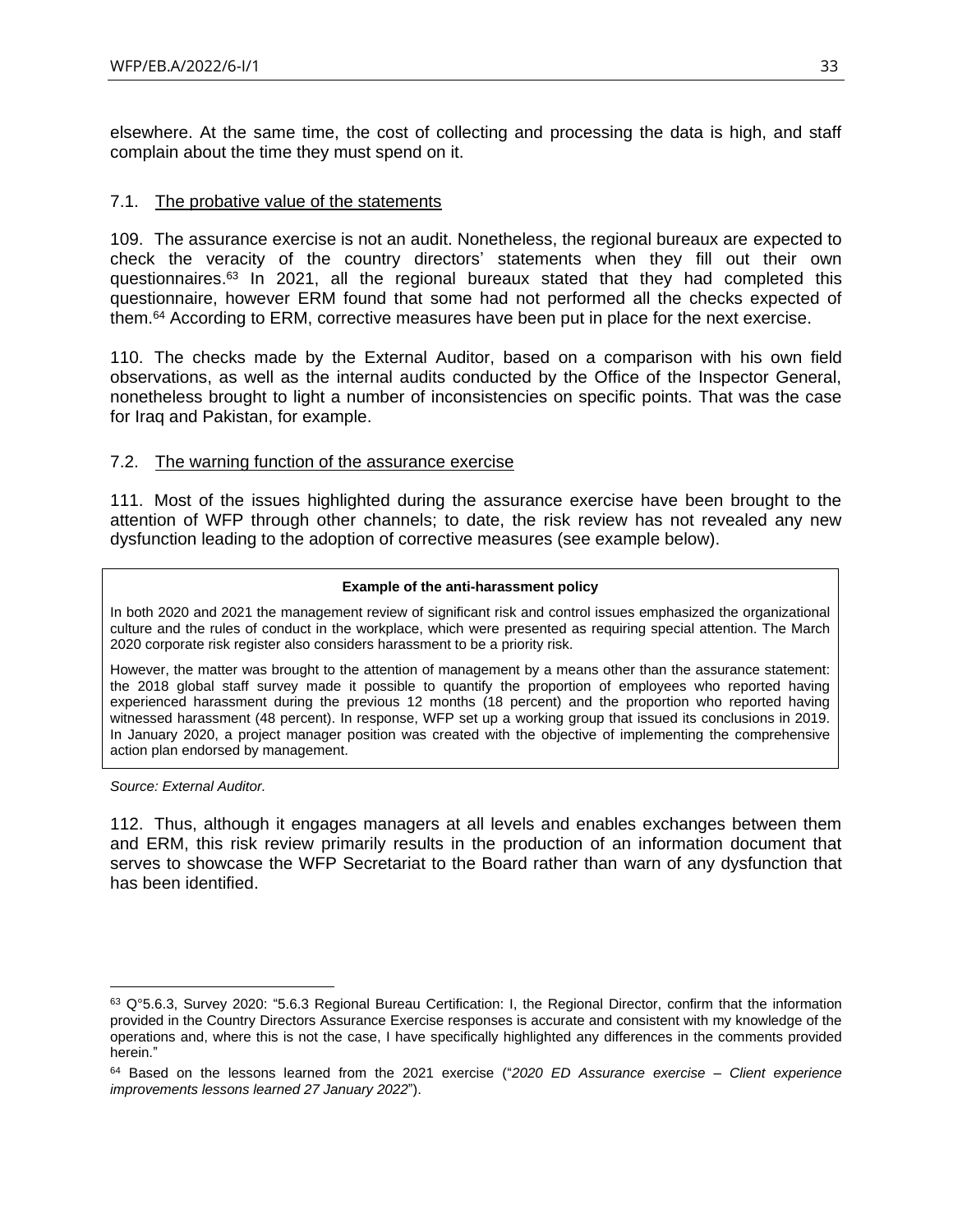#### <span id="page-33-0"></span>7.3. A cumbersome process

113. The risk of the process being unduly cumbersome is clear to ERM, which each year seeks feedback from the field offices and the various divisions with the aim of streamlining it. 65 Nevertheless, many respondents  $-$  particularly the regional bureaux  $-$  point out the sometimes excessive nature of what is asked of them. 66

114. In 2020-2021, the conduct of two additional surveys relating to internal control and risks exacerbated this perception of onerousness.

115. In conclusion, the limitations of the assurance system result from the hybrid nature of the exercise as conducted by WFP. The aim of going beyond the formalism of the earlier model has increased the demands on the respondents for precision. At the same time, even though the data are analysed, aggregated and compared, the objective of this exercise has never been to provide a factual account of dysfunction within WFP and how management addresses it. It should not become an annual internal audit exercise, with systematic checks that would be disproportionate to the intended purpose.

116. In view of the limitations of the assurance obtained, the cumbersome nature of the system and its lack of impact on the transformation of WFP, the External Auditor questions the usefulness of the annual assurance exercise, as strengthened since 2019, and its cost-benefit balance. Of course, WFP must respect the obligation to produce an annual assurance statement, as provided for in its Financial Regulations. However, it has freedom of choice regarding the arrangements for carrying out this exercise, which could be formal or more qualitative. Are the benefits for WFP – rather than for those who perform the oversight – of the new, more qualitative procedure implemented since 2019 equal to the investment (in time and staff) it requires?

117. The annual Executive Director's assurance exercise, on which the Executive Director's statement on internal control is based, increases WFP's transparency vis-à-vis its Executive Board. The External Auditor considers that it would offer added value that would justify the time invested if it served to provide an alert on emerging issues that would not be reported through other channels. By all accounts, this has not to date been the case.

## <span id="page-33-1"></span>**IV ACKNOWLEDGEMENTS**

118. The audit team would like to express its sincere thanks to all the WFP staff it met with during its audit for their excellent cooperation and availability. It would like to thank in particular ERM and the regional bureaux and country offices whose directors agreed to share their views and experiences.

*End of audit observations.*

<sup>&</sup>lt;sup>65</sup> Consequently, ERM has added the response "not applicable" for some questions to allow smaller divisions and offices to spend less time on the exercise.

<sup>66</sup> *ED Assurance Exercise 2020 Quantitative analysis,* February 2020.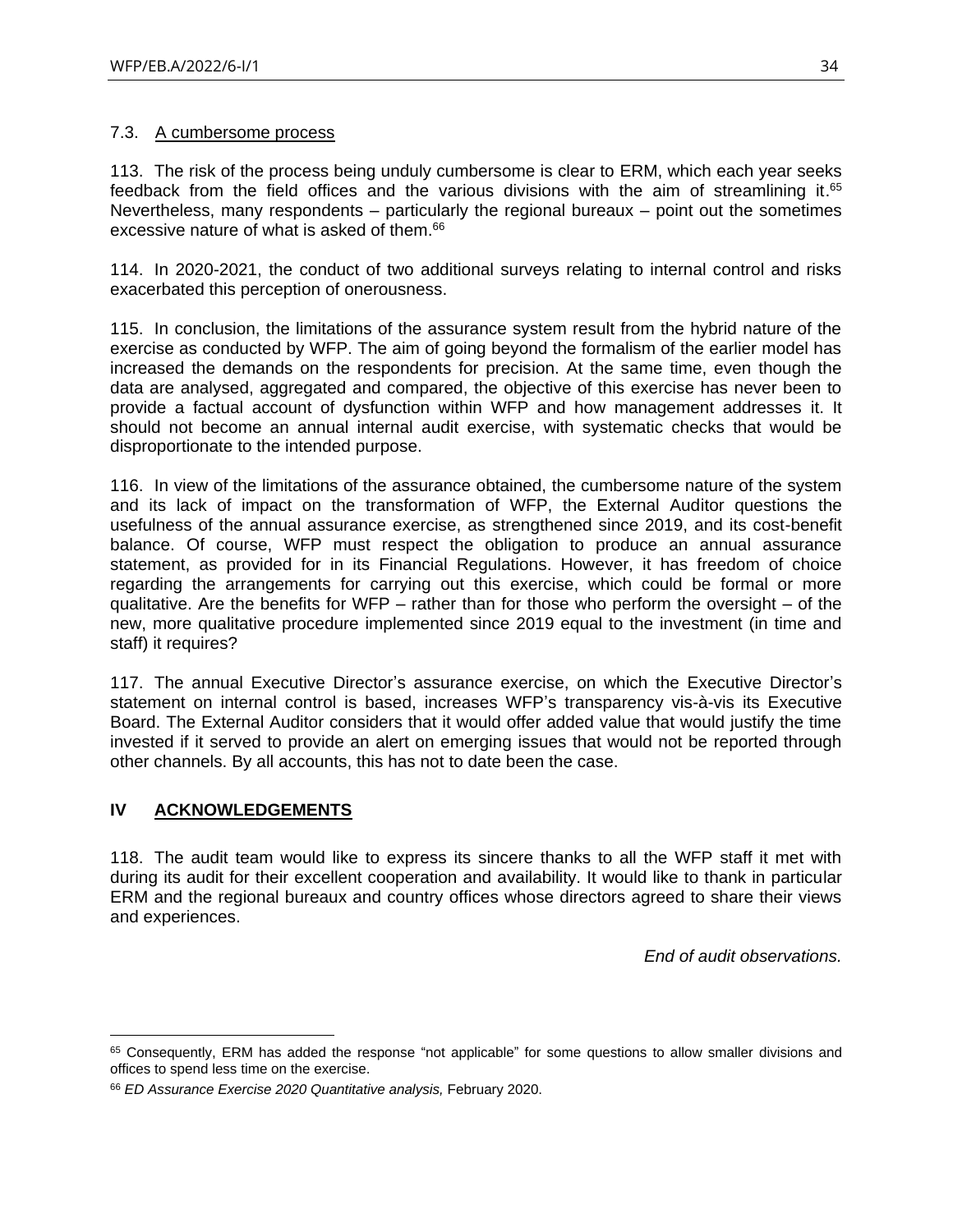## <span id="page-34-0"></span>**Annex 1: Possible actions brought to the attention of the Secretariat<sup>1</sup>**

1. Performance oversight: ensure that second-line-of-defence oversight actively contributes to improving WFP's performance, including through the establishment of specific indicators. For example, each checklist could have a section dedicated to the performance of the service subject to oversight or self-assessment.

## 2. Oversight planning:

1. Arrange for the main headquarters divisions and the country offices to express in writing their priority wishes concerning oversight by the regional bureaux, each year.

2. Introduce the systematic establishment of a comprehensive annual plan for the oversight missions planned in each region by the regional bureaux.

3. Utilization of the results of oversight: centralize, in a database to which the members of the Board also have access, the oversight reports prepared by the regional bureaux.

4. Priorities of the regional directors: revise the letters of engagement sent to newly appointed regional directors to add priorities and indicators specific to the regions of assignment and the regional bureaux concerned.

#### 5. Risk and compliance advisors:

1. For offices that have full-time risk and compliance advisors, ask them to: a) organize regular awareness sessions on issues linked to risks and oversight for staff of the office; b) arrange the translation of the main documents into the most widely used local language.

2. For offices that do not have full-time advisors: a) study what size office and what level of risk make it necessary to recruit a full-time advisor; b) create an easily accessible file to gather the main documents, if possible translated into the most widely used local language.

## 6. Quality control of risk registers:

1. Strengthen the tests in place at the various levels (particularly the regional bureaux and headquarters) by enhancing the verification processes focused on the content of the risk registers (in addition to checks of procedure and form), in order to increase the reliability of those data that continue to be provided through the statements made by the entities concerned.

- 2. Entrust monitoring of the implementation of corrective measures to the regional bureaux.
- 7. preparation of risk registers: make the preparation of a risk register a criterion in the appraisal of directors at headquarters by their superiors.

<sup>1</sup> These actions suggested to the Secretariat complement the recommendations presented at the start of the report but do not require a follow-up report to the Executive Board.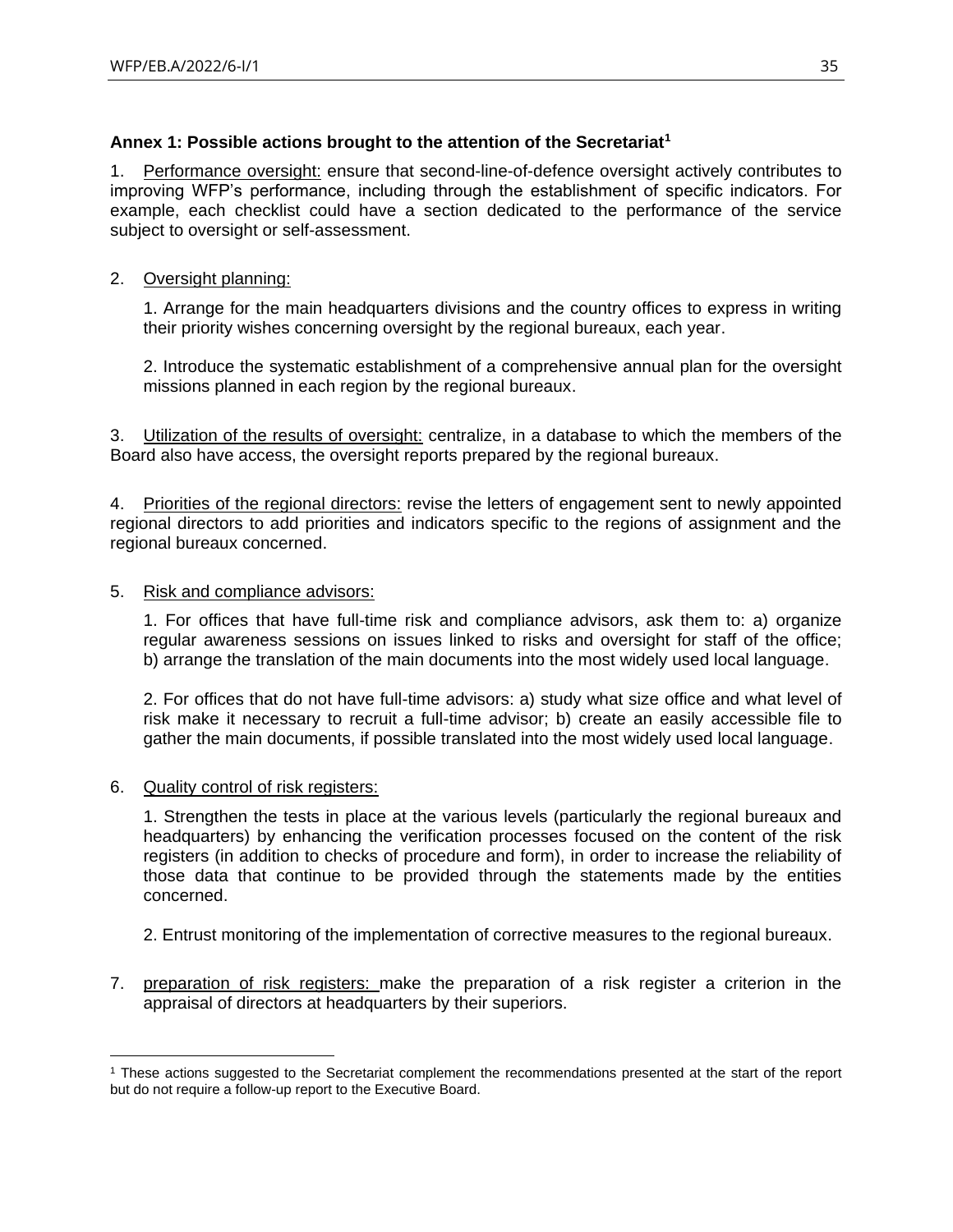## <span id="page-35-0"></span>**Annex 2: Summary of the responses to the questionnaire sent by the External Auditor to the six regional bureaux**

- 1. Despite having the same job description, the regional directors each have a slightly different view of their role, as the letter of engagement does not set strategic priorities for them with regard to oversight.
- 2. The bureaux do not measure the proportion of their time spent on oversight missions, and their estimates differ.
- 3. There are large disparities in terms of country office oversight and support missions, both between the various regional bureaux and from one year to the next for the same bureau.
- 4. A more operational guide setting out the oversight rules should be available. The drafting of the monitoring and oversight manual for the regional bureaux is welcome.
- 5. The description of the position and role of the risk and compliance advisors should be fleshed out.
- 6. The same member of staff sometimes performs both the oversight and support roles: someone who oversees what they themselves have recommended will have less intellectual independence in the oversight role.
- 7. The regional bureaux agree that, after a period of adaptation, the oversight activity could be continued during the pandemic at levels quantitatively equivalent to before the pandemic.
- 8. However, a drop in quality was generally noted during the pandemic due to the lack of visibility and on-site checks.
- 9. Several improvements are advisable, including the development of more operational documents and more field-oriented risk management procedures.
- 10. Some fear that ERM is expanding its functions to include more direct oversight; the sending of letters of representation and assurance statements directly to ERM, without going through the regional bureaux, could be a manifestation of that.
- 11. One bureau considered that it was not the responsibility of ERM to identify risks because that falls to the Office of Inspections and Investigations, the Office of Internal Audit and the External Auditor; ERM's task was rather to synthesize the information from the field without going into the details of each case.
- 12. The regional bureaux consider that they can provide useful information not only about systemic problems encountered but also good practices.
- 13. There is no standardized reporting system. Good practices or recurring problems identified by the regional bureaux are sent to headquarters via various channels.
- 14. Some regional bureaux note something of contradiction in the fact that the examination of the letters of representation is entrusted to the Corporate Finance Division while their content falls in part under risk management, which is the domain of ERM.
- 15. The content of the assurance statements, the way in which they are written and the almost permanent need to adapt them generate criticisms, although generally limited.
- 16. Some country offices continue to go through the regional bureaux first before sending those documents to headquarters; the regional bureaux concerned appear to want to continue to carry out prior reviews.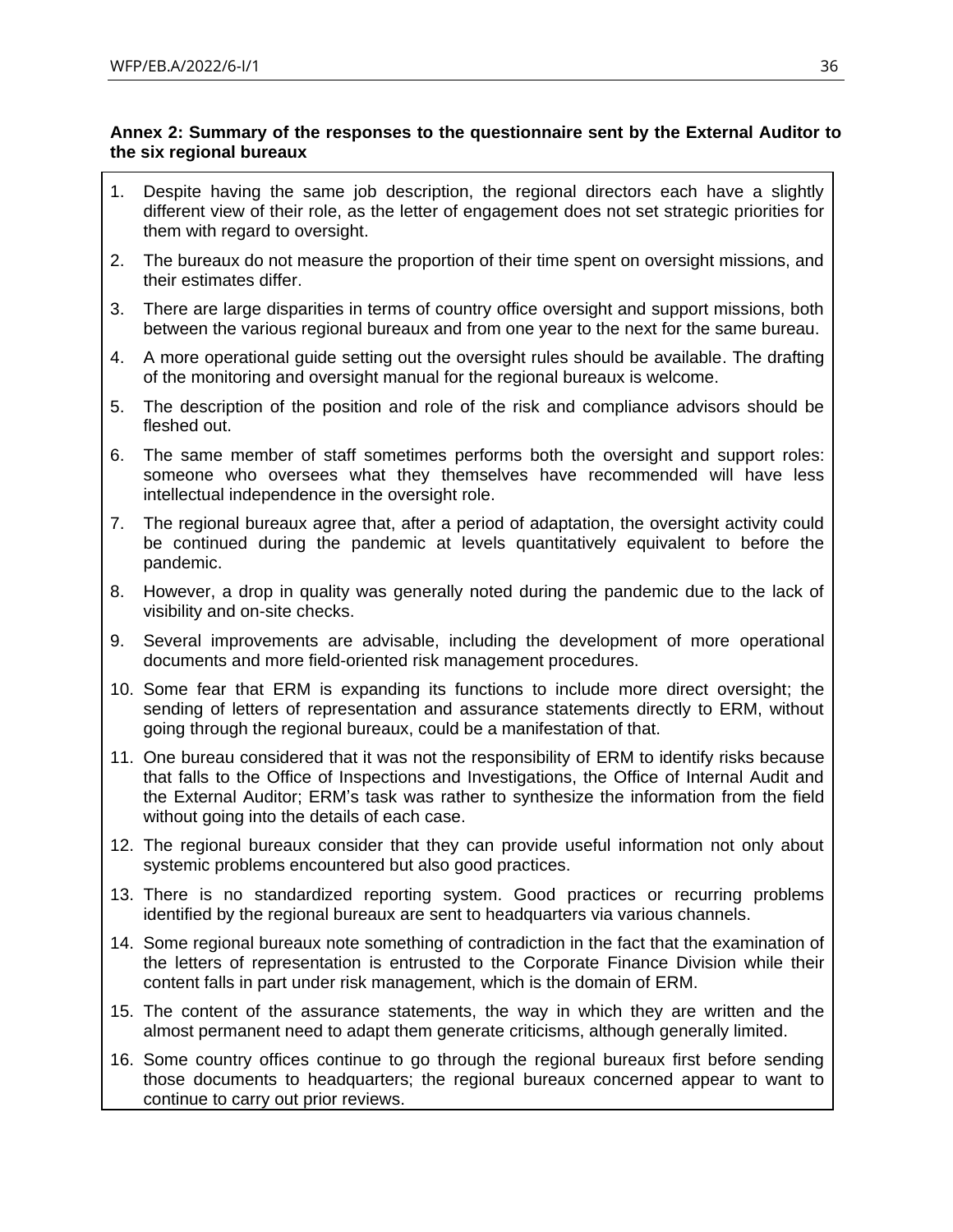- 17. There are ways to improve the assurance statements:
	- orient the exercises more towards the country offices so that they become real tools for detecting risks in the field;
	- increase the number of mandatory compliance training courses;
	- ensure that the guides are up to date each year;
	- simplify the language used (which can lead to misunderstandings for staff for whom English is not their mother tongue).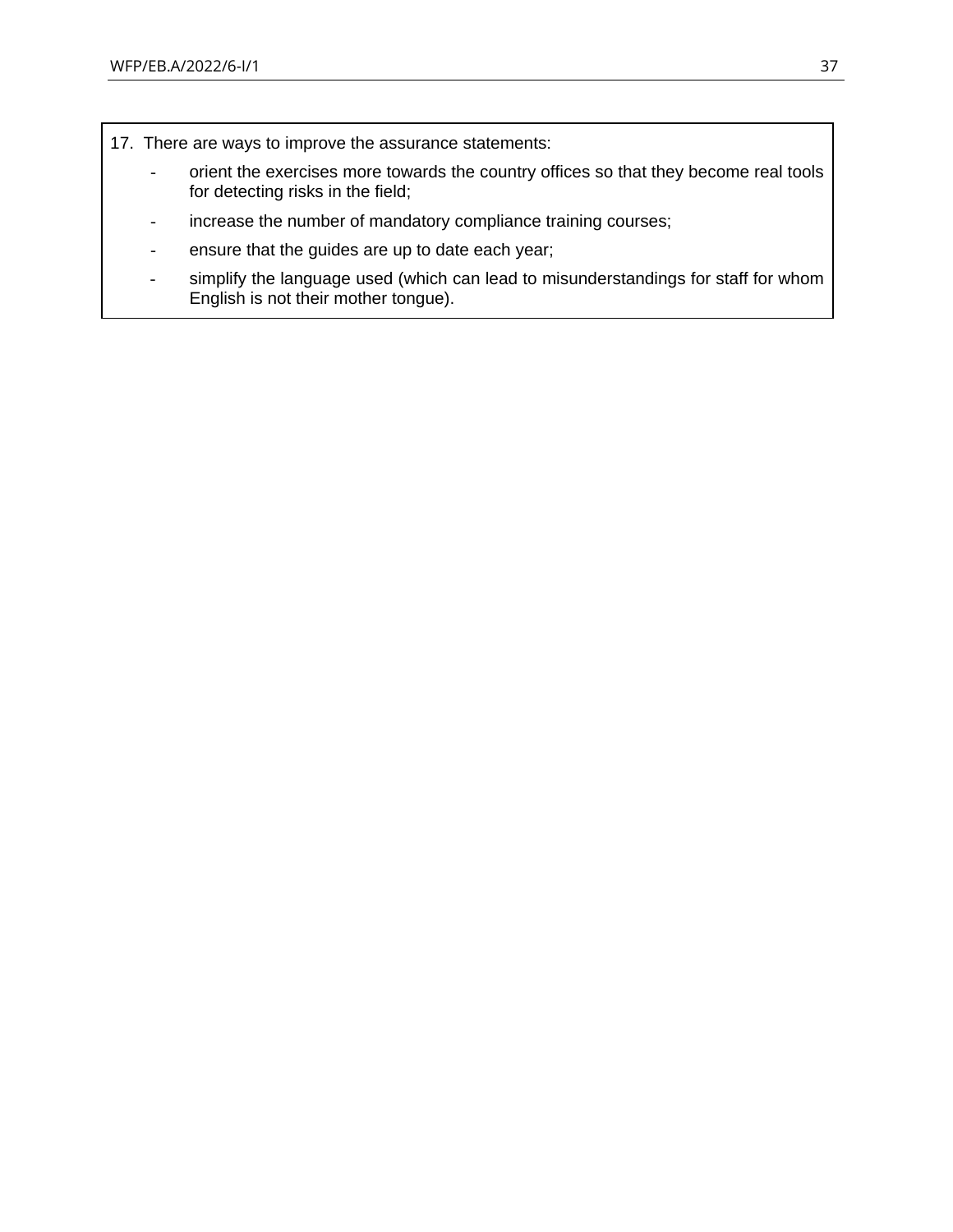<span id="page-37-0"></span>

|                     |  |  |  |  |  | Annex 3: Change in WFP oversight costs and comparison with other international |
|---------------------|--|--|--|--|--|--------------------------------------------------------------------------------|
| <b>institutions</b> |  |  |  |  |  |                                                                                |

|                                                             | 2019        | 2020       | 2021<br>(forecast**) | <b>Change</b><br>2019-2020 | <b>Change</b><br>2020-2021 | <b>Change</b><br>2019-2021 |
|-------------------------------------------------------------|-------------|------------|----------------------|----------------------------|----------------------------|----------------------------|
| Office of Internal Audit                                    | 6 121 109   | 6 288 271  | 7 030 155            | $+3%$                      | $+12%$                     | $+15%$                     |
| Office of Inspections and<br>Investigations                 | 4 535 763   | 5 375 845  | 5 614 254            | $+19%$                     | $+4%$                      | $+24%$                     |
| Office of the Inspector General                             | 603 070     | 761 255    | 829 300              | $+26%$                     | $+9%$                      | $+38%$                     |
| <b>Total</b>                                                | 11 259 942  | 12 425 371 | 13 473 709           | $+10%$                     | $+8%$                      | $+20%$                     |
| Office of Evaluation***                                     | 8 9 61 4 40 | 11 139 780 | 12 479 860           | $+24%$                     | $+12%$                     | $+39%$                     |
| <b>FAO Finance Committee</b>                                | 188 249     | 133 391    | 77 942               | $-29%$                     | $-42%$                     | $-59%$                     |
| Independent Oversight Advisory<br>Committee and Secretariat | 134 517     | 68 341     | 69 229               | $-49%$                     | $+1%$                      | $-49%$                     |
| Executive Board sessions and<br>secretariat                 | 1811698     | 1 384 120  | 812 358              | $-24%$                     | $-41%$                     | $-55%$                     |
| <b>External audit</b>                                       | 380 000     | 380 000    | 380 000              | $+0\%$                     | $+0\%$                     | $+0\%$                     |
| Enterprise Risk Management<br><b>Division</b>               | 4 270 820   | 6 085 224  | 6 000 000            | $+42%$                     | $-1%$                      | $+40%$                     |
| Contribution to the Joint<br><b>Inspection Unit</b>         | 1 009 269   | 1 200 119  | 1 200 119            | $+19%$                     | $+0\%$                     | $+19%$                     |
| Regional bureau costs allocated<br>to oversight*            | 9 534 490   | 8 427 557  | 10 992 778           | $-12%$                     | $+30%$                     | $+15%$                     |
| <b>Total</b>                                                | 37 550 425  | 41 243 903 | 45 485 995           | $+10%$                     | $+10%$                     | $+21%$                     |

#### **Staff costs and operational costs (***in USD***)**

*Source: External Auditor, based on information provided by WFP.*

\* The expenditure of the regional bureaux corresponding to oversight is probably undervalued due to an imprecise breakdown of the costs of the regional bureaux. Refer to section 4.3 for more details.

\*\* Forecast data for 2021 if staff costs remain unchanged (excluding regional bureau costs).

\*\*\* The data include the budget of the Office of Evaluation but not the budget for the overall evaluation function.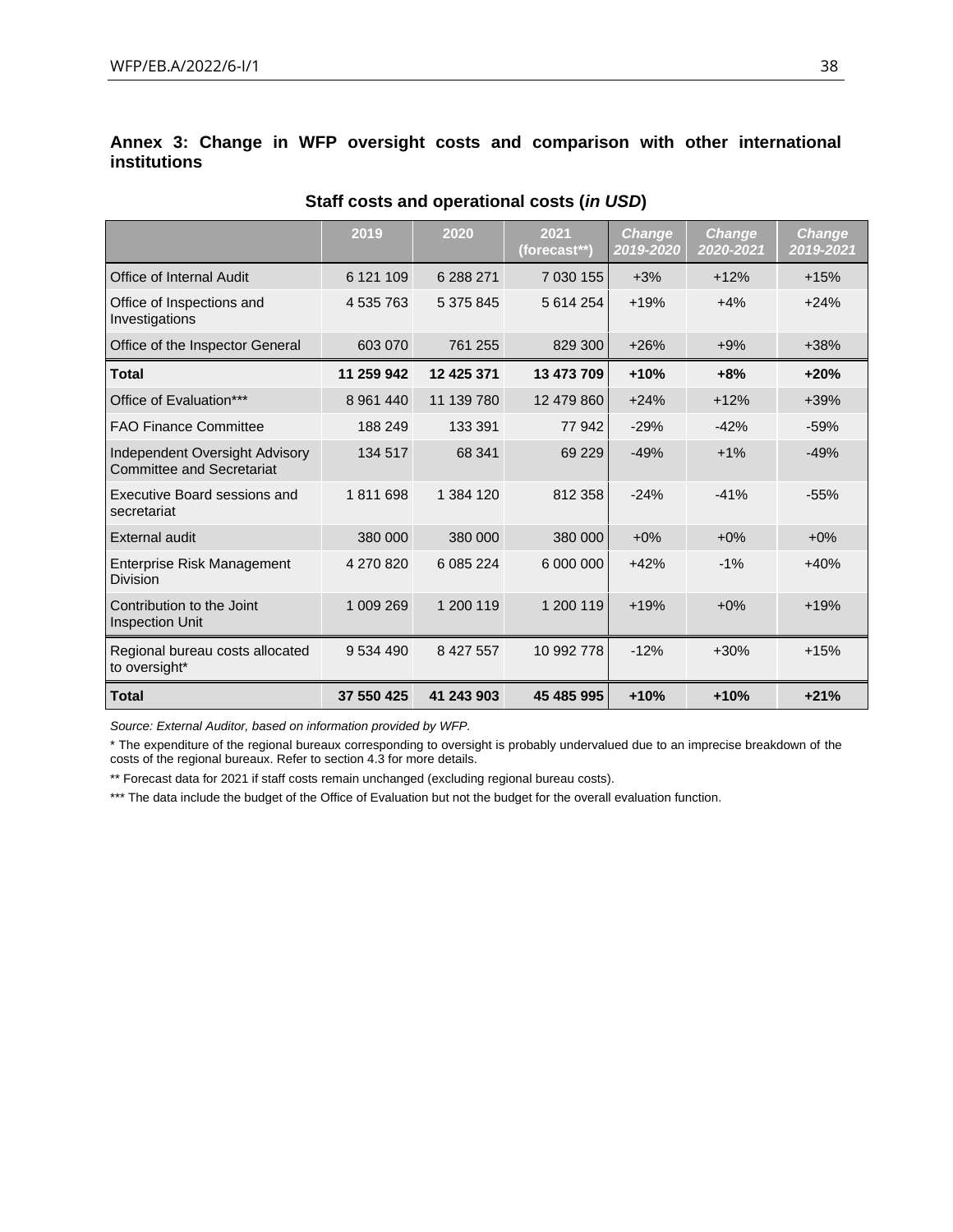|                                  | <b>Internal</b><br>audit | <b>Other audit</b><br>mechanisms | Independent<br>expert<br>committees | <b>Audit</b><br>committee | <b>External</b><br>audit | <b>Contribution</b><br>to Joint<br><b>Inspection</b><br><b>Unit</b> | <b>ERM</b> | <b>Total</b> |
|----------------------------------|--------------------------|----------------------------------|-------------------------------------|---------------------------|--------------------------|---------------------------------------------------------------------|------------|--------------|
| <b>WFP costs</b>                 | 6 121 109                | 14 100 273                       | 188 249                             | 134 517                   | 380 000                  | 1 009 269                                                           | 4 270 820  | 26 204 237   |
| (of total<br>costs)              | 0.8%                     | 1.85‰                            | 0.02%                               | 0.02%                     | 0.05%                    | 0.13%                                                               | 0.56%      | 0.34%        |
| <b>Minimum</b><br>costs          | 12 500                   | 18 143                           | 4 3 3 5                             | 4 7 7 3                   | 57 447                   | 20 000                                                              | 5 5 0 0    |              |
| <b>Maximum</b><br>costs          | 59 497 000               | 21 000 000                       | 4 610 200                           | 639 248                   | 15 012 800               | 7 390 600                                                           | 4 270 820  |              |
| <b>Average of</b><br>respondents | 4 403 098                | 4 697 310                        | 686 281                             | 144 215                   | 854 000                  | 720 118                                                             | 598 842    | 9 335 054    |
| (of total<br>costs)              | 2.3%                     | 3.25%                            | 0.59%                               | 0.29%                     | 9.4%                     | 0.19%                                                               | 0.49%      | 0.63%        |
| <b>Median of</b><br>respondents  | 1 403 625                | 882 000                          | 149 247                             | 90 828                    | 187 410                  | 159 387                                                             | 161 205    |              |
| (of total<br>costs)              | 1.77%                    | 2.66%                            | 0.25%                               | 0.04%                     | 0.27%                    | 0.16%                                                               | 0.17%      |              |

#### **Oversight costs at WFP and in 28 international organizations surveyed (2019***, in USD***)**

Source: survey of 29 international organizations conducted by the External Auditor<sup>1</sup>.

*NB*: The total amount presented for WFP for 2019 in this table (USD 26,204,237) differs from the corresponding total amount presented in the first section on the study of the cost of oversight at WFP, which also included the cost of the sessions of the Executive Board and its secretariat (USD 1,811,698) and the cost allocated to regional bureau oversight (USD 9,534,490), which were not taken into account in the survey of the other 28 organizations.

<sup>1</sup> Financial Report and audited financial statements, United Nations, Volumes I and II, United Nations University, United Nations Office on Drugs and Crime, United Nations Environment Programme, United Nations Framework Convention on Climate Change, United Nations Capital Development Fund, United Nations Human Settlement Programme, United Nations Population Fund, United Nations Children's Fund, United Nations Relief and Works Agency for Palestine Refugees in the Near East, United Nations Convention to Combat Desertification in those Countries Experiencing Serious Drought and/or Desertification, Particularly in Africa, United Nations Development Programme, United Nations Joint Staff Pension Fund, United Nations Institute for Training and Research, United Nations Office for Project Services, Office of the United Nations High Commissioner for Refugees, UN-Women, World Food Programme, International Labour Organization, Food and Agriculture Organization of the United Nations, World Health Organization, United Nations Educational, Scientific and Cultural Organization, Universal Postal Union, World Meteorological Organization, International Telecommunication Union, International Criminal Court, Council of Europe, Organization for Security and Cooperation in Europe.